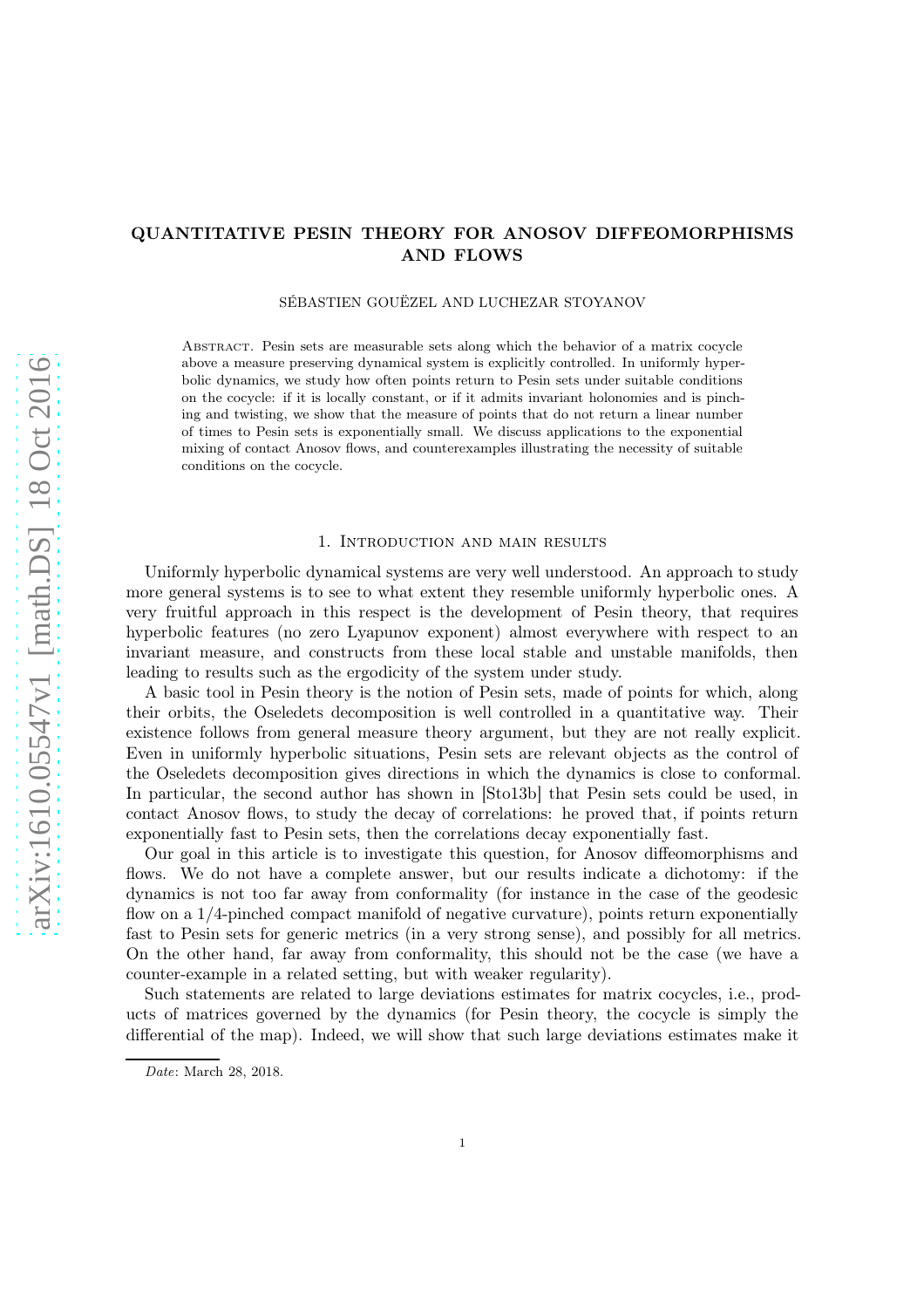<span id="page-1-3"></span>possible to control the returns to Pesin sets, by quantifying carefully some arguments in the proof of Oseledets theorem.

Let  $T: X \to X$  be a measurable map on a space X, preserving an ergodic probability measure  $\mu$ . Consider a measurable bundle E over X, where each fiber is isomorphic to  $\mathbb{R}^d$ and endowed with a norm. A linear cocycle is a measurable map  $M$  on  $E$ , mapping the fiber above x to the fiber above  $Tx$  in a linear way, through a matrix  $M(x)$ . We say that the cocycle is log-integrable if  $\int \log \max(||M(x)||, ||M(x)^{-1}||) d\mu(x) < \infty$ . In this case, it follows from Kingman's theorem that one can define the Lyapunov exponents of the cocycle, denoted by  $\lambda_1 \geq \lambda_2 \geq \cdots \geq \lambda_d$ . They are the growth rate of vectors under iteration of the cocycle, above  $\mu$ -almost every point. The sum  $\lambda_1 + \cdots + \lambda_i$  is also the asymptotic exponential growth rate of the norm of the *i*-th exterior power  $\Lambda^i M^n(x)$ , for  $\mu$ -almost every x.

The main condition to get exponential returns to Pesin sets is an exponential large deviations condition.

<span id="page-1-0"></span>**Definition 1.1.** Consider a transformation T preserving a probability measure  $\mu$ , and a family of functions  $u_n : X \to \mathbb{R}$ . Assume that, almost everywhere,  $u_n(x)/n$  converges to a limit  $\lambda$ . We say that the family has exponential large deviations if, for any  $\varepsilon > 0$ , there exists  $C > 0$  such that, for all  $n \geq 0$ ,

$$
\mu\{x \,:\, |u_n(x)-n\lambda| \geqslant n\varepsilon\} \leqslant Ce^{-C^{-1}n}.
$$

This general definition specializes to several situations that will be relevant in this paper:

**Definition 1.2.** Consider an integrable function u above an ergodic transformation  $(T, \mu)$ . We say that u has exponential large deviations if its Birkhoff sums  $S_n u$  have exponential large deviations in the sense of Definition [1.1,](#page-1-0) i.e., for any  $\varepsilon > 0$ , there exists  $C > 0$  such that, for all  $n \geq 0$ ,

$$
\mu\{x\,:\,|S_n u(x)-n\int u|\geqslant n\varepsilon\}\leqslant Ce^{-C^{-1}n}.
$$

<span id="page-1-1"></span>**Definition 1.3.** Consider a log-integrable linear cocycle M above a transformation  $(T, \mu)$ , with Lyapunov exponents  $\lambda_1 \geqslant \cdots \geqslant \lambda_d$ . We say that M has exponential large deviations for its top exponent if the family of functions  $u_n(x) = \log||M^n(x)||$  (which satisfies  $u_n(x)/n \to$  $\lambda_1$  almost everywhere) has exponential large deviations in the sense of Definition [1.1,](#page-1-0) i.e., for any  $\varepsilon > 0$ , there exists  $C > 0$  such that, for all  $n \geq 0$ ,

$$
\mu\{x : \left|\log\|M^n(x)\right| - n\lambda_1\right| \geqslant n\varepsilon\} \leqslant Ce^{-C^{-1}n}.
$$

We say that M has exponential large deviations for all exponents if, for any  $i \leq d$ , the functions  $\log \|\Lambda^i M^n(x)\|$  satisfy exponential large deviations in the sense of Definition [1.1,](#page-1-0) *i.e.*, for any  $\varepsilon > 0$ , there exists  $C > 0$  such that, for all  $n \ge 0$ ,

<span id="page-1-2"></span>
$$
(1.1) \quad \mu\{x \,:\, |\!\log \|\Lambda^i M^n(x)\| - n(\lambda_1 + \cdots + \lambda_i)| \geqslant n\varepsilon\} \leqslant Ce^{-C^{-1}n}.
$$

We will explain in the next paragraph that many linear cocycles above subshifts of finite type have exponential large deviations for all exponents, see Theorem [1.5](#page-3-0) below. This builds on techniques developed by Bonatti, Viana and Avila (see [\[BV04,](#page-39-1) [AV07\]](#page-39-2)). The main novelty of our work is the proof that such large deviations imply exponential returns to Pesin sets, as we explain in Paragraph [1.2.](#page-4-0) The last paragraph of this introduction discusses consequences of these results.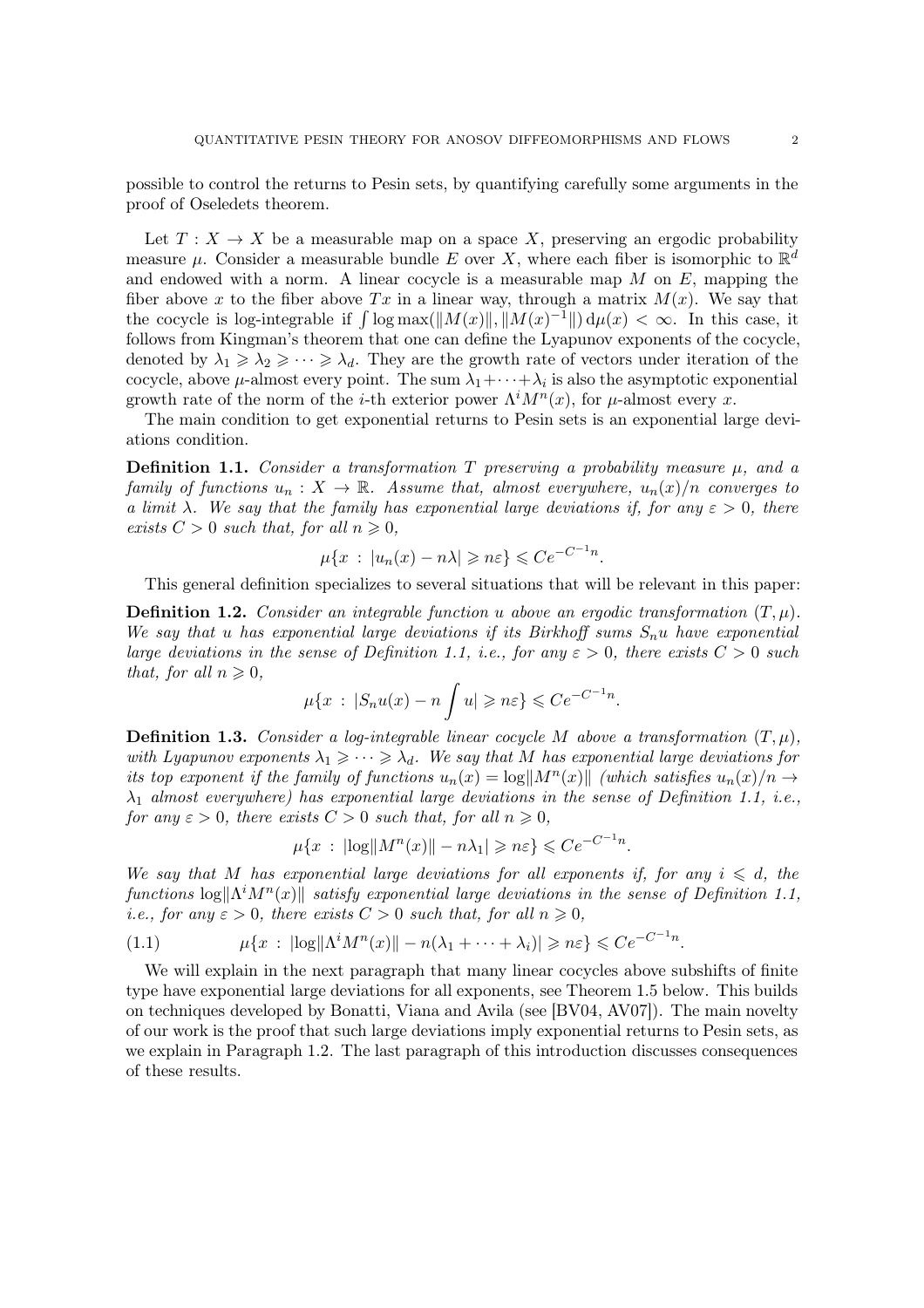1.1. Sufficient conditions for large deviations for linear cocycles. In this paragraph, we consider a (bilateral) transitive subshift of finite type  $T : \Sigma \to \Sigma$ , together with a Gibbs measure  $\mu$  for a Hölder potential. Let E be a continuous  $\mathbb{R}^d$ -bundle over  $\Sigma$ , endowed with a continuous linear cocycle M on E over T. For instance, one may take  $E = \Sigma \times \mathbb{R}^d$ , then  $M(x)$  is simply an invertible  $d \times d$  matrix depending continuously on x. We describe in Theorem [1.5](#page-3-0) various conditions under which such a cocycle has exponential large deviations for all exponents, in the sense of Definition [1.3.](#page-1-1) Through the usual coding process, similar results follow for hyperbolic basic sets of diffeomorphisms, and in particular for Anosov or Axiom A diffeomorphisms.

We show in [A](#page-34-0)ppendix A the existence of a continuous linear cocycle above a subshift of finite type which does not have exponential large deviations for its top exponent. Hence, additional assumptions are needed for this class of results (contrary to the case of Birkhoff sums, where all Birkhoff sums of continuous functions over a transitive subshift of finite type have exponential large deviations). These assumptions, as is usual in the study of linear cocycles, are defined in terms of holonomies. In a geometric context, holonomies are usually generated by connections. In the totally disconnected context of subshifts of finite type, connections do not make sense, but the global notion of holonomy does.

The local stable set of x is the set  $W^s_{loc}(x) = \{y : y_n = x_n \text{ for all } n \geq 0\}$ . In the same way, its local unstable set is  $W^u_{loc}(x) = \{y : y_n = x_n \text{ for all } n \leq 0\}$ . By definition,  $W_{\text{loc}}^{s}(x) \cap W_{\text{loc}}^{u}(x) = \{x\}.$ 

An unstable holonomy is a family of isomorphisms  $H_{x\to y}^u$  from  $E(x)$  to  $E(y)$ , defined for all x and y with  $y \in W^u_{loc}(x)$ . We require the compatibility conditions  $H^u_{x\to x} =$  Id and  $H_{y\to z}^u \circ H_{x\to y}^u = H_{x\to z}^u$  for any x, y and z on the same local unstable set. Moreover, we require the continuity of  $(x, y) \mapsto H_{x \to y}^u$  (globally, i.e., not only along each leaf).

In the same way, one defines a stable holonomy as a family of maps  $H_{x \to y}^s$  from  $E(x)$  to  $E(y)$  when x and y belong to the same local stable set, with the same equivariance and continuity requirements as above.

Definition 1.4. A linear cocycle admits invariant continuous holonomies if there exist two stable and unstable continuous holonomies, denoted respectively by  $H^s$  and  $H^u$ , that are equivariant with respect to the cocycle action. More precisely, for any x, for any  $y \in W_{\text{loc}}^s(x)$ , and any  $v \in E(x)$ , one should have

$$
M(y)H^s_{x \to y}v = H^s_{Tx \to Ty}M(x)v.
$$

Similarly, for any  $x$ , for any  $y \in W^u_{loc}(x)$ , and any  $v \in E(x)$ , one should have

$$
M(y)^{-1}H^{u}_{x \to y}v = H^{u}_{T^{-1}x \to T^{-1}y}M(x)^{-1}v.
$$

Stable holonomies give a canonical way to trivialize the bundle over local stable sets. Thus, to trivialize the whole bundle, one may choose an arbitrary trivialization over an arbitrary local unstable set, and then extend it to the whole space using the holonomies along the local stable sets. In this trivialization, the cocycle is constant along local stable sets, i.e., it only depends on future coordinates. Symmetrically, one can trivialize the bundle first along a stable set, and then using unstable holonomies along the local unstable sets. In this trivialization, the cocycle is constant along unstable sets, and depends only on past coordinates. Note that these two trivializations do not coincide in general, unless the stable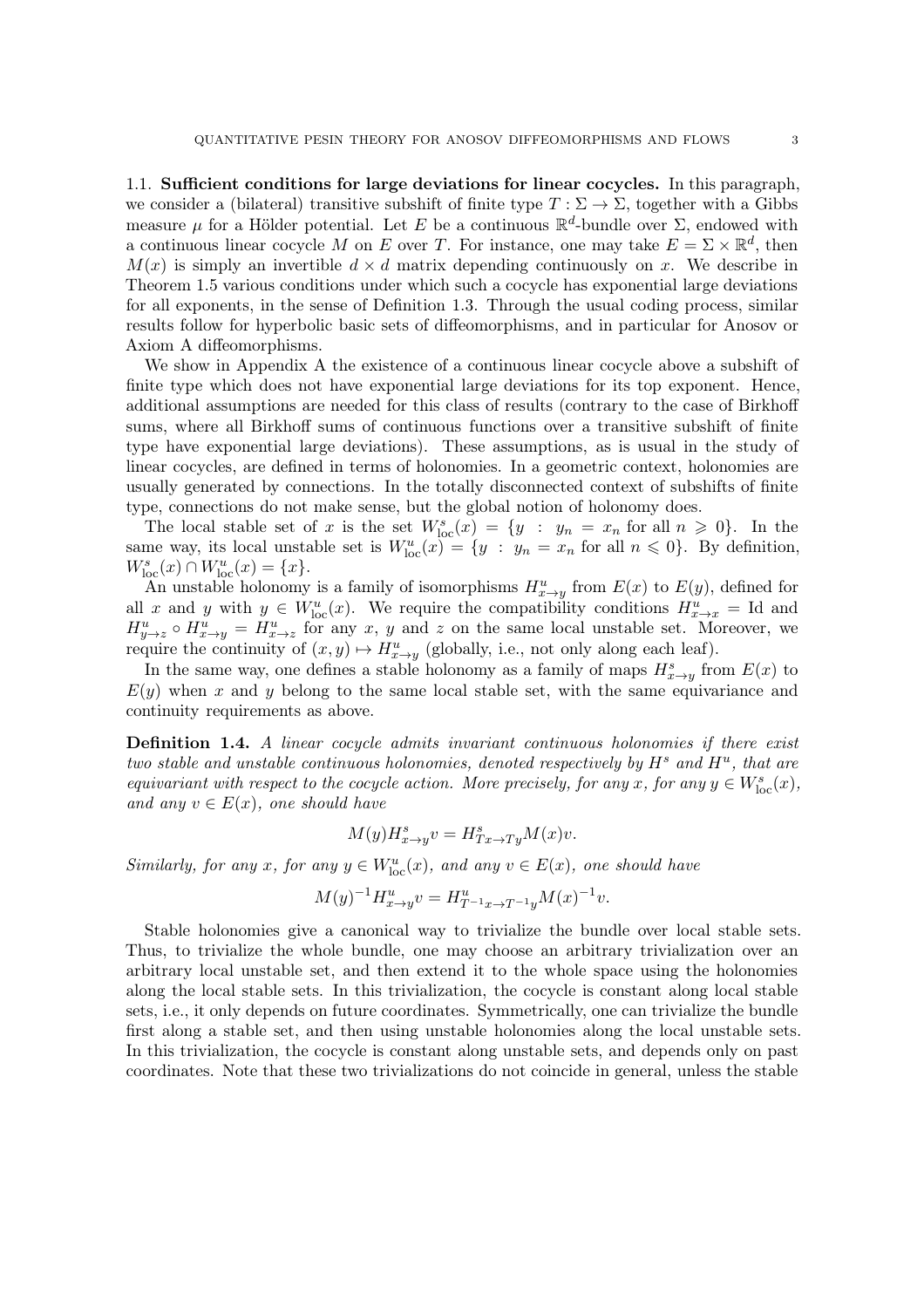<span id="page-3-1"></span>and unstable holonomies commute: In this case, the cocycle only depends on the coordinate  $x_0$  in the resulting trivialization, i.e., it is locally constant. Conversely, a locally constant cocycle admits the identity as stable and unstable invariant commuting holonomies.

We say that a linear cocycle is *pinching and twisting in the sense of Avila-Viana* [\[AV07\]](#page-39-2) if it has invariant continuous holonomies, and if there exist a periodic point  $p$  (of some period k) and a point q which is asymptotic to p both in the past and in the future (i.e.,  $q \in W^u_{loc}(p)$ and  $T^i q \in W^s_{\text{loc}}(p)$  for some i which is a multiple of k), such that

- All the eigenvalues of  $M^k(p)$  are real and different.
- Define a map  $\Psi: H^s_{T^iq \to p} \circ M^i(q) \circ H^u_{p \to q}$  from  $E(p)$  to itself. Then, for any subspaces U and V of  $E(p)$  which are invariant under  $M^k(p)$  (i.e., which are union of eigenspaces) with dim  $U + \dim V = \dim E$ , then  $\Psi(U) \cap V = \{0\}$ . In other words, the map  $\Psi$  puts the eigenspaces of  $M^k(p)$  in general position.

This condition ensures that the Lyapunov spectrum of any Gibbs measure is simple, by the main result of [\[AV07\]](#page-39-2). In the space of fiber-bunched cocycles (which automatically admit invariant continuous holonomies), this condition is open (this is clear) and dense (this is harder as there might be pairs of complex conjugate eigenvalues at some periodic points, which need more work to be destroyed, see [\[BV04,](#page-39-1) Proposition 9.1]).

<span id="page-3-0"></span>**Theorem 1.5.** Let T be a transitive subshift of finite type on a space  $\Sigma$ , and  $\mu$  a Gibbs measure for a Hölder-continuous potential. Consider a continuous linear cocycle M on a vector bundle E above T. Then M has exponential large deviations for all exponents in the following situations:

- (1) If all its Lyapunov exponents coincide.
- (2) If there us a continuous decomposition of E as a direct sum of subbundles  $E =$  $E_1 \oplus \cdots \oplus E_k$  which is invariant under M, such that the restriction of M to each  $E_i$  has exponential large deviations for all exponents.
- (3) More generally, if there is an invariant continuous flag decomposition  $\{0\} = F_0 \subseteq$  $F_1 \subseteq \cdots \subseteq F_k = E$ , such that the cocycle induced by M on each  $F_i/F_{i-1}$  has exponential large deviations for all exponents.
- (4) If the cocycle M is locally constant in some trivialization of the bundle E (this is equivalent to the existence of invariant continuous holonomies which are commuting).
- (5) If the cocycle M admits invariant continuous holonomies, and if it is pinching and twisting in the sense of Avila-Viana.
- (6) If the cocycle M admits invariant continuous holonomies, and the bundle is 2 dimensional.

The first three points are easy, the interesting ones are the last ones. The various statements can be combined to obtain other results. For instance, if each (a priori only measurable) Oseledets subspace is in fact continuous (for instance if the Oseledets decomposition is dominated), then the cocycle has exponential large deviations for all exponents: this follows from points (1) and (2) in the theorem. We expected that our techniques would show a result containing (4–6): if a cocycle admits invariant continuous holonomies, then it should have exponential large deviations for all exponents. However, there is a difficulty here, see Remark [3.9.](#page-18-0) Points  $(1-3)$  are proved on Page [15,](#page-13-0)  $(4)$  on Page [22,](#page-20-0)  $(5)$  on Page [25](#page-24-0) and  $(6)$  on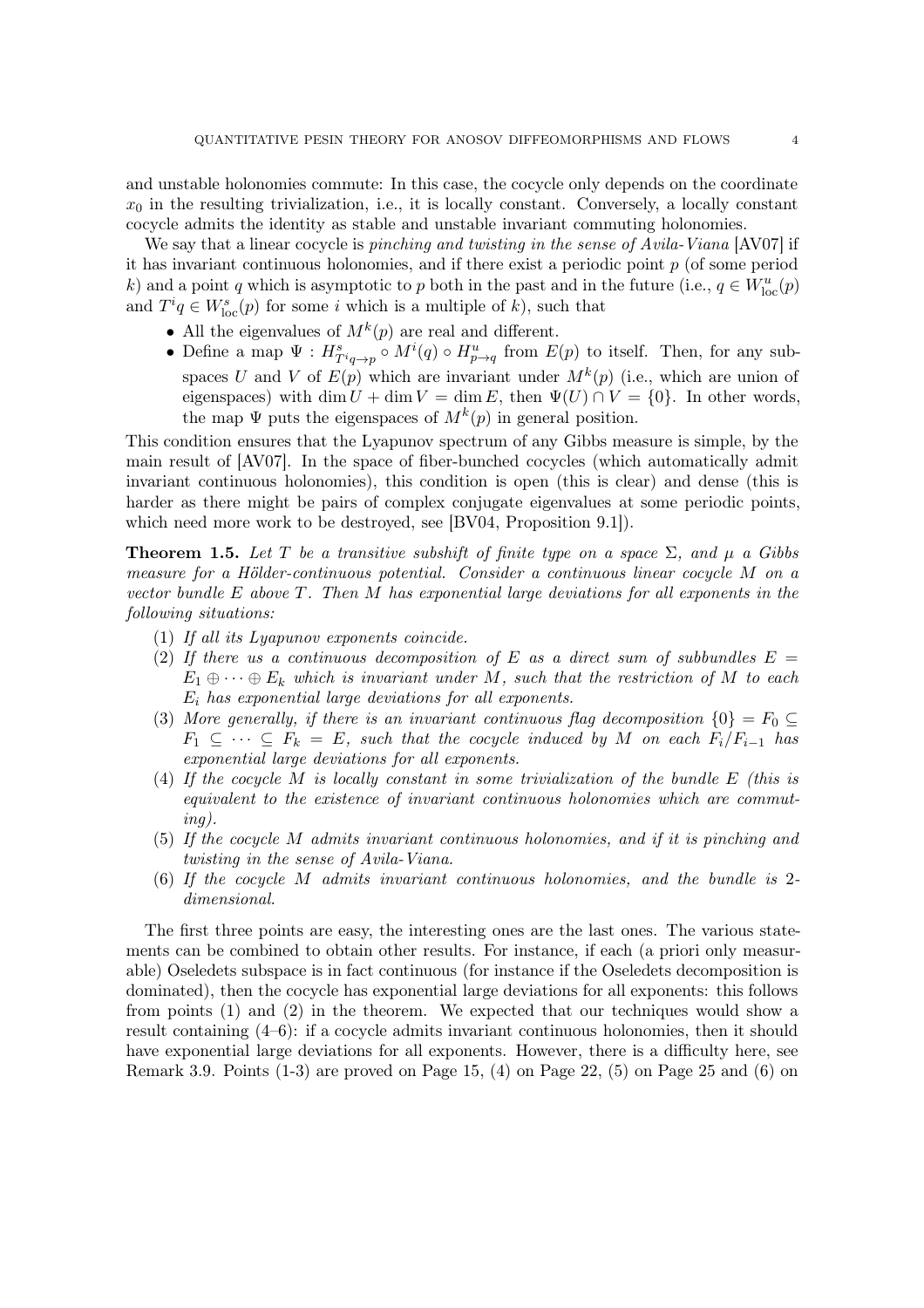<span id="page-4-2"></span>Page [25.](#page-24-1) The proofs of (4), (5) and (6) follow the same strategy, we will insist mainly on (4) and indicate more quickly the modifications for (5) and (6). These proofs are essentially applications of the techniques in [\[BV04,](#page-39-1) [AV07\]](#page-39-2).

Remark 1.6. In Theorem [1.5,](#page-3-0) exponential large deviations are expressed in terms of matrix norms: one should choose on each  $E(x)$  a norm, depending continuously on x, and then  $\|M^n(x)\|$  is the operator norm of  $M^n(x)$  between the two normed vector spaces  $E(x)$  and  $E(T^n x)$ . The above statement does not depend on the choice of the norm (just as the value of the Lyapunov exponents) as the ratio between two such norms is bounded from above and from below by compactness. Hence, we may choose whatever norm we like most on  $E$ . For definiteness, we use a Euclidean norm.

The above theorem shows that, in most usual topologies, generic linear cocycles have exponential large deviations for all exponents. Indeed, for generic cocycles in the  $C^0$  topology, the Oseledets decomposition is dominated (see [\[Via14,](#page-39-3) Theorem 9.18]), hence (1) and (2) in the theorem yield exponential large deviations. For generic cocycles in the Hölder topology among fiber bunched cocycles (the most tractable Hölder cocycles), pinching and twisting are generic, hence (5) also gives exponential large deviations.

<span id="page-4-0"></span>1.2. Quantitative Pesin theory from large deviations for linear cocycles. Let  $T$  be an invertible continuous map on a compact metric space  $X$ , preserving an ergodic probability measure  $\mu$ . Let M be a continuous cocycle above T, on the trivial bundle  $X \times \mathbb{R}^d$ . Denote by  $\lambda_1 \geqslant \cdots \geqslant \lambda_d$  its Lyapunov exponents, and  $I = \{i : \lambda_i < \lambda_{i-1}\}\$ . Then  $(\lambda_i)_{i \in I}$  are the distinct Lyapunov exponents. Denote by  $E_i$  the corresponding Oseledets subspace, its dimension  $d_i$  is Card $\{j \in [1, d] : \lambda_j = \lambda_i\}$ . The subspaces  $E_i(x)$  are well-defined on an invariant subset X' of X with  $\mu(X') = 1$  and  $E_i(T(x)) = E_i(x)$  for all  $x \in X'$ . Moreover 1  $\frac{1}{n} \log ||M^n(x)v|| \to \lambda_i$  as  $n \to \pm \infty$  for all  $v \in E_i(x) \setminus \{0\}$ . With this notation, the space  $E_i(x)$  is repeated  $d_i$  times. The distinct Oseledets subspaces are  $(E_i(x))_{i\in I}$ .

Let  $\varepsilon > 0$ . The basic ingredient in Pesin theory is the function

<span id="page-4-1"></span>(1.2)  
\n
$$
A_{\varepsilon}(x) = \sup_{i \in I} A_{\varepsilon}^{(i)}(x)
$$
\n
$$
= \sup_{i \in I} \sup_{v \in E_i(x) \setminus \{0\}} \sup_{m,n \in \mathbb{Z}} \frac{\|M^n(x)v\|}{\|M^m(x)v\|} e^{-(n-m)\lambda_i} e^{-(|n|+|m|)\varepsilon/2} \in [0, \infty].
$$

This function is slowly varying, i.e.,

$$
e^{-\varepsilon}A_{\varepsilon}(x)\leqslant A_{\varepsilon}(Tx)\leqslant e^{\varepsilon}A_{\varepsilon}(x),
$$

as the formulas for x and  $Tx$  are the same except for a shift of 1 in n and m. Moreover, for all  $k \in \mathbb{Z}$  and all  $v \in E_i(x)$ ,

$$
||v||A_{\varepsilon}(x)e^{-|k|\varepsilon} \leq \frac{||M^k(x)v||}{e^{k\lambda_i}} \leq ||v||A_{\varepsilon}(x)e^{|k|\varepsilon},
$$

where one inequality follows by taking  $m = 0$  and  $n = k$  in the definition of  $A_{\epsilon}$ , and the other inequality by taking  $m = k$  and  $n = 0$ . The almost sure finiteness of  $A_{\varepsilon}$  follows from Oseledets theorem.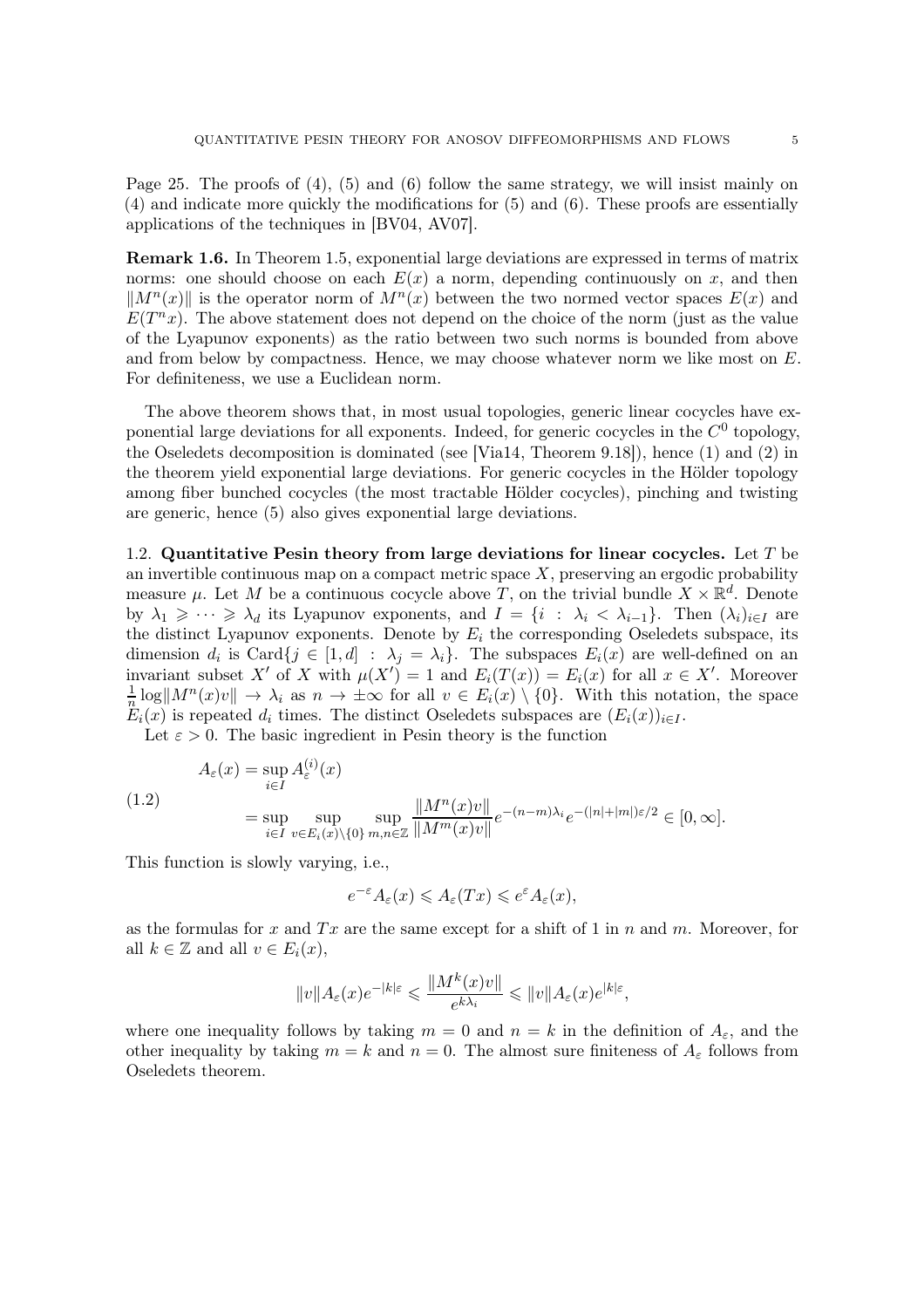<span id="page-5-1"></span>Pesin sets are sets of the form  $\{x : A_{\varepsilon}(x) \leq C\}$ , for some constant  $C > 0$ . Our main goal is to show that most points return exponentially often to some Pesin set. This is the content of the following theorem.

<span id="page-5-0"></span>**Theorem 1.7.** Let T be a transitive subshift of finite type on a space  $\Sigma$ , and  $\mu$  a Gibbs measure for a Hölder-continuous potential. Consider a continuous linear cocycle M on the trivial vector bundle  $\Sigma \times \mathbb{R}^d$  above T. Assume that M has exponential large deviations for all exponents, both in positive and negative times.

Let  $\varepsilon > 0$  and  $\delta > 0$ . Then there exists  $C > 0$  such that, for all  $n \in \mathbb{N}$ ,

$$
\mu\{x \,:\, \mathrm{Card}\{j\in[0,n-1]\,:\, A_{\varepsilon}(T^jx)>C\}\geqslant \delta n\}\leqslant Ce^{-C^{-1}n}.
$$

One difficulty in the proof of this theorem is that the function  $A_{\varepsilon}$  is defined in terms of the Lyapunov subspaces, which are only defined almost everywhere, in a non constructive way. To get such controls, we will need to revisit the proof of Oseledets to get more quantitative bounds, in Section [5.1,](#page-28-0) showing that an explicit control on the differences  $\left(\left|\log\left|\Lambda^i M^n(x)\right|\right|-n(\lambda_1+\ldots+\lambda_i)\right|_{n\in\mathbb{Z}}$  at some point x implies an explicit control on  $A_\varepsilon(x)$ in Theorem [5.1.](#page-28-0) Then, the number of returns to the Pesin sets is estimated using an abstract result in subadditive ergodic theory, interesting in its own right, Theorem [4.1.](#page-25-0) These two statements are finally combined in Section [6](#page-33-0) to prove Theorem [1.7.](#page-5-0)

1.3. Applications. In this paragraph, we describe several systems to which our results on large deviations and exponential returns to Pesin sets apply.

First, coding any Anosov or Axiom A diffeomorphism thanks to a Markov partition, then the above theorems apply to such maps, provided the matrix cocycle has exponential large deviations. Hence, one needs to check the conditions in Theorem [1.5.](#page-3-0)

The main class of cocycles admitting stable and unstable holonomies is the class of *fiber* bunched cocycles, see [\[AV07,](#page-39-2) Definition A.5].

A  $\nu$ -Hölder continuous cocycle M over a hyperbolic map T on a compact space is s-fiber bunched if there exists  $\theta \in (0, 1)$  such that  $d(Tx, Ty) \leq \theta d(x, y)$  and  $||M(x)|| ||M(y)^{-1}||\theta^{\nu} <$ 1, for all  $x, y$  on a common local stable set (or more generally if this property holds for some iterate of the map and the cocycle). This means that the expansion properties of the cocycle are dominated by the contraction properties of the map  $T$ . This results in the fact that  $M^{n}(y)^{-1}M^{n}(x)$  converges exponentially fast when  $n \to \infty$ , to a map which is a continuous invariant stable holonomy, see [\[AV07,](#page-39-2) Proposition A.6]

In the same way, one defines u-fiber bunched cocycles. Finally, a cocycle is fiber-bunched if it is both s and u-fiber bunched. For instance, if T and  $\nu$  are fixed, then a cocycle which is close enough to the identity in the  $C^{\nu}$  topology is fiber bunched. Our results apply to such cocycles if they are pinching and twisting, which is an open and dense condition among fiber bunched cocycles.

Our results also apply to generic cocycles in the  $C^0$  topology. Indeed, the Oseledets decomposition is then dominated (see [\[Via14,](#page-39-3) Theorem 9.18]), hence (1) and (2) in the theorem yield exponential large deviations, and from there one deduces exponential returns to Pesin sets by Theorem [1.7.](#page-5-0)

The main application we have in mind is to flows. The second author proves in  $[Sto13b]$ the following theorem: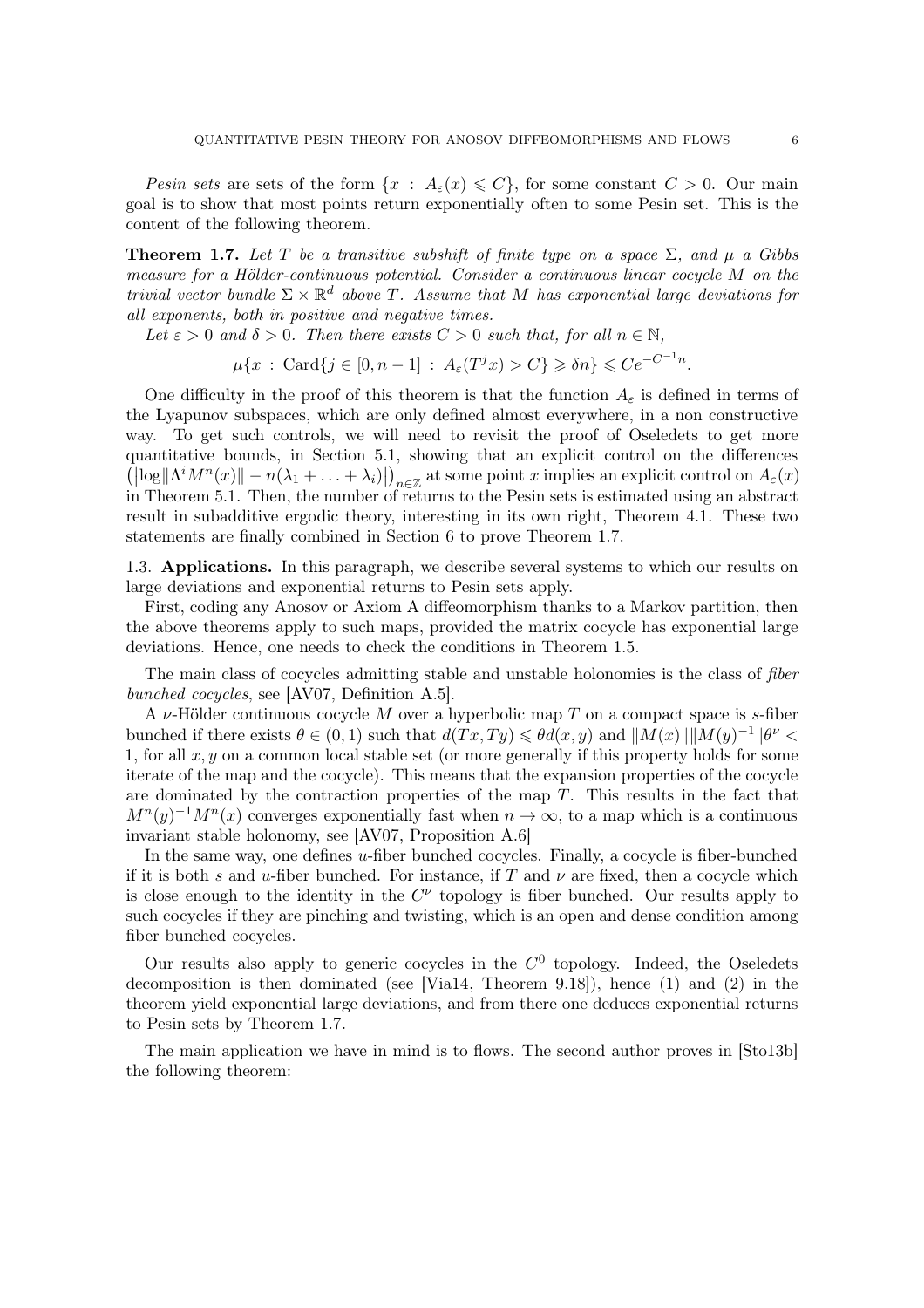<span id="page-6-2"></span><span id="page-6-0"></span>**Theorem 1.8** (Stoyanov [\[Sto13b\]](#page-39-0)). Let  $g_t$  be a contact Anosov flow on a compact manifold X, with a Gibbs measure  $\mu_X$ .

Consider the first return map to a Markov section  $T$ , the corresponding invariant measure  $\mu$ , and the corresponding derivative cocycle M, from the tangent space of X at x to the tangent space of X at Tx. Assume that  $(T, M, \mu)$  has exponential returns to Pesin sets as in the conclusion of Theorem [1.7.](#page-5-0)

Then the flow  $g_t$  is exponentially mixing: there exists  $C > 0$  such that, for any  $C^1$ functions u and v, for any  $t \geqslant 0$ ,

$$
\left| \int u \cdot v \circ g_t \, \mathrm{d} \mu_X - \int u \, \mathrm{d} \mu_X \cdot \int v \, \mathrm{d} \mu_X \right| \leqslant C \|u\|_{C^1} \|v\|_{C^1} e^{-C^{-1}t}.
$$

By a standard approximation argument, exponential mixing for Hölder continuous functions follows.

This statement is the main motivation to study exponential returns to Pesin sets. We deduce from Theorem [1.7](#page-5-0) the following:

<span id="page-6-1"></span>**Theorem 1.9.** Consider a contact Anosov flow with a Gibbs measure, for which the derivative cocycle has exponential large deviations for all exponents. Then the flow is exponentially mixing.

To apply this theorem in concrete situations, we have to check whether the sufficient conditions of Theorem [1.5](#page-3-0) for exponential large deviations hold. The main requirement is the existence of stable and unstable holonomies. Unfortunately, we only know their existence when the foliation is smooth:

Lemma 1.10. Consider a contact Anosov flow for which the stable and unstable foliations are  $C^1$ . Then the derivative cocycle admits continuous invariant holonomies with respect to the induced map on any Markov section.

Proof. It suffices to show that the flow admits continuous invariant holonomies along weak unstable and weak stable manifolds, as they descend to the Markov section.

We construct the holonomy along weak unstable leaves, the holonomy along weak stable leaves being similar. Consider two points  $x$  and  $y$  on a weak unstable leaf. Then the holonomy of the weak unstable foliation gives a local  $C^1$  diffeomorphism between  $W^s(x)$ to  $W^s(y)$ , sending x to y. The derivative of this map is a canonical isomorphism between  $E^{s}(x)$  and  $E^{s}(y)$ , which is clearly equivariant under the dynamics. There is also a canonical isomorphism between the flow directions at  $x$  and  $y$ . What remains to be done is to construct an equivariant isomorphism between  $E^u(x)$  and  $E^u(y)$ .

For this, we use the fact that the flow is a contact flow, i.e., there exists a smooth oneform  $\alpha$ , invariant under the flow, with kernel  $E^s \oplus E^u$ , whose derivative d $\alpha$  restricts to a symplectic form on  $E^s \oplus E^u$ . We get a map  $\varphi$  from  $E^s$  to  $(E^u)^*$ , mapping v to  $d\alpha(v, \cdot)$ . This map is one-to-one: a vector v in its kernel satisfies  $d\alpha(v, w) = 0$  for all  $w \in E^u$ , and also for all  $w \in E^s$  as  $E^s$  is Lagrangian. Hence, v is in the kernel of d $\alpha$ , which is reduced to 0 as d $\alpha$  is a symplectic form. As  $E^s$  and  $E^u$  have the same dimension, it follows that  $\varphi$ is an isomorphism.

Consider now x and  $y$  on a weak unstable leaf. We have already constructed a canonical isomorphism between  $E^s(x)$  and  $E^s(y)$ . With the above identification, this gives a canonical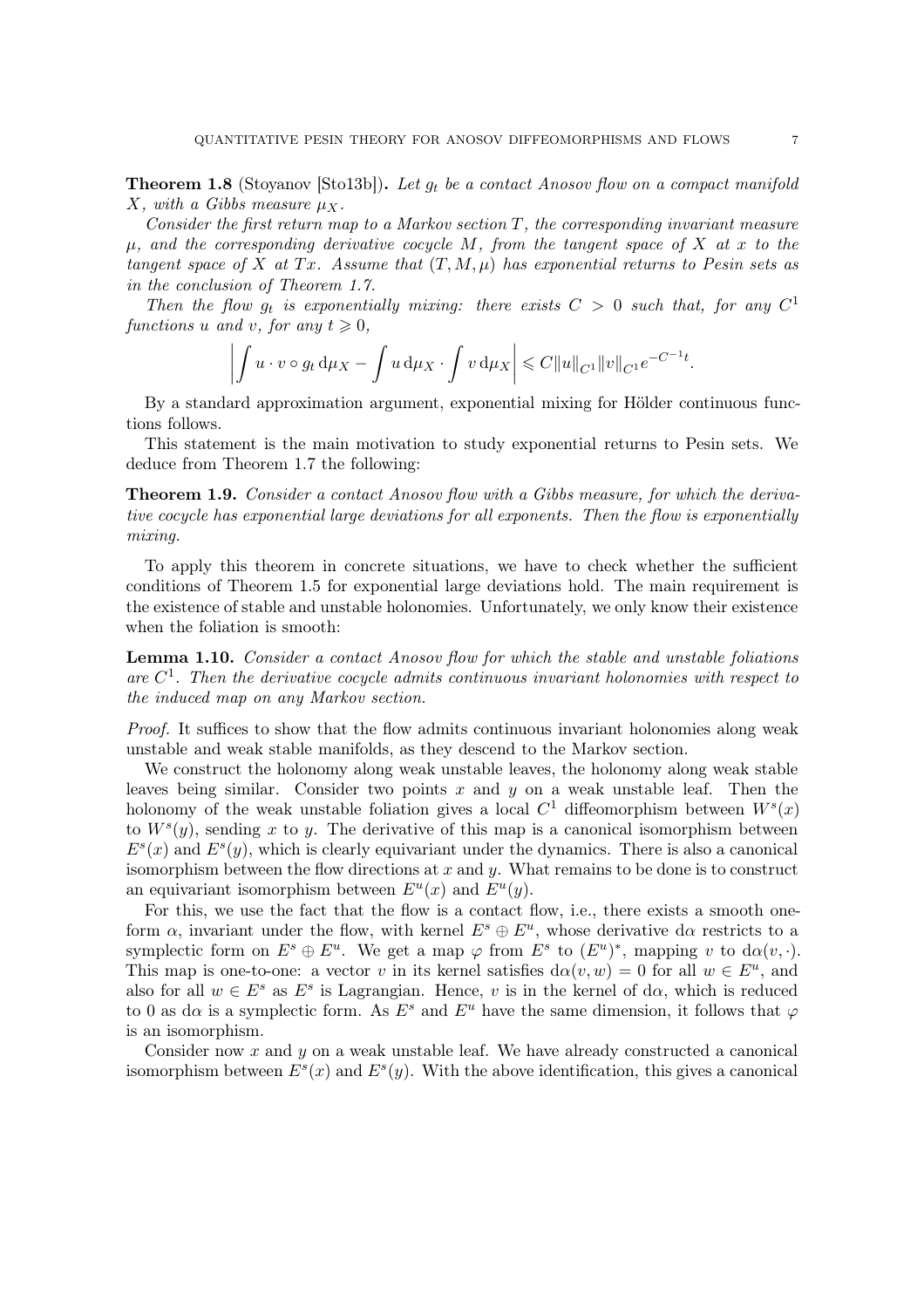<span id="page-7-0"></span>isomorphism between  $(E^u(x))^*$  and  $(E^u(y))^*$ , and therefore between  $E^u(x)$  and  $E^u(y)$ . This identification is equivariant under the flow, as  $\alpha$  is invariant.

For instance, for the geodesic flow on a compact Riemannian manifold with negative curvature, the stable and unstable foliations are smooth if the manifold is 3-dimensional or the curvature is strictly 1/4-pinched, i.e., the sectional curvature belongs everywhere to an interval  $[-b^2, -a^2]$  with  $a^2/b^2 > 1/4$ , by [\[HP75\]](#page-39-4). Hence, we deduce the following corollary from Theorem [1.5](#page-3-0)  $(1)$ ,  $(6)$  and  $(5)$  respectively:

**Corollary 1.11.** Consider the geodesic flow  $g_t$  on a compact riemannian manifold X with negative curvature. Assume one of the following conditions:

- (1)  $X$  is of dimension 3.
- $(2)$  X is of dimension 5 and the curvature is strictly  $1/4$  inched.
- $(3)$  X has any dimension, the curvature is strictly  $1/4$  pinched, and moreover the flow is pinching and twisting.

Then the flow is exponentially mixing for any Gibbs measure.

However, these results were already proved by the second author, under weaker assumptions: exponential mixing holds if the curvature is (not necessarily strictly) 1/4-pinched, in any dimension (without twisting and pinching). This follows from the articles [\[Sto11\]](#page-39-5), in which it is proved that a contact Anosov flow with Lipschitz holonomies and satisfying a geometric condition is exponentially mixing for all Gibbs measure, and from [\[Sto13a\]](#page-39-6) where the aforementioned geometric condition is proved to be satisfied in a class of flows including geodesic flows when the curvature is 1/4-pinched.

On the opposite side, the techniques of [\[Liv04\]](#page-39-7) or [\[FT13\]](#page-39-8) prove exponential mixing for any contact Anosov flow, without any pinching condition, but for Lebesgue measure (or for Gibbs measure whose potential is not too far away from the potential giving rise to Lebesgue measure): they are never able to handle all Gibbs measure.

The hope was that Theorem [1.8](#page-6-0) would be able to bridge the gap between these results and the results of Dolgopyat, proving exponential mixing for all contact Anosov flows and all Gibbs measures. However we still need geometric conditions on the manifold to be able to proceed. The counterexample in the Appendix [A](#page-34-0) shows that in general exponential large deviations do not hold. Whether one can design similar counterexamples for nice systems, e.g. contact Anosov flows, remains unknown at this stage. It is also unknown whether one can prove a result similar to Theorem [1.9](#page-6-1) without assuming exponential large deviations for all exponents.

## 2. Preliminaries

2.1. Oseledets theorem. Let  $A$  be a linear transformation between two Euclidean spaces of the same dimensions. We recall that, in suitable orthonormal bases at the beginning and at the end, A can be put in diagonal form with entries  $s_1 \geqslant \cdots \geqslant s_d \geqslant 0$ . The  $s_i$  are the singular values of A. They are also the eigenvalues of the symmetric matrix  $\sqrt{A^t \cdot A}$ . The largest one  $s_1$  is the norm of A, the smallest one  $s_d$  is its smallest expansion. The singular values of  $A^{-1}$  are  $1/s_d \geqslant \cdots \geqslant 1/s_1$ . For any  $i \leqslant d$ , denote by  $\Lambda^i A$  the *i*-th exterior product of A, given by

$$
(\Lambda^i A)(v_1 \wedge v_2 \wedge \cdots \wedge v_i) = Av_1 \wedge Av_2 \wedge \cdots \wedge Av_i.
$$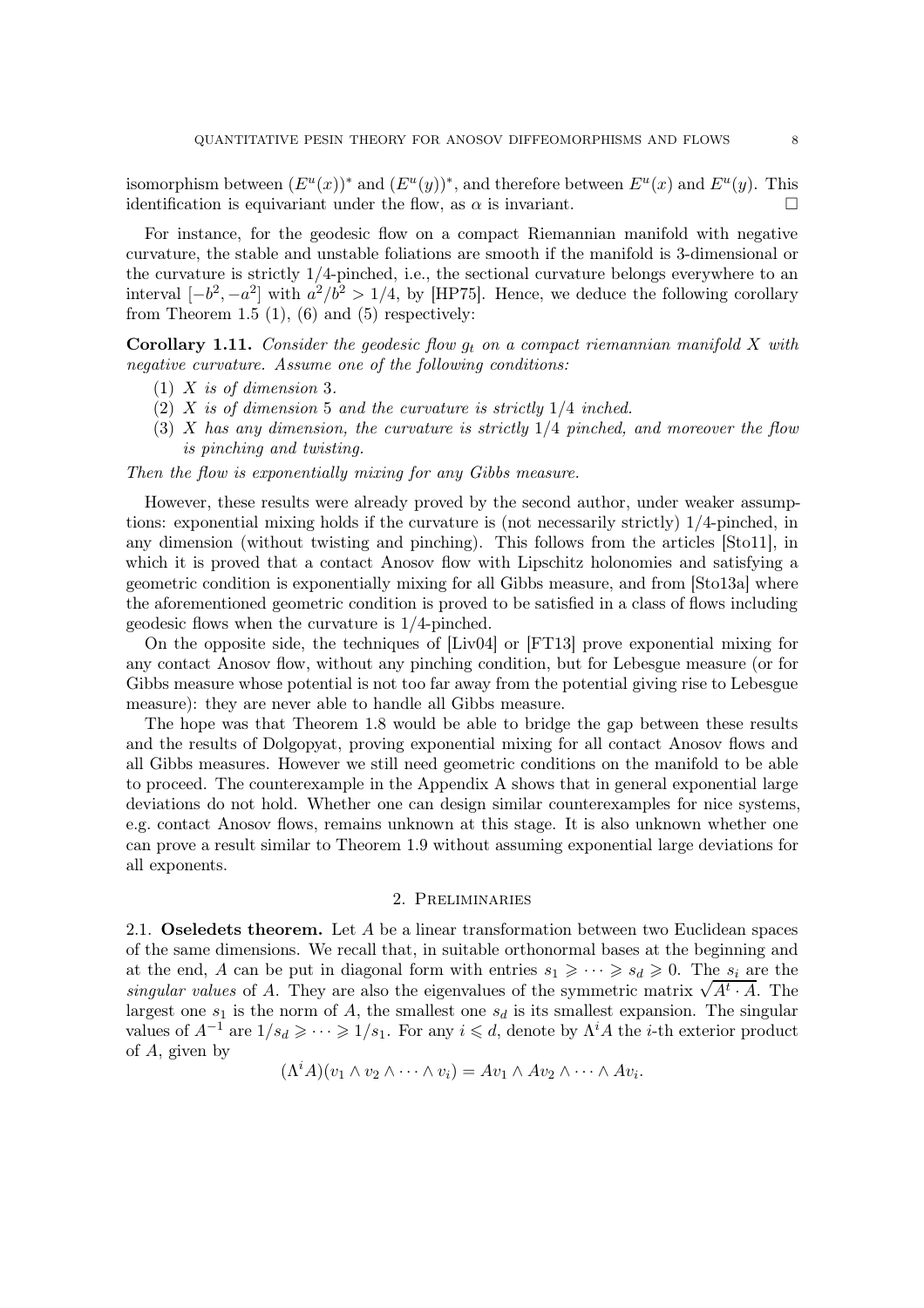<span id="page-8-0"></span>Then

$$
\|\Lambda^i A\| = s_1 \cdots s_i,
$$

as  $\Lambda^i A$  is diagonal in the corresponding orthonormal bases.

Consider a transformation  $T$  of a space  $X$ , together with a finite dimensional real vector bundle E above X: all the fibers are isomorphic to  $\mathbb{R}^d$  for some d and the bundle is locally trivial by definition. For instance, E may be the product bundle  $X \times \mathbb{R}^d$ , but general bundles are also allowed. In our main case of interest, T will be a subshift of finite type. In this case, any such continuous vector bundle is isomorphic to  $X \times \mathbb{R}^d$ : by compactness, there is some  $N > 0$  such that the bundle is trivial on all cylinders  $[x_{-N}, \ldots, x_N]$ . As these (finitely many) sets are open and closed, trivializations on these cylinders can be glued together to form a global trivialization of the bundle. In the course of the proof, even if we start with the trivial bundle, we will have to consider general bundles, but they will be reducible to trivial bundles thanks to this procedure.

A cocycle is a map M associating to  $x \in X$  an invertible linear operator  $M(x) : E(x) \to$  $E(Tx)$  (where  $E(x)$  denotes the fiber of the fiber bundle above x). When  $E = X \times \mathbb{R}^d$ , then  $M(x)$  is simply a  $d \times d$  matrix. The iterated cocycle is given by  $M^n(x) = M(T^{n-1}x) \cdots M(x)$ for  $n \geq 0$ , and by  $M^{-n}(x) = M(T^{-n}x)^{-1} \cdots M(T^{-1}x)$ . It maps  $E(x)$  to  $E(T^{n}x)$  in all cases. Be careful that, with this notation,  $M^{-1}(x) \neq M(x)^{-1}$ : the first notation indicates the inverse of the cocycle, with the intrinsic time shift, going from  $E(x)$  to  $E(T^{-1}x)$ , while the second one is the inverse of a linear operator, so it goes from  $E(Tx)$  to  $E(x)$ . In general,  $M^{-n}(x) = M^{n}(T^{-n}x)^{-1}.$ 

Assume now that T is invertible, that it preserves an ergodic probability measure, and that the cocycle M is log-integrable. For any  $i \leq d$ , the quantity  $x \mapsto \log \|\Lambda^i(M^n(x))\|$  is a subadditive cocycle. Hence, by Kingman's theorem,  $\log ||\Lambda^i(M^n(x))||/n$  converges almost surely to a constant quantity that we may write as  $\lambda_1 + \cdots + \lambda_i$ , for some scalars  $\lambda_i$ . These are called the Lyapunov exponents of the cocycle  $M$  with respect to the dynamics  $T$  and the measure  $\mu$ . Let  $I = \{i : \lambda_i < \lambda_{i-1}\}\$  parameterize the distinct Lyapunov exponents, and let  $d_i = \text{Card}\{j : \lambda_j = \lambda_i\}$  be the multiplicity of  $\lambda_i$ .

In this setting, the Oseledets theorem asserts that the  $\lambda_i$  are exactly the asymptotic growth rates of vectors, at almost every point. Here is a precise version of this statement (see for instance [\[Arn98,](#page-39-9) Theorem 3.4.11]).

## **Theorem 2.1** (Oseledets Theorem). Assume that the cocycle  $M$  is log-integrable. Then:

- (1) For  $i \in I$ , define  $E_i(x)$  to be the set of nonzero vectors  $v \in E(x)$  such that, when  $n \to \pm \infty$ , then  $\log \Vert M^n(x)v \Vert /n \to \lambda_i$ , to which one adds the zero vector. For  $\mu$ almost every x, this is a vector subspace of  $E(x)$ , of dimension  $d_i$ . These subspaces satisfy  $E(x) = \bigoplus_{i \in I} E_i(x)$ . Moreover,  $M(x)E_i(x) = E_i(Tx)$ .
- (2) Almost surely, for any  $i \in I$ , one has  $\log \Vert M^n(x)_{E_i(x)} \Vert /n \to \lambda_i$  when  $n \to \pm \infty$ , and  $\log ||M^{n}(x)|_{E_{i}}^{-1}$  $\frac{-1}{|E_i(x)}||/n \to -\lambda_i$ .

In other words, the decomposition of the space  $E(x) = \bigoplus_{i \in I} E_i(x)$  gives a block-diagonal decomposition of the cocycle  $M$ , such that in each block the cocycle has an asymptotic behavior given by  $e^{n\lambda_i}$  up to subexponential fluctuations.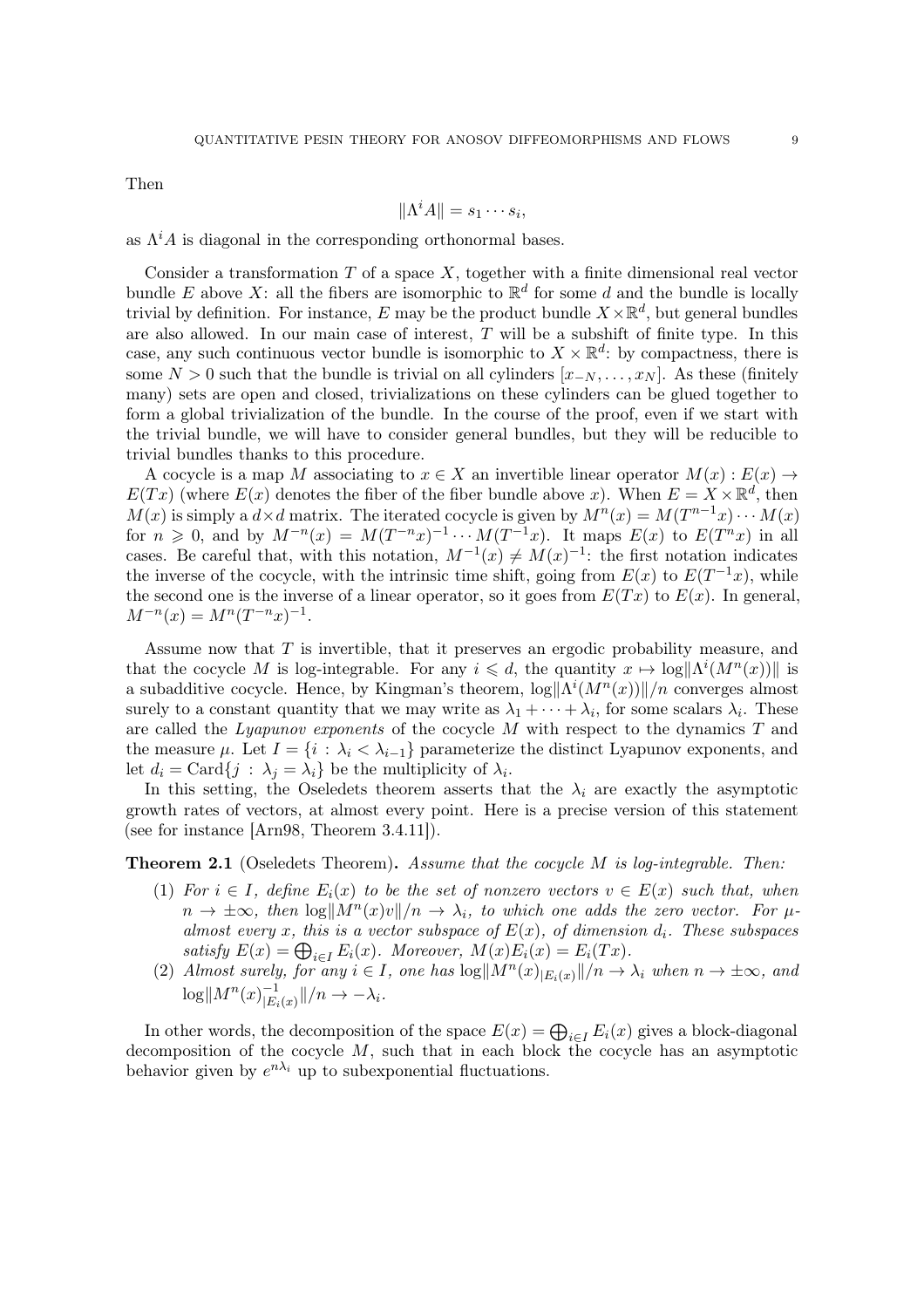<span id="page-9-2"></span>The spaces  $E_i(x)$  can be constructed almost surely as follows. Let  $t_1^{(n)}$  $1^{(n)}(x) \geqslant \cdots \geqslant$  $t_d^{(n)}$  $\binom{n}{d}(x)$  be the singular values of  $M^n(x)$ . They are the eigenvalues of the symmetric matrix  $\sqrt{M^n(x)^t \cdot M^n(x)}$ , the corresponding eigenspaces being orthogonal. Write  $t_i^{(n)}$  $i^{(n)}(x) =$  $e^{n\lambda_i^{(n)}(x)}$ . Then  $\lambda_i^{(n)}(x)$  converges to  $\lambda_i$  for almost every x. In particular, for  $i \in I$ , one has i  $t_{i-1}^{(n)}$  $\binom{n}{i-1}(x) > t_i^{(n)}(x)$  for large enough  $n > 0$ . It follows that the direct sum of the eigenspaces of  $\sqrt{M^n(x)^t \cdot M^n(x)}$  for the eigenvalues  $t_i^{(n)}$  $i^{(n)}(x), \ldots, t^{(n)}_{i+d_i-1}(x)$  is well defined. Denote it by  $F_i^{(n)}$  $F_i^{(n)}(x)$ . We will write  $F_{\geq i}^{(n)}$  $\;\;\;\;\lim_{\geqslant i}\;\;\text{for}\; \bigoplus_{j\geqslant i,j\in I}F_j^{(n)}$  $f_j^{(n)}(x)$ , and similarly for  $F_{\leq i}^{(n)}$  $\zeta_i^{(n)}$ . In the same way, we define similar quantities for  $n < 0$ .

<span id="page-9-0"></span>**Theorem 2.2.** Fix  $i \in I$ . With these notations,  $F_i^{(n)}$  $i^{(n)}(x)$  converges almost surely when  $n \to \infty$ , to a vector subspace  $F_i^{(\infty)}$  $f_i^{(\infty)}(x) \subseteq E(x)$ . In the same way,  $F_i^{(-n)}$  $\sum_{i}^{(n)}$  converges almost surely to a space  $F_i^{(-\infty)}$  $\hat{H}_i^{(-\infty)}(x)$ . Moreover, the direct sums  $F_{\geq i}^{(\infty)}$  $\sum_{i=1}^{\infty} (x)$  and  $F_{\leq i}^{(-\infty)}$  $\mathbb{R}^{(-\infty)}_{\leq i}(x)$  are almost surely transverse, and their intersection is  $E_i(x)$ .

See [\[Arn98,](#page-39-9) Theorem 3.4.1 and Page 154]. One can reformulate the theorem as follows. The subspaces  $F_{\geq i}^{(n)}$  $\sum_{i=1}^{(n)} (x)$  (which are decreasing with *i*, i.e., they form a flag) converge when  $n \to \infty$  to the flag  $E_{\geq i}(x)$ . Note that  $F_{\geq i}^{(n)}$  $\sum_{i=1}^{(n)} (x)$  is only defined in terms of the positive times of the dynamics, hence this is also the case of  $E_{\geq i}(x)$ : this is the set of vectors for which the expansion in positive time is at most  $e^{n\lambda_i}$ , up to subexponential fluctuations (note that this condition is clearly stable under addition, and therefore defines a vector subspace, contrary to the condition that the expansion would be bounded *below* by  $e^{n\lambda_i}$ ). In the same way,  $F_{\leq i}^{(-n)}$  $\mathbb{K}^{(n)}_{\leq i}(x)$  converges when  $n \to \infty$  to  $E_{\leq i}(x)$ , which therefore only depends on the past of the dynamics. On the other hand,  $E_i(x)$ , being defined as the intersection of two spaces depending on positive and negative times, depends on the whole dynamics and is therefore more difficult to analyze. We emphasize that  $E_i(x)$  is in general different from  $F_i^{(\infty)}$  $i^{(\infty)}(x)$  or  $F_i^{(-\infty)}$  $i^{(-\infty)}(x).$ 

In the above theorem, when we mention the convergence of subspaces, we are using the natural topology on the Grassmann manifold of linear subspaces of some given dimension p. It comes for instance from the following distance, that we will use later on:

<span id="page-9-1"></span>(2.1) 
$$
\mathbf{d}(U,V) = \|\pi_{U\to V^{\perp}}\| = \max_{u \in U, ||u|| = 1} \|\pi_{V^{\perp}}u\|,
$$

where  $\pi_{U\to V^{\perp}}$  is the orthogonal projection from U to the orthogonal  $V^{\perp}$  of V. It is not completely obvious that this formula indeed defines a distance. As  $d(U, V) = ||\pi_{V^{\perp}} \pi_U||$ , the triangular inequality follows from the following computation (in which we use that orthogonal projections have norm at most 1):

$$
\begin{aligned} \mathbf{d}(U,W) &= \left\lVert \pi_{W^\perp}\pi_U \right\rVert = \left\lVert \pi_{W^\perp}(\pi_V + \pi_{V^\perp})\pi_U \right\rVert \leqslant \left\lVert \pi_{W^\perp}\pi_V\pi_U \right\rVert + \left\lVert \pi_{W^\perp}\pi_{V^\perp}\pi_U \right\rVert \\ &\leqslant \left\lVert \pi_{W^\perp}\pi_V \right\rVert + \left\lVert \pi_{V^\perp}\pi_U \right\rVert = \mathbf{d}(V,W) + \mathbf{d}(U,V). \end{aligned}
$$

For the symmetry, we note that  $\mathbf{d}(U,V) = \sqrt{1 - ||\pi_{U\rightarrow V}||_{\min}^2}$ , where  $||M||_{\min}$  denotes the minimal expansion of a vector by a linear map  $M$ . This is also its smallest singular value.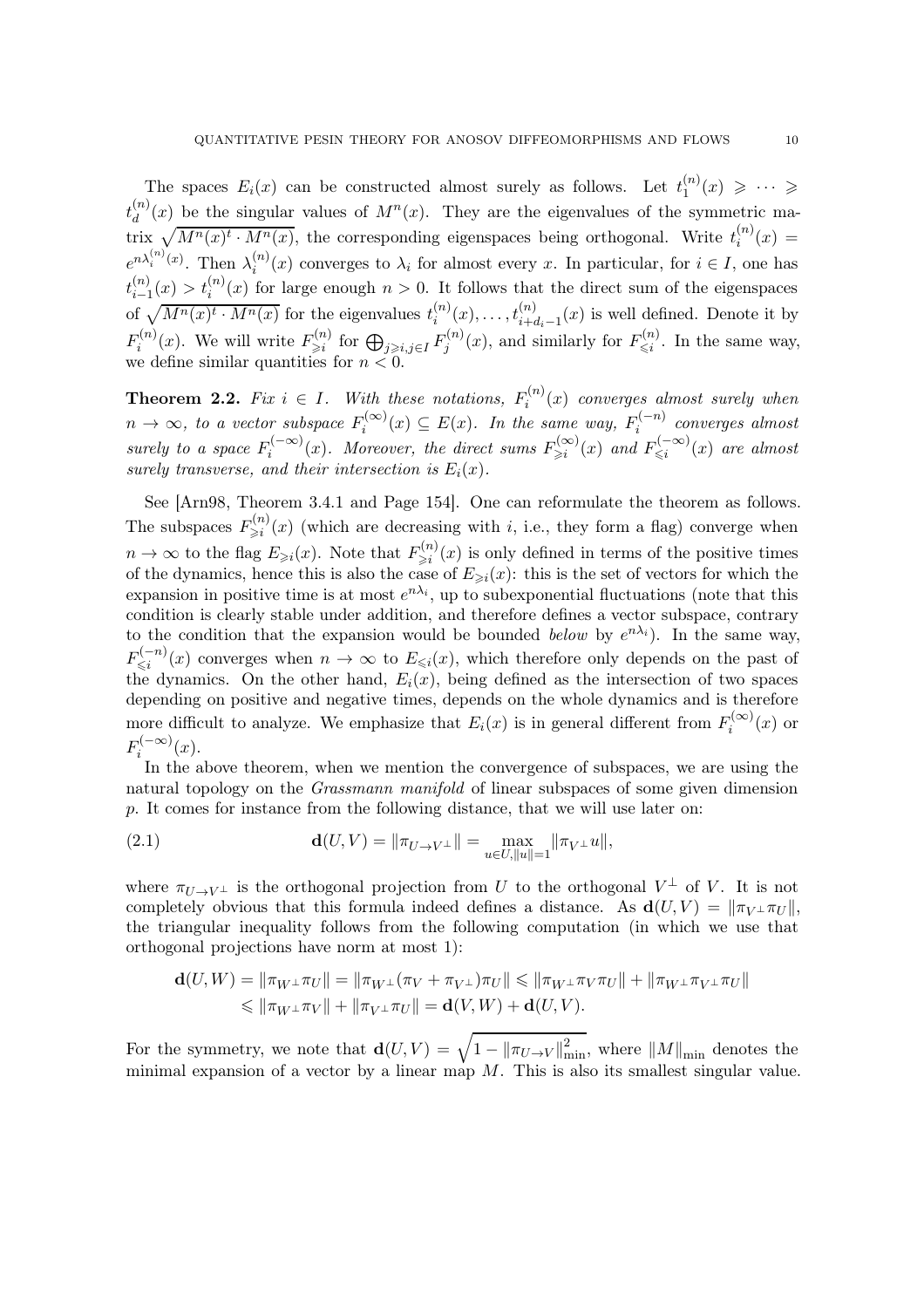As  $\pi_{V\to U} = \pi_{U\to V}^t$ , and a (square) matrix and its transpose have the same singular values, it follows that  $\|\pi_{U\to V}\|_{\min} = \|\pi_{V\to U}\|_{\min}$ , and therefore that  $\mathbf{d}(U, V) = \mathbf{d}(V, U)$ .

2.2. Oseledets decomposition and subbundles. The following lemma follows directly from Oseledets theorem, by considering the Oseledets decomposition in each subbundle.

<span id="page-10-0"></span>**Lemma 2.3.** Consider a log-integrable cocycle  $M$  on a normed vector bundle  $E$ , over an ergodic probability preserving dynamical system T. Assume that E splits as a direct sum of invariant subbundles  $E_i$ . Then the Lyapunov spectrum of M on E is the union of the  $Lyapunov spectra of M on each  $E_i$ , with multiplicities.$ 

The same holds if  $M$ , instead of leaving each  $E_i$  invariant, is upper triangular. While this is well known, we give a full proof as this is not as trivial as one might think.

<span id="page-10-2"></span>**Lemma 2.4.** Consider a log-integrable cocycle  $M$  on a normed vector bundle  $E$ , over an ergodic probability preserving dynamical system  $T$ . Assume that there is a measurable invariant flag decomposition  $\{0\} = F_0(x) \subseteq F_1(x) \subseteq \cdots \subseteq F_k(x) = E(x)$ . Then the Lyapunov spectrum of M on E is the union of the Lyapunov spectra of M on each  $F_i/F_{i-1}$ , with multiplicities.

Equivalently, considering  $E_i$  a complementary subspace to  $F_{i-1}$  in  $F_i$ , then the matrix representation of M in the decomposition  $E = E_1 \oplus \cdots \oplus E_k$  is upper triangular, and the lemma asserts that the Lyapunov spectrum of  $M$  is the union of the Lyapunov spectra of the diagonal blocks.

*Proof.* Passing to the natural extension if necessary, we can assume that  $T$  is invertible.

Let us first assume that  $k = 2$ , and that there is only one Lyapunov exponent  $\lambda$  in  $E_1$ and one Lyapunov exponent  $\mu$  in  $E_2$ , both with some multiplicity. In matrix form, M can be written as  $\begin{pmatrix} A_1 & B \\ 0 & A_1 \end{pmatrix}$  $\begin{pmatrix} A_1 & B \\ 0 & A_2 \end{pmatrix}$ , where the growth rate of  $A_1^n$  and  $A_2^n$  are respectively given by  $e^{\lambda n}$ and  $e^{\mu n}$ . Then

<span id="page-10-1"></span>(2.2) 
$$
M^{n}(x) = \begin{pmatrix} A_{1}^{n}(x) & \sum_{k=1}^{n} A_{1}^{n-k}(T^{k}x)B(T^{k-1}x)A_{2}^{k-1}(x) \\ 0 & A_{2}^{n}(x) \end{pmatrix}.
$$

As M is a log-integrable cocycle,  $\log \frac{||M(T^n x)||}{n}$  tends almost surely to 0 by Birkhoff theorem. Hence, the growth of  $||B(T^n x)||$  is subexponential almost surely.

Assume first  $\lambda > \mu$ . Define a function  $\Phi(x) : E_2(x) \to E_1(x)$  by

$$
\Phi(x) = -\sum_{k=0}^{\infty} A_1^{k+1}(x)^{-1} B(T^k x) A_2^k(x).
$$

The series converges almost surely as  $||A_1^{k+1}(x)^{-1}B(T^kx)A_2^k(x)|| \le Ce^{(\mu-\lambda)k+\varepsilon k}$  and  $\mu-\lambda$ 0. This series is designed so that  $A_1(x)\Phi(x) + B(x) = \Phi(Tx)A_2(x)$ , i.e., so that the subspace  $\tilde{E}_2(x) = \{(\Phi(x)v, v) : v \in E_2(x)\}\$ is invariant under M. We have obtained a decomposition  $E = E_1 \oplus \tilde{E}_2$ , on which the cocycle acts respectively like  $A_1$  and  $A_2$ . Hence, the result follows from Lemma [2.3.](#page-10-0)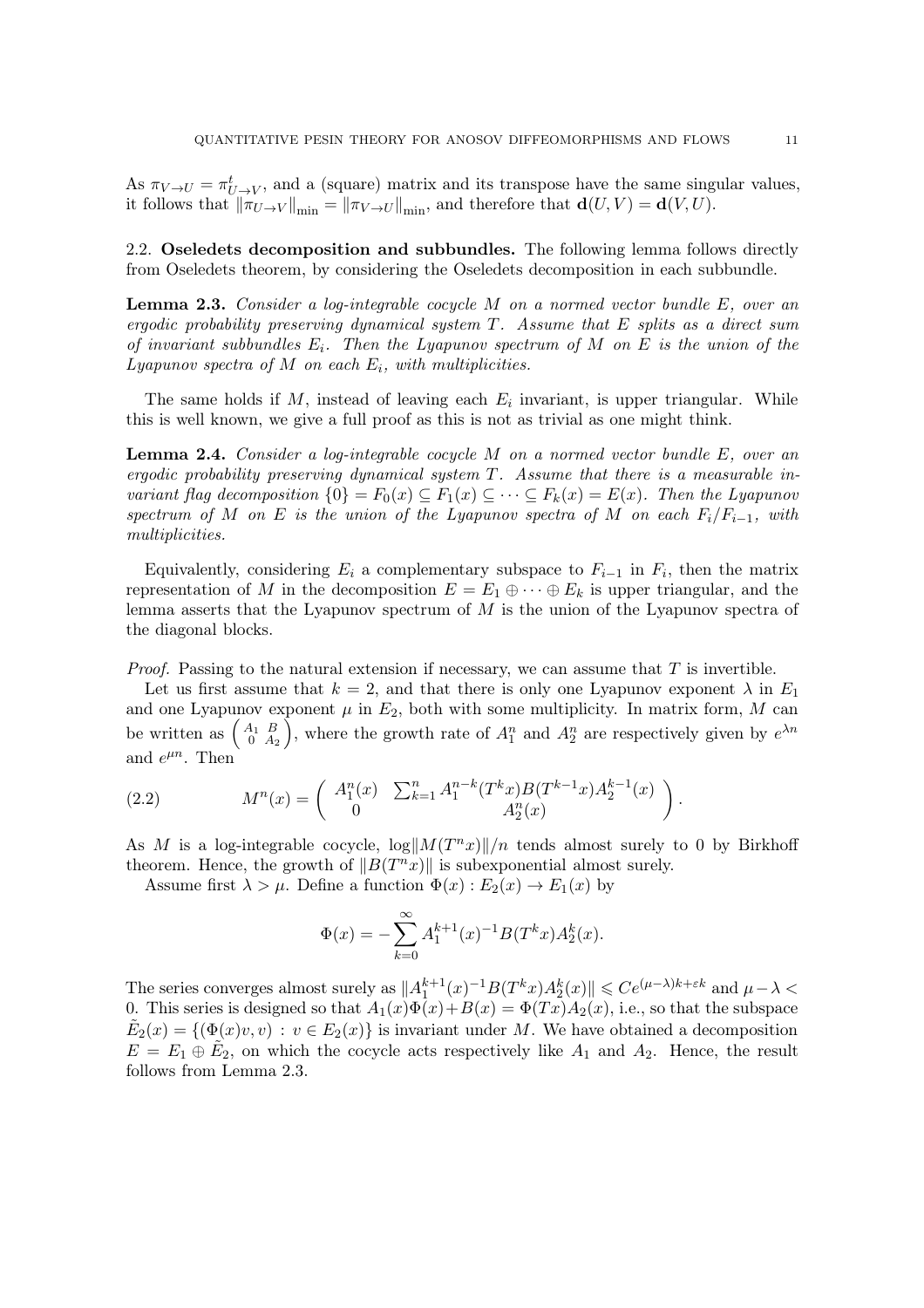<span id="page-11-2"></span>Assume now  $\lambda < \mu$ . Then one can solve again the equation  $A_1(x)\Phi(x) + B(x) =$  $\Phi(Tx)A_2(x)$ , this time going towards the past, by the converging series

$$
\Phi(x) = \sum_{k=0}^{\infty} A_1^{-k}(x)^{-1} B(T^{-k}x) A_2^{-k-1}(x).
$$

Then, one concludes as above.

Finally, assume  $\lambda = \mu$ . For any typical x, any n and any  $k \leq n$ , we have

$$
||A_1^{n-k}(T^kx)|| = ||A_1^n(x)A_1^k(x)^{-1}|| \le ||A_1^n(x)|| ||A_1^k(x)^{-1}||
$$
  

$$
\le C e^{\lambda n + \varepsilon n/4} \cdot e^{-\lambda k + \varepsilon k/4} \le C e^{\lambda (n-k) + \varepsilon n/2}.
$$

Hence, one deduces from the expression  $(2.2)$  of  $M^n(x)$  that its norm grows at most like  $ne^{n\lambda+n\epsilon}$  almost surely. Hence, all its Lyapunov exponents are  $\leq \lambda$ . The same argument applied to the inverse cocycle, for  $T^{-1}$ , shows that all the Lyapunov exponents are also  $\geq \lambda$ , concluding the proof in this case.

We turn to the general case. Subdividing further each  $F_i/F_{i-1}$  into the sum of its Oseledets subspaces, we may assume that there is one single Lyapunov exponent in each  $F_i/F_{i-1}$ . Then, we argue by induction over k. At step k, the induction assumption ensures that the Lyapunov spectrum  $L_2$  of M in  $E/F_1$  is the union of the Lyapunov spectra in the  $F_i/F_{i-1}$  for  $i > 1$ . Denoting by  $L_1$  the Lyapunov spectrum in  $F_1$  (made of a single eigenvalue  $\lambda$  with some multiplicity), we want to show that the whole Lyapunov spectrum is  $L_1 \cup L_2$ , with multiplicities. Using the Oseledets theorem in  $E/F_1$  and lifting the corresponding bundles to E, we obtain subbundles  $G_2, \ldots, G_I$  such that, in the decomposition  $E = F_1 \oplus G_2 \oplus \cdots \oplus G_I$ , the matrix M is block diagonal, except possibly for additional blocks along the first line. Each block  $G_i$  in which the Lyapunov exponent is not  $\lambda$  can be replaced by a block  $\tilde{G}_i$  which is really invariant under the dynamics, as in the  $k = 2$  case above. We are left with  $F_1$  and possibly one single additional block, say  $G_i$ , with the same exponent  $\lambda$ . The  $k = 2$  case again shows that all the Lyapunov exponents in  $F_1 \oplus G_i$  are equal to  $\lambda$  concluding the proof equal to  $\lambda$ , concluding the proof.

#### 3. Exponential large deviations for norms of linear cocycles

<span id="page-11-1"></span>3.1. Gibbs measures. In this section, we recall basic properties of Gibbs measures, as explained for instance in [\[Bow75\]](#page-39-10) and [\[PP90\]](#page-39-11). By Gibbs measure, we always mean in this article Gibbs measure with respect to some Hölder continuous potential.

Let  $\varphi$  be a Hölder-continuous function, over a transitive subshift of finite type  $T : \Sigma \to \Sigma$ . The Gibbs measure associated to  $\varphi$ , denoted by  $\mu_{\varphi}$ , is the unique T-invariant probability measure for which there exist two constants P (the *pressure* of  $\varphi$ ) and  $C > 0$  such that, for any cylinder  $[a_0, \ldots, a_{n-1}]$ , and for any point x in this cylinder,

<span id="page-11-0"></span>(3.1) 
$$
C^{-1} \leq \frac{\mu_{\varphi}[a_0, \dots, a_{n-1}]}{e^{S_n \varphi(x) - n}} \leq C.
$$

The Gibbs measure only depends on  $\varphi$  up to the addition of a coboundary and a constant, i.e.,  $\mu_{\varphi} = \mu_{\varphi + q - q \circ T + c}$ .

Here is an efficient way to construct the Gibbs measure. Any Hölder continuous function is cohomologous to a Hölder continuous function which only depends on positive coordinates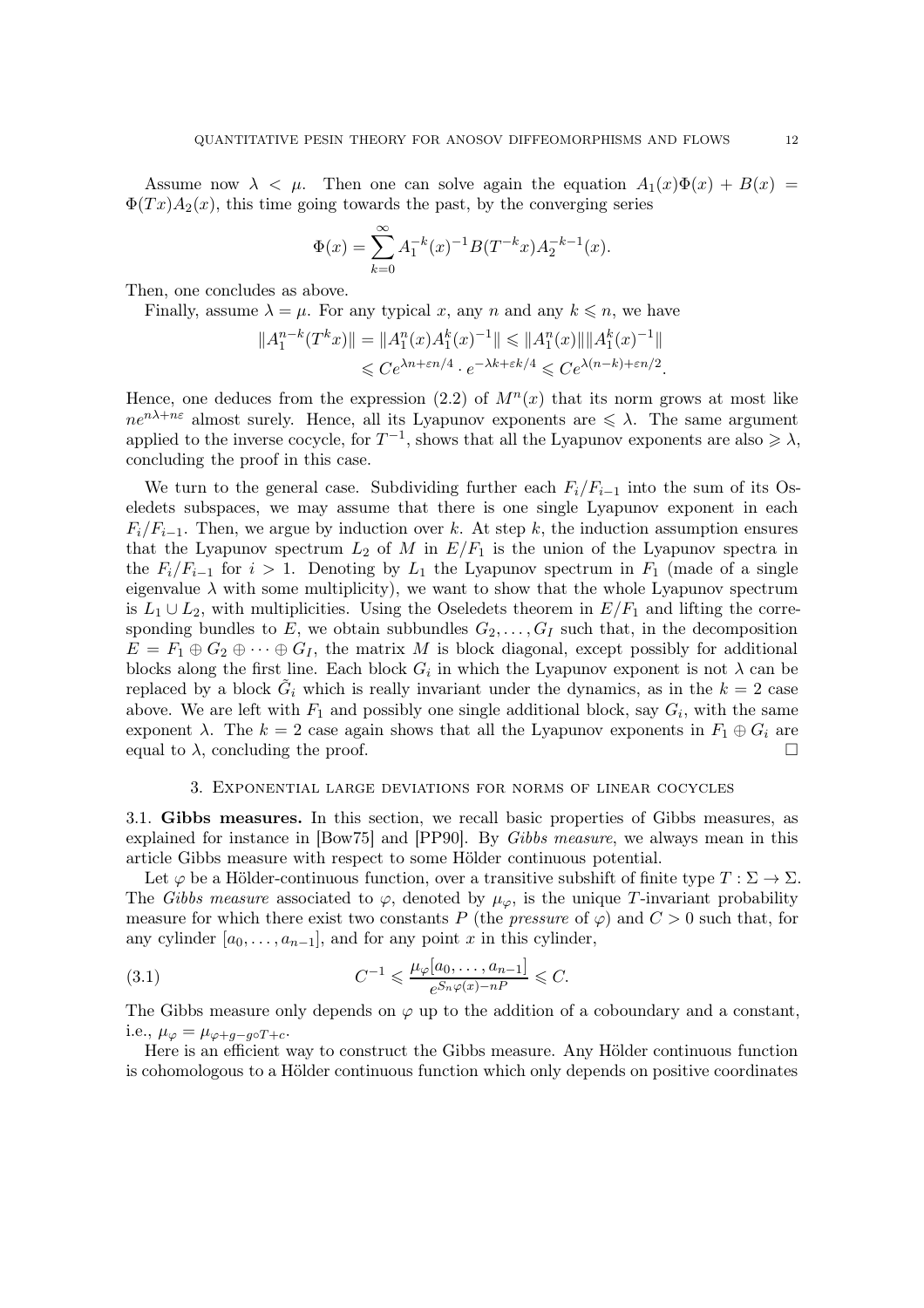<span id="page-12-3"></span>of points in  $\Sigma$ . Without loss of generality, we can assume that this is the case of  $\varphi$ , and also that  $P(\varphi) = 0$ . Denote by  $T_+ : \Sigma_+ \to \Sigma_+$  the unilateral subshift corresponding to T. Define the transfer operator  $\mathcal{L}_{\varphi}$ , acting on the space  $C^{\alpha}$  of Hölder continuous functions on  $\Sigma_+$  by

$$
\mathcal{L}_{\varphi}u(x_{+})=\sum_{T_{+}y_{+}=x_{+}}e^{\varphi(y_{+})}v(y_{+}).
$$

Then one shows that this operator has a simple eigenvalue 1 at 1, finitely many eigenvalues of modulus 1 different from 1 (they only exist if  $T$  is transitive but not mixing) and the rest of its spectrum is contained in a disk of radius < 1. One deduces that, for any  $v \in C^{\alpha}$ , then in  $C^{\alpha}$  one has  $\frac{1}{N} \sum_{n=0}^{N-1} \mathcal{L}_{\varphi}^n u \to \mu^+(v)v_0$ , where  $v_0$  is a (positive) eigenfunction corresponding to the eigenvalue 1, and  $\mu^+$  is a linear form on  $C^{\alpha}$ . One can normalize them by  $\mu^+(1) = 1$ . By approximation, it follows that this convergence also holds in  $C^0$  for  $v \in C^0$ . Moreover,  $\mu^+$  extends to a continuous linear form on  $C^0$ , i.e., it is a probability measure.

Replacing  $\varphi$  with  $\varphi + \log v_0 - \log v_0 \circ T_+$ , one replaces the operator  $\mathcal{L}_{\varphi}$  (with eigenfunction  $(v_0)$  with the operator  $\mathcal{L}_{\varphi + \log v_0 - \log v_0 \circ T_+}$ , with eigenfunction 1. Hence, without loss of generality, we can assume that  $v_0 = 1$ . With this normalization, one checks that the measure  $\mu^+$ is  $T_+$ -invariant. It is the Gibbs measure for  $T_+$ , satisfying the property [\(3.1\)](#page-11-0). Its natural T-invariant extension  $\mu$  to  $\Sigma$  is the Gibbs measure for T. We have for any  $v \in C^0(\Sigma_+)$ 

<span id="page-12-1"></span>(3.2) 
$$
\frac{1}{N} \sum_{n=0}^{N-1} \mathcal{L}^n v(x_+) \to \int v \, \mathrm{d}\mu^+, \quad \text{uniformly in } x_+ \in \Sigma_+.
$$

It follows from the construction above that the jacobian of  $\mu^+$  with respect to  $T_+$  is given by  $J(x_{+}) = \frac{d T^* \mu_{+}}{\mu_{+}}$  $\frac{e^{-\varphi(x+)} }{\mu_+}(x) = e^{-\varphi(x_+)}.$ 

Consider the disintegration of  $\mu$  with respect to the factor  $\mu^+$ : there exists a family of measures  $\mu_{x_+}^-$  on  $W_{\text{loc}}^s(x_+)$  for  $x_+ \in \Sigma_+$ , such that  $\mu = \int \mu_{x_+}^- d\mu_+(x_+)$ . Formally, we write  $\mu = \mu_+ \otimes \mu_{x_+}^-$ , even though this is not a direct product. These measures can in fact be defined for all  $x_+$  (instead of almost all  $x_+$ ) in a canonical way, they depend continuously on  $x_+$ , they belong to the same measure class when the first coordinate  $(x_+)_0$  is fixed, and moreover their respective Radon-Nikodym derivatives are continuous in all variables. See for instance [\[AV07,](#page-39-2) Section A.2].

Geometrically, the picture is the following. Consider some point  $x_+ \in \Sigma_+$ . It has finitely many preimages  $y_+^1, \ldots, y_+^i$  under  $T_+$ . Then  $W_{\text{loc}}^s(x_+) = \bigcup_i T(W_{\text{loc}}^s(y_+^i))$ , and

(3.3) 
$$
\mu_{x_+}^- = \sum_i \frac{1}{J(y_+^i)} T_* \mu_{y_+^i}^- = \sum_i e^{\varphi(y_+^i)} T_* \mu_{y_+^i}^-.
$$

# 3.2. First easy bounds. In this paragraph, we prove (1-3) in Theorem [1.5.](#page-3-0)

<span id="page-12-2"></span>**Lemma 3.1.** Let  $a_n(x) = a(n, x)$  be a subadditive cocycle which is bounded in absolute value for any n. Then, for any N, there exists  $C > 0$  with

<span id="page-12-0"></span>
$$
a(n,x) \leqslant S_n(a_N/N)(x) + C,
$$

for any  $n \in \mathbb{N}$  and any  $x \in \Sigma$ .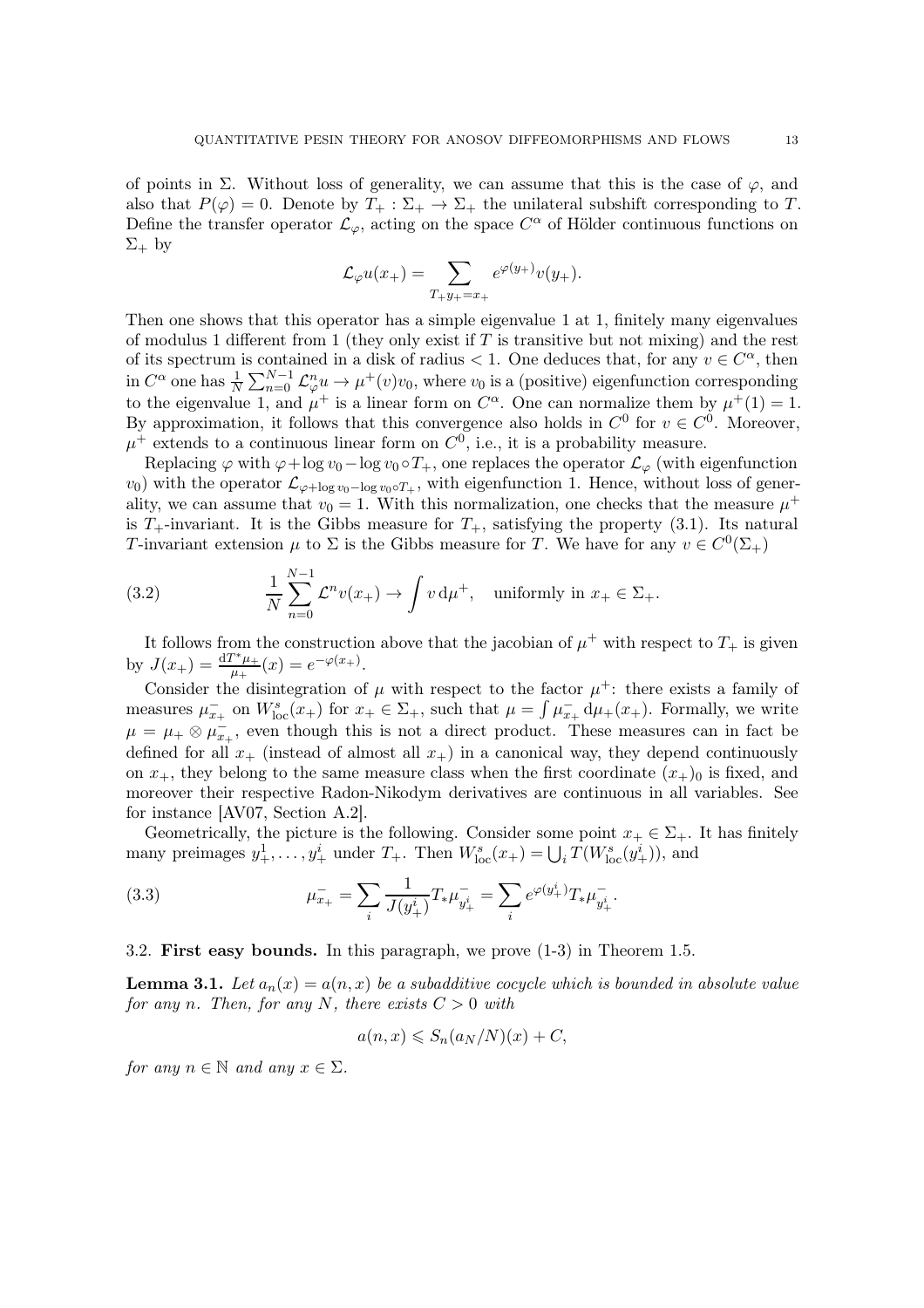*Proof.* This is clear for  $n \leq 2N$  as all those quantities are bounded. Consider now  $n \geq 2N$ , consider p such that  $n = Np + r$  with  $r \in [N, 2N]$ . For any  $j \in [0, N - 1]$ , one may write  $n = j + Np + r$  with  $r \in [0, 2N]$ . Thus,

$$
a(n,x) \leq a(j,x) + \sum_{i=0}^{p-1} a(N,T^{iN+j}x) + a(r,T^{pN+j}x) \leq C + \sum_{i=0}^{p-1} N(a_N/N)(T^{iN+j}x).
$$

Summing over  $j \in [0, N-1]$ , we get

$$
Na(n, x) \le NC + \sum_{j=0}^{N-1} \sum_{i=0}^{p-1} N(a_N/N)(T^{iN+j}x) = NC + NS_{Np}(a_N/N)(x)
$$
  

$$
\le C' + NS_n(a_N/N)(x).
$$

This proves the claim.

<span id="page-13-2"></span>**Lemma 3.2.** Let  $(T, \mu)$  be a transitive subshift of finite type with a Gibbs measure, and  $a(n, x)$  a subadditive cocycle above T such that  $a(n, \cdot)$  is continuous for all n. Let  $\lambda$  be the almost sure limit of  $a(n, x)/n$ , assume  $\lambda > -\infty$ . Then, for any  $\varepsilon > 0$ , there exists  $C > 0$ such that, for all  $n \geq 0$ ,

$$
\mu\{x \,:\, a(n,x) \geqslant n\lambda + n\varepsilon\} \leqslant Ce^{-C^{-1}n}.
$$

*Proof.* By Kingman's theorem,  $a(n, x)/n$  converges to  $\lambda$  almost everywhere and in  $L^1$ . Thus, one can take N such that  $\int a_N/N d\mu(x) \le (\lambda + \varepsilon/2)N$ . From the previous lemma, we obtain a constant  $C$  such that, for all  $n$  and  $x$ ,

$$
a(n,x) \leqslant S_n(a_N/N)x + C.
$$

Thus,

$$
\{x \,:\, a(n,x) \geqslant n\lambda + n\varepsilon\} \subseteq \{x \,:\, S_n(a_N/N)x \geqslant n \int (a_N/N) + n\varepsilon/2 - C\}.
$$

By the large deviations inequality for continuous functions<sup>[1](#page-13-1)</sup>, this set has exponentially small measure. This proves the lemma.  $\Box$ 

<span id="page-13-3"></span>**Proposition 3.3.** Let  $(T, \mu)$  be a transitive subshift of finite type with a Gibbs measure, and M a continuous cocycle above T with Lyapunov exponents  $\lambda_1 \geqslant \cdots \geqslant \lambda_d$ . For any  $\varepsilon > 0$ , there exists  $C > 0$  such that, for all  $n \geq 0$  and all  $i \leq d$ ,

$$
\mu\{x\,:\,\log\|\Lambda^i M^n(x)\|\geqslant n(\lambda_1+\cdots+\lambda_i)+n\varepsilon\}\leqslant Ce^{-C^{-1}n}.
$$

*Proof.* Fix  $i \leq d$ . Then the result follows from the previous lemma applied to  $a(n, x) =$  $\log ||\Lambda^i M^n$  $(x)$ ||.

This proposition shows one of the two directions in Theorem [1.5,](#page-3-0) without any assumption on the cocycle. Hence, to prove this theorem, it will suffice to prove the corresponding lower bound

<span id="page-13-0"></span>(3.4) 
$$
\mu\{x \,:\, \log\|\Lambda^i M^n(x)\| \leqslant n(\lambda_1 + \cdots + \lambda_i) - n\varepsilon\} \leqslant Ce^{-C^{-1}n},
$$

<span id="page-13-1"></span><sup>1</sup>This holds for continuous functions in transitive subshifts of finite type, by reduction to the mixing setting after taking a finite iterate of the map, and by reduction to Hölder continuous functions by uniform approximation.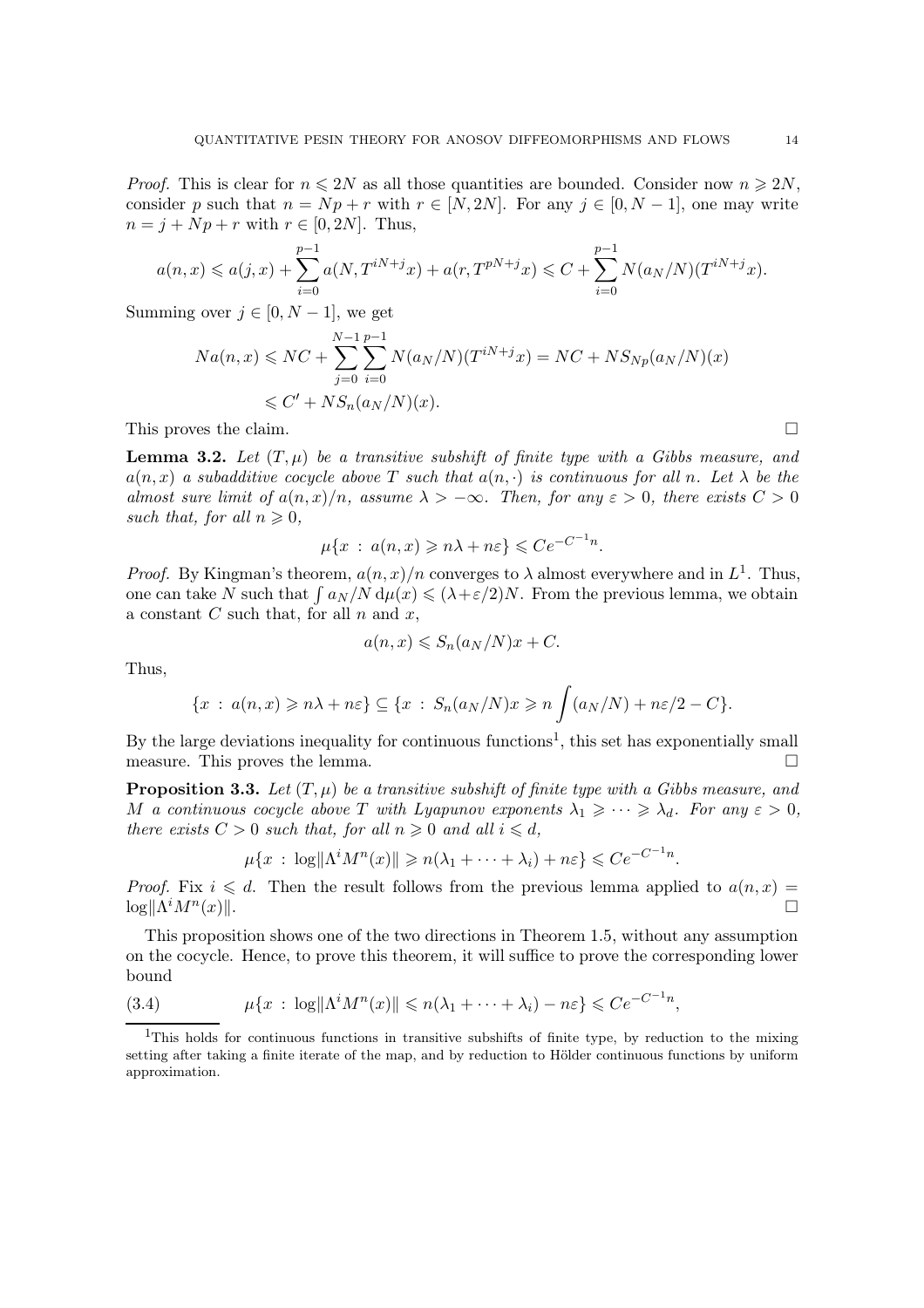under the various possible assumptions of this theorem. As is usual with subadditive ergodic theory, this lower bound is significantly harder than the upper bound. Indeed, the analogue of Lemma [3.2](#page-13-2) for the lower bound is false, see Proposition [A.1](#page-34-1) in Appendix [A](#page-34-0)

We already have enough tools to prove the easy cases of Theorem [1.5.](#page-3-0)

*Proof of Theorem [1.5](#page-3-0) (1-3).* First, we prove (1): assuming that  $\lambda_1 = \ldots = \lambda_d = \lambda$ , we have to prove that

$$
\mu\{x \,:\, \log\|\Lambda^i M^n(x)\| \leqslant n i \lambda - n \varepsilon\} \leqslant Ce^{-C^{-1}n}
$$

,

.

Let  $s_i(x, n)$  be the *i*-th singular value of  $M^n(x)$ . Then

$$
\|\Lambda^i M^n(x)\| = s_1(x, n) \cdots s_i(x, n) \geq s_d(x, n)^i = \|M^n(x)^{-1}\|^{-i}.
$$

Hence, to conclude, it suffices to show that

$$
\mu\{x \,:\, \log||M^n(x)^{-1}|| \geq -n\lambda + n\varepsilon\} \leqslant Ce^{-C^{-1}n}
$$

This follows from Proposition [3.3](#page-13-3) applied to the cocycle  $\tilde{M}(x) = (M(x)^{-1})^t$ , whose Lyapunov exponents are all equal to  $-\lambda$ .

Let us now prove (3), for  $k = 2$  as the general case then follows by induction over k. Assume that  $E_1$  is an invariant continuous subbundle such that, on  $E_1$  and on  $E/E_1$ , the induced cocycle has exponential large deviations for all exponents. Denote by  $L_1$  and  $L_2$ the Lyapunov exponents of the cocycle on these two bundles, then the Lyapunov spectrum on E is  $L_1 \cup L_2$  with multiplicity, by Lemma [2.4.](#page-10-2) Let  $E_2$  be the orthogonal complement to  $E_1$ . We want to show [\(3.4\)](#page-13-0), for some i. In  $\lambda_1, \ldots, \lambda_i$ , some of these exponents, say a number  $i_1$  of them, are the top exponents in  $L_1$ . Denote their sum by  $\Sigma_1$ . The remaining  $i_2 = i - i_1$  exponents are the top exponents in  $L_2$ , and add up to a number  $\Sigma_2$ .

In the decomposition  $E = E_1 \oplus E_2$ , the matrix M is block diagonal, of the form  $\begin{pmatrix} M_1 & B \\ 0 & M_1 \end{pmatrix}$  $\left(\begin{smallmatrix} A_1 & B \ 0 & M_2 \end{smallmatrix}\right).$ One has  $\|\Lambda^i M(x)\| \geq \|\Lambda^{i_1} M_1(x)\| \|\Lambda^{i_2} M_2(x)\|$ : considering  $v_1$  and  $v_2$  that are maximally expanded by  $\Lambda^{i_1}M_1(x)$  and  $\Lambda^{i_2}M_2(x)$ , the expansion factor of  $\Lambda^{i}M(x)$  along  $v_1\wedge v_2$  is at least  $\|\Lambda^{i_1}M_1(x)\|\|\Lambda^{i_2}M_2(x)\|$  thanks to the orthogonality of  $E_1$  and  $E_2$ , and the block-diagonal form of  $M(x)$ . Therefore,

$$
\{x \,:\, \log \|\Lambda^i M^n(x)\| \leqslant n(\lambda_1 + \cdots + \lambda_i) - n\varepsilon\}
$$
  
\n
$$
\subseteq \{x \,:\, \log \|\Lambda^{i_1} M_1^n(x)\| + \log \|\Lambda^{i_2} M_2^n(x)\| \leqslant n\Sigma_1 + n\Sigma_2 - n\varepsilon\}
$$
  
\n
$$
\subseteq \{x \,:\, \log \|\Lambda^{i_1} M_1^n(x)\| \leqslant n\Sigma_1 - n\varepsilon/2\} \cup \{x \,:\, \log \|\Lambda^{i_2} M_2^n(x)\| \leqslant n\Sigma_2 - n\varepsilon/2\}.
$$

The last sets both have an exponentially small measure, as we are assuming that the induced cocycles on  $E_1$  and  $E/E_1$  have exponential large deviations for all exponents. Hence,  $\mu\{x$ :  $\log \|\Lambda^i M^n(x)\| \leqslant n(\lambda_1 + \cdots + \lambda_i) - n\varepsilon\}$  is also exponentially small. This concludes the proof of (3).

Finally, (2) follows from (3) by taking  $F_i = E_1 \oplus \cdots \oplus E_i$ . . — Процессиональные производствование и производствование и производствование и производствование и производст<br>В 1990 году в 1990 году в 1990 году в 1990 году в 1990 году в 1990 году в 1990 году в 1990 году в 1990 году в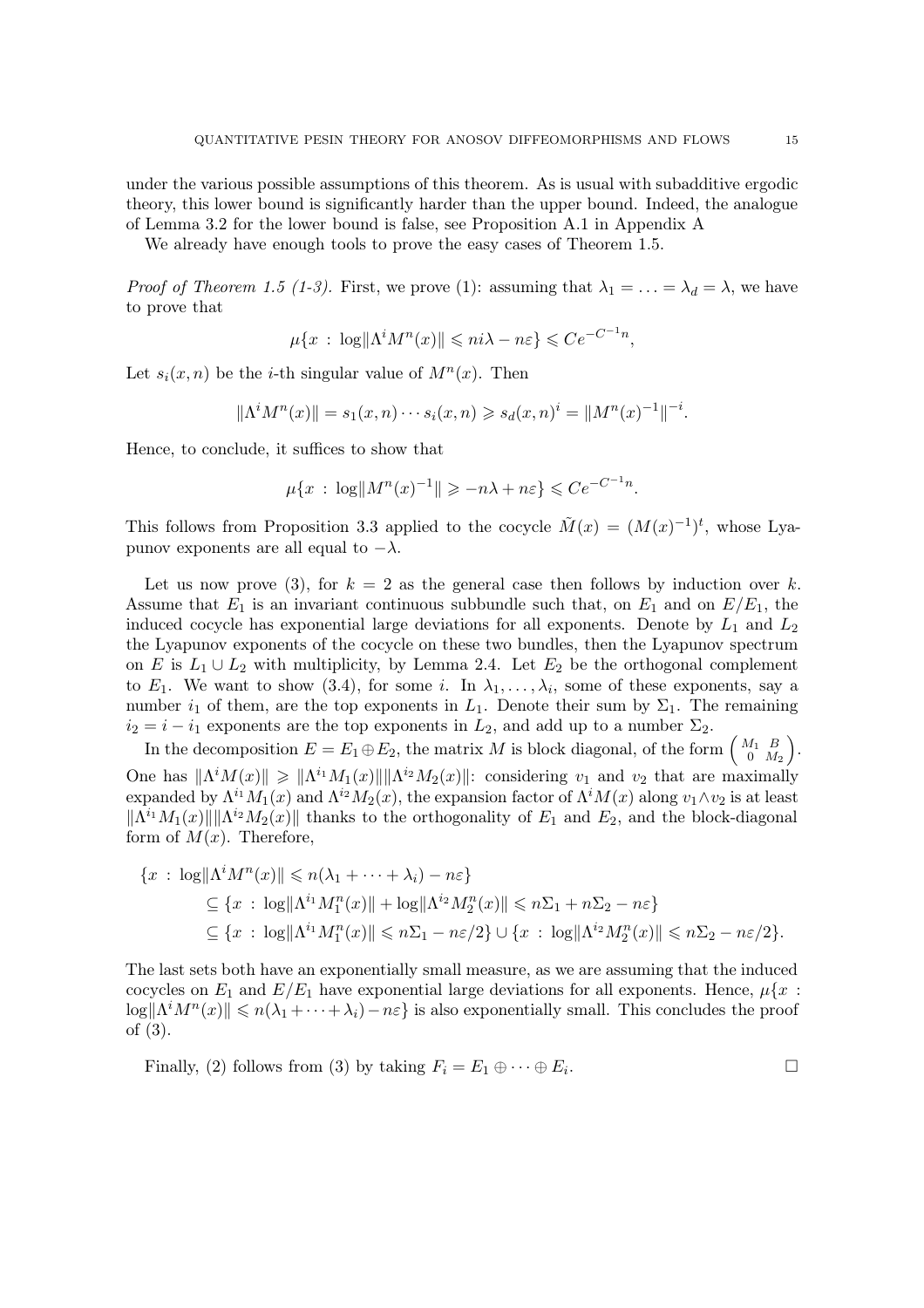<span id="page-15-0"></span>3.3.  $u$ -states. Consider a cocycle M admitting invariant continuous holonomies. We define a fibered dynamics over the projective bundle  $\mathbb{P}(E)$  by

$$
T_{\mathbb{P}}(x,[v]) = (Tx,[M(x)v]).
$$

Let  $\pi_{\mathbb{P}(E) \to \Sigma} : \mathbb{P}(E) \to \Sigma$  be the first projection.

In general,  $T_{\mathbb{P}}$  admits many invariant measures which project under  $\pi_{\mathbb{P}(E)\to\Sigma}$  to a given Gibbs measure  $\mu$ . For instance, if the Lyapunov spectrum of M is simple, denote by  $v_i(x)$ the vector in  $E(x)$  corresponding to the *i*-th Lyapunov exponent, then  $\mu \otimes \delta_{[v_i(x)]}$  is invariant under  $T_{\mathbb{P}}$ . By this notation, we mean the measure such that, for any continuous function f,

$$
\int f(x,v) d(\mu \otimes \delta_{[v_i(x)]})(x,v) = \int f(x,[v_i(x)]) d\mu(x).
$$

More generally, if  $m_x$  is a family of measures on  $\mathbb{P}(E(x))$  depending measurably on x such that  $M(x)_{*}m_x = m_{Tx}$ , then the measure  $\mu \otimes m_x$  (defined as above) is invariant under  $T_{\mathbb{P}}$ . Conversely, any  $T_{\mathbb{P}}$ -invariant measure that projects down to  $\mu$  can be written in this form, by Rokhlin's disintegration theorem.

To understand the growth of the norm of the cocycle, we need to distinguish among those measures the one that corresponds to the maximal expansion, i.e.,  $\mu \otimes \delta_{[v_1]}$ . This measure can be obtained as follows, assuming that  $\lambda_1$  is simple. Start from a measure on  $\mathbb{P}(E)$  that is of the form  $\mu \otimes \nu_x$  where the measures  $\nu_x$  depend continuously on x and give zero mass to all hyperplanes. Then

$$
(T_{\mathbb{P}}^{n})_{*}(\mu \otimes \nu_{x}) = \mu \otimes (M^{n}(T^{-n}x)_{*}\nu_{T^{-n}x}).
$$

By Oseledets theorem, the matrix  $M^n(T^{-n}x)$  acts as a contraction on  $\mathbb{P}(E(T^{-n}x))$ , sending the complement of a neighborhood of some hyperplane to a small neighborhood of  $[v_1(x)]$ . As  $\nu_y$  gives a small mass to the neighborhood of the hyperplane (uniformly in y), it follows that  $(M^n(T^{-n}x)_{\ast}\nu_{T^{-n}x})$  converges to  $\delta_{[v_1(x)]}$ . Thus,

$$
\mu\otimes \delta_{[v_1]}=\lim (T_{\mathbb{P}}^n)_*(\mu\otimes\nu_x).
$$

There is a remarkable consequence of this construction. We can start from a family of measure  $\nu_x$  which is invariant under the unstable holonomy  $H_{x \to y}^u$ , i.e., such that  $(H_{x \to y}^u)_* \nu_x = \nu_y$ . Then the same is true of all the iterates  $(M^n(T^{-n}x)_*\nu_{T^{-n}x})$ . In the limit  $n \to \infty$ , it follows that  $\delta_{[v_1]}$  is also invariant under unstable holonomies. (There is something to justify here, as it is not completely straightforward that the holonomy invariance is invariant under weak convergence: The simplest way is to work with a one-sided subshift, and then lift things trivially to the two-sided subshift, see [\[AV07,](#page-39-2) Section 4.1] for details). This remark leads us to the following definition.

**Definition 3.4.** Consider a probability measure  $\nu$  on  $\mathbb{P}(E)$  which projects to  $\mu$  under  $\pi$ . It is called a u-state if, in the fiberwise decomposition  $\nu = \mu \otimes \nu_x$ , the measures  $\nu_x$  are  $\mu$ -almost surely invariant under unstable holonomies. It is called an invariant u-state if, additionally, it is invariant under the dynamics.

The invariant u-states can be described under an additional irreducibility assumption of the cocycle, strong irreducibility.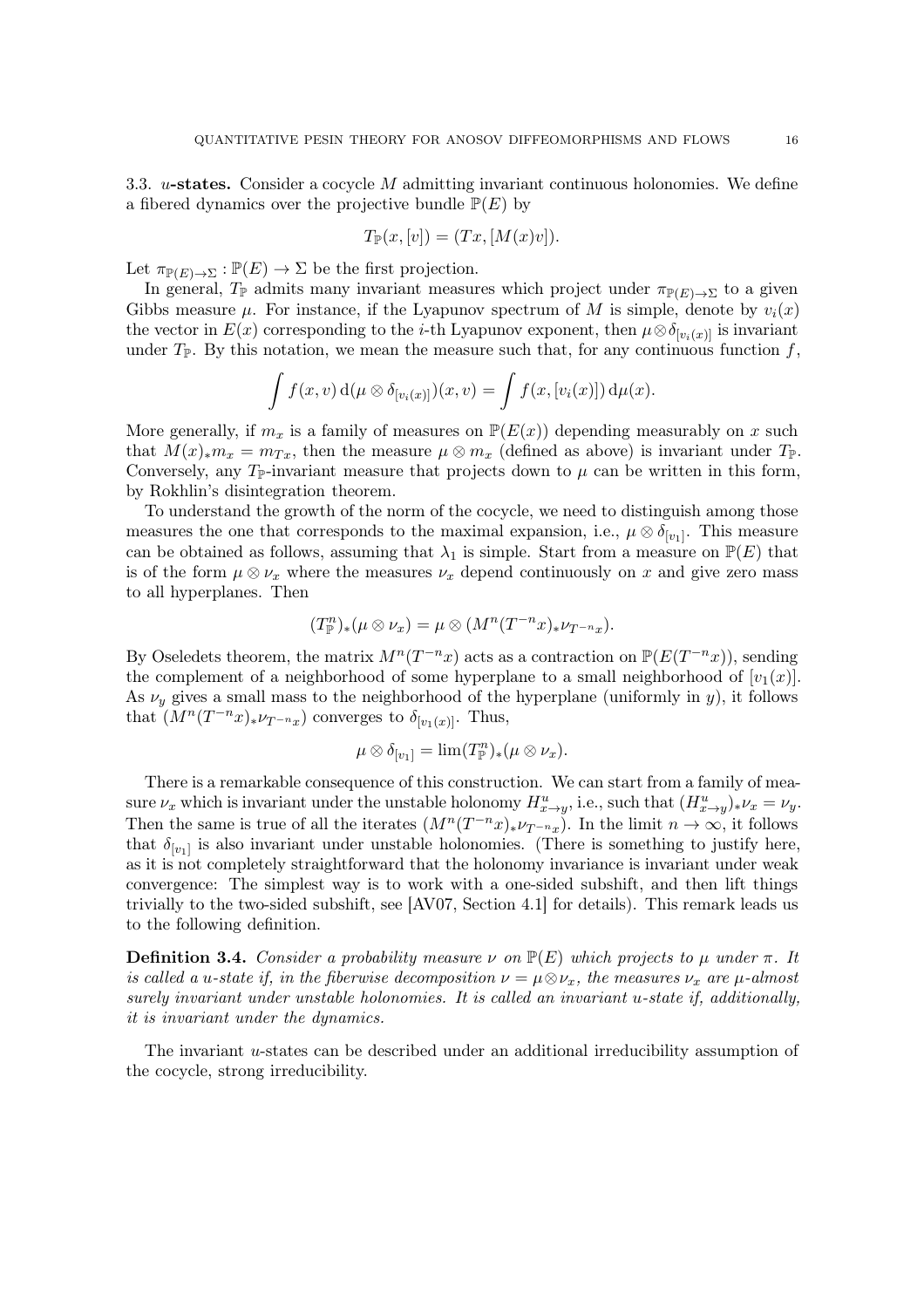<span id="page-16-3"></span><span id="page-16-0"></span>**Definition 3.5.** We say that a cocycle  $M$  with invariant continuous holonomies over a subshift of finite type is not strongly irreducible if there exist a dimension  $0 < k < d$ dim E, an integer  $N > 0$ , and for each point  $x \in \Sigma$  a family of distinct k-dimensional vector subspaces  $V_1(x), \ldots, V_N(x)$  of  $E(x)$ , depending continuously on x, with the following properties:

• the family as a whole is invariant under  $M$ , i.e., for all  $x$ ,

$$
M(x)\{V_1(x),\ldots,V_N(x)\} = \{V_1(Tx),\ldots,V_N(Tx)\}.
$$

• the family as a whole is invariant under the holonomies, i.e., for all x and all  $y \in W_{\text{loc}}^{u}(x)$  one has  $H_{x \to y}^{u}\{V_{1}(x),...,V_{N}(x)\} = \{V_{1}(y),...,V_{N}(y)\},$  and the same holds for the stable holonomies.

Otherwise, we say that M is strongly irreducible.

In a locally constant cocycle, where holonomies commute (and can therefore be taken to be the identity), then the holonomy invariance condition reduces to the condition that each  $V_i$  is locally constant, i.e., it only depends on  $x_0$ .

The following theorem is the main result of this paragraph. It essentially follows from the arguments in [\[BV04,](#page-39-1) [AV07\]](#page-39-2).

<span id="page-16-2"></span>**Theorem 3.6.** Consider a transitive subshift of finite type T with a Gibbs measure  $\mu$ . Let M be a locally constant cocycle on a bundle  $E$  over  $T$ , which is strongly irreducible and has simple top Lyapunov exponent. Then the corresponding fibered map  $T_{\mathbb{P}}$  has a unique invariant u-state, given by  $\mu \otimes \delta_{[v_1]}$  where  $v_1(x)$  is a nonzero vector spanning the 1-dimensional Oseledets subspace for the top Lyapunov exponent at x.

Note that we are assuming that the cocycle is locally constant: This theorem is wrong if the cocycle only has invariant continuous holonomies, see Remark [3.9](#page-18-0) below.

The rest of this subsection is devoted to the proof of this theorem. We have already seen that  $\mu \otimes \delta_{[v_1]}$  is an invariant u-state, what needs to be shown is the uniqueness. Starting from an arbitrary u-state  $\nu$ , we have to prove that it is equal to  $\mu \otimes \delta_{[v_1]}$ .

As the cocycle is locally constant, one can quotient by the stable direction, obtaining a unilateral subshift  $T_+ : \Sigma_+ \to \Sigma_+$  with a Gibbs measure  $\mu_+$ , a vector bundle  $E_+$  and a cocycle  $M_+$ . The measure  $\nu^+ = (\pi_{E \to E_+})_* \nu$  is then invariant under the fibered dynamics  $T_{+,\mathbb{P}}$ . It can be written as  $\mu_+ \otimes \nu_{x_+}^+$  for some measurable family  $\nu_{x_+}^+$  of probability measures on  $\mathbb{P}(E_+(x_+))$ .

The following lemma is [\[AV07,](#page-39-2) Proposition 4.4].

<span id="page-16-1"></span>**Lemma 3.7.** Assume that  $\nu$  is an invariant u-state. Then the family of measures  $\nu_{x_+}^+$ , initially defined for  $\mu_+$ -almost every  $x_+$ , extends to a (unique) family that depends continuously in the weak topology on all  $x_+ \in \Sigma_+$ .

For completeness, we sketch the proof, leaving aside the technical details.

*Proof.* The measure  $\nu_{x_+}^+$  is obtained by averaging all the conditional measures  $\nu_x$  over all points x which have the future  $x_+$ , i.e., over the points  $(x_-, x_+)$ , with respect to a conditional measure  $d\mu_{x_+}^-(x_-)$ . If  $y_+$  is close to  $x_+$ , one has  $y_0 = x_0$ , so the possible pasts of  $y_+$  are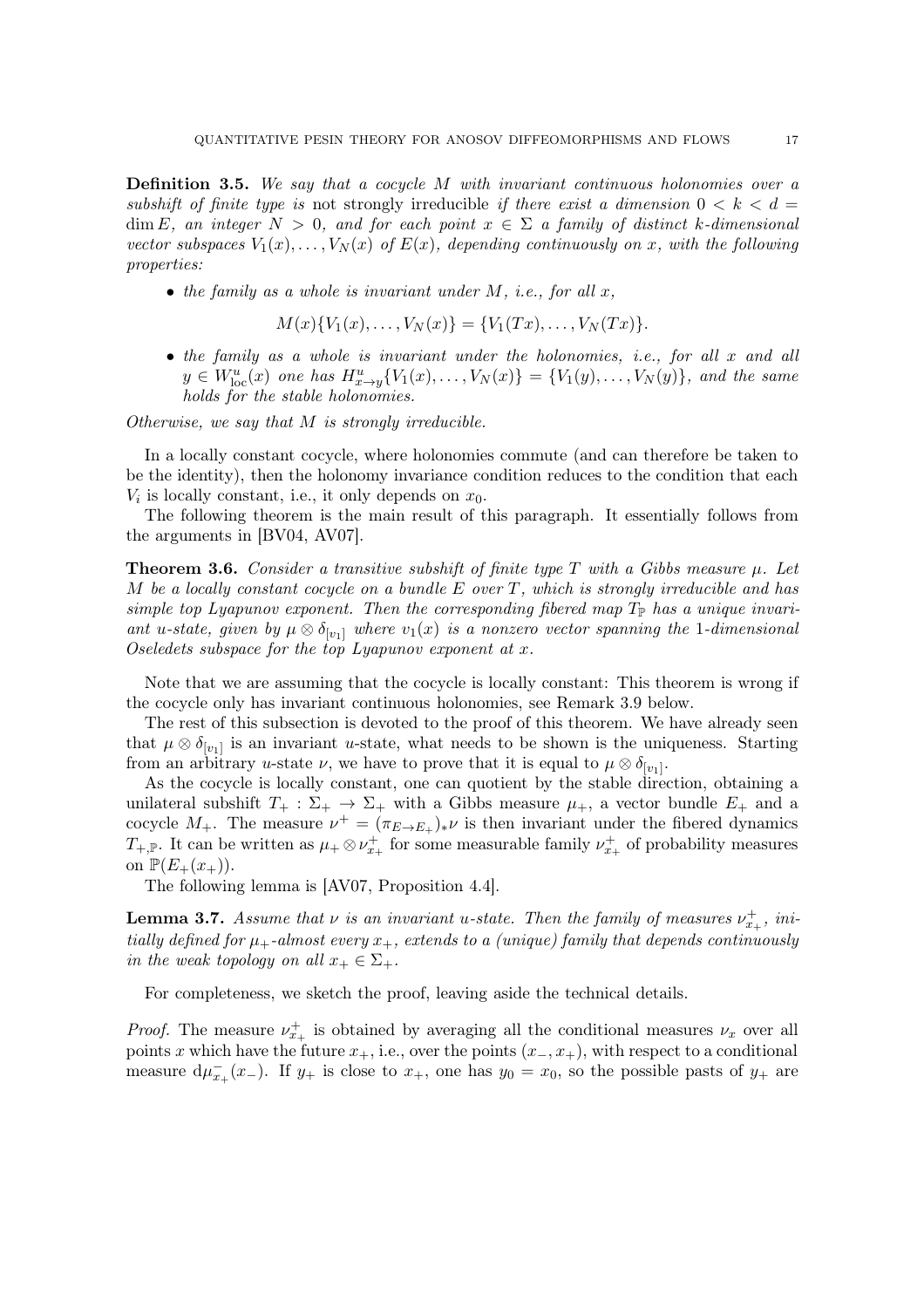<span id="page-17-1"></span>the same as the possible pasts of  $x_{+}$ . For any continuous function f on projective space, we obtain

$$
\int f \, d\nu_{x_+}^+ = \int \left( \int f \, d\nu_{x_-,x_+} \right) d\mu_{x_+}^-(x_-), \quad \int f \, d\nu_{y_+}^+ = \int \left( \int f \, d\nu_{x_-,y_+} \right) d\mu_{y_+}^-(x_-).
$$

When  $y_+$  is close to  $x_+$ , the measures  $d\mu_{x_+}^-$  and  $d\mu_{y_+}^-$  are equivalent, with respective density close to 1, as we explained in Paragraph [3.1.](#page-11-1) Moreover, by holonomy invariance of the conditional measures of  $\nu$ .

$$
\int f d\nu_{x-,y+} = \int f \circ H^u_{(x_-,x_+) \to (x_-,y_+)} d\nu_{x_-,x_+}.
$$

By continuity of the holonomies, the function  $f \circ H^u_{(x_-,x_+)\to(x_-,y_+)}$  is close to f if  $y_+$  is close to  $x_+$ . It follows that  $\int f d\nu_{y_+}^+$  is close to  $\int f d\nu_{x_+}^+$ , as desired. Details can be found in [\[AV07,](#page-39-2) Section 4.2].

Henceforth, we write  $\nu_{x_+}^+$  for the family of conditional measures, depending continuously on  $x_{+}$ . The next lemma is a version of [\[AV07,](#page-39-2) Proposition 5.1] in our setting.

<span id="page-17-0"></span>**Lemma 3.8.** Assume that M is strongly irreducible in the sense of Definition [3.5.](#page-16-0) Let  $\nu$ be an invariant u-state, write  $\nu_{x_+}^+$  for the continuous fiberwise decomposition of Lemma [3.7.](#page-16-1) Then, for any  $x_+$ , for any hyperplane  $L \subset \mathbb{P}(E_+(x_+))$ , one has  $\nu_{x_+}^+(L) = 0$ .

*Proof.* Assume by contradiction that  $\nu_{x_+}^+$  gives positive mass to some hyperplane, for some  $x_{+}$ . We will then construct a family of subspaces as in Definition [3.5,](#page-16-0) contradicting the strong irreducibility of the cocycle.

Let k be the minimal dimension of a subspace with positive mass at some point. Let  $\gamma_0$ be the maximal mass of such a k-dimensional subspace. By continuity of  $x_+ \mapsto \nu_{x_+}^+$  and compactness, there exist a point  $a_+$  and a k-dimensional subspace V with  $\nu^+_{a_+}(V) = \gamma_0$ ([\[AV07,](#page-39-2) Lemma 5.2])

Let  $V(x_+)$  be the set of all k-dimensional subspaces V of  $E_+(x_+)$  with  $\nu_{x_+}^+(V) = \gamma_0$ . Two elements of  $\mathcal{V}(x_+)$  intersect in a subspace of dimension  $\langle k, \rangle$  which has measure 0 by minimality of k. Hence,  $\gamma_0 \text{Card } \mathcal{V}(x_+) = \nu_{x_+}^+(\bigcup_{V \in \mathcal{V}(x_+)} V)$ . As this is at most 1, the cardinality of  $\mathcal{V}(x_+)$  is bounded from above, by  $1/\gamma_0$ .

Consider a point  $b_+$  where the cardinality N of  $\mathcal{V}(b_+)$  is maximal. For each  $V \in \mathcal{V}(b_+),$  $\nu_h^+$  $b_{+}^{+}(V)$  is an average of  $\nu_{x+}^{+}(M(x_{+})^{-1}V)$  over all preimages  $x_{+}$  of  $b_{+}$  under  $T_{+}$  (see [\[AV07,](#page-39-2) Corollary 4.7]). By maximality, all the  $M(x_{+})^{-1}V$  also have mass  $\gamma_0$  for  $\nu_{x_{+}}^{+}$ . Iterating this process, one obtains for all points in  $T_{+}^{-n}\{b_{+}\}\$ at least N subspaces with measure  $\gamma_0$ (and in fact exactly N by maximality). The set  $\bigcup_n T_+^{-n} \{b_+\}$  is dense. Hence, any  $x_+$  is a limit of a sequence  $x_n$  for which  $\mathcal{V}(x_n)$  is made of N subspaces  $V_1(x_n), \ldots, V_N(x_n)$ . Taking subsequences, we can assume that each sequence  $V_i(x_n)$  converges to a subspace  $V_i$ , which belongs to  $V(y)$  by continuity of  $y_+ \mapsto \nu_{y_+}^+$ . Moreover, one has  $V_i \neq V_j$  for  $i \neq j$ : otherwise, the corresponding space would have measure at least  $2\gamma_0$ , contradicting the definition of  $\gamma_0$ . This shows that the cardinality of  $\mathcal{V}(x_+)$  is at least N, and therefore exactly N.

We have shown that the family  $\mathcal{V}(x_+)$  is made of exactly N subspaces everywhere, that it depends continuously on  $x_+$  and that it is invariant under  $T_{+,\mathbb{P}}$ . We lift everything to the bilateral subshift  $\Sigma$ , setting  $V(x) = V(\pi_{\Sigma \to \Sigma_+} x)$ . By construction, the family is invariant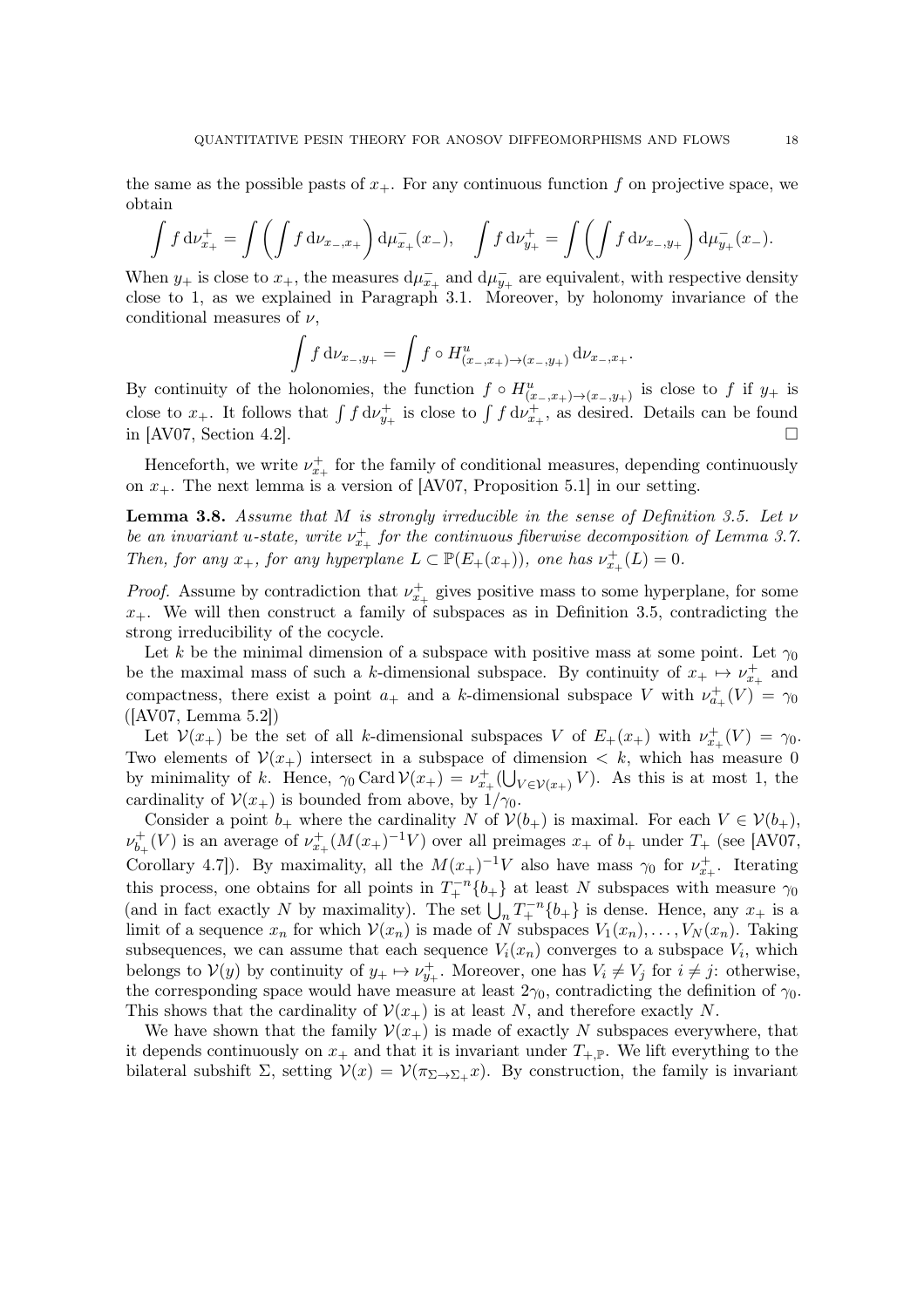<span id="page-18-2"></span>under the dynamics  $T_{\mathbb{P}}$ . As  $V_i$  does not depend on the past of the points, it is invariant under the stable holonomy (which is just the identity when one moves along stable sets, thanks to our choice of trivialization of the bundle).

The family  $\mathcal{V}(x)$  only depends on  $x_+$ . We claim that, in fact, it only depends on  $x_0$ , i.e., it is also invariant under the unstable holonomy. Fix some  $x_+$ , and some  $y_+$  with  $y_0 = x_0$ . Then  $\gamma_0 = \nu_{x_+}^+(V_i(x_+))$  is an average of the quantities  $\nu_{(x_-,x_+)}(V_i(x_+))$  over all possible pasts  $x_$  of  $x_+$ . One deduces from this that  $\nu_{(x_-,x_+)}(V_i(x_+)) = \gamma_0$  for almost every such  $x_$ , see [\[AV07,](#page-39-2) Lemma 5.4]. As  $\nu$  is invariant under unstable holonomy, we obtain  $\nu_{(x_-,y_+)}(V_i(x_+)) = \gamma_0$  for almost every  $x_-$ . Integrating over  $x_-$ , we get  $\nu_{y_+}^+(V_i(x_+)) = \gamma_0$ . Hence,  $V_i(x_+) \in \mathcal{V}(y_+)$ . This shows that  $\mathcal{V}(x_+) = \mathcal{V}(y_+)$  if  $x_0 = y_0$  (almost everywhere and then everywhere by continuity). Hence,  $V$  is locally constant. This shows that  $M$  is not strongly irreducible strongly irreducible.

Let us explain how this proof fails if the cocycle are not locally constant, i.e., if the holonomies do not commute. Let us argue in a trivialization were the stable holonomies are the identity. The failure is at the end of the proof, when we show that the family  $\mathcal{V}(x)$ is invariant under unstable holonomy. We can indeed prove that  $\nu_{(x_-,x_+)}(V_i(x_+)) = \gamma_0$  for almost every  $x_-.$  Then, it follows that  $\nu_{(x_-,y_+)}(H^u_{(x_-,x_+)\to(x_-,y_+)}V_i(x_+)) = \gamma_0$ . The problem is that the subspaces  $H^u_{(x_-,x_+)\to(x_-,y_+)}V_i(x_+)$  vary with  $x_-,$  so one can not integrate this equality with respect to  $x_-,$  to obtain a subspace V with  $\nu_{y_+}^+(V) = \gamma_0$ .

*Proof of Theorem [3.6.](#page-16-2)* Let  $\nu$  be a u-state, let  $\mu \otimes \nu_x$  be its fiberwise disintegration, and  $\nu_{x_+}^+$ the conditional expectation of  $\nu_x$  with respect to the future sigma-algebra. The martingale convergence theorem shows that, almost surely,

<span id="page-18-1"></span>(3.5) 
$$
\nu_x = \lim M^n (T^{-n} x)_* \nu_{(T^{-n} x)_+}^+,
$$

see [\[AV07,](#page-39-2) Proposition 3.1].

Let  $\varepsilon > 0$ . We may find  $\delta$  such that, for any  $x_+$  and any hyperplane  $L \subseteq E_+(x_+),$ the δ-neighborhood of L in  $\mathbb{P}(E_+(x))$  (for some fixed distance on projective space) satisfies  $\nu_{x_+}^+({\mathcal N}_\delta(L)) \leq \varepsilon$ , thanks to Lemma [3.8](#page-17-0) and continuity of the measures.

Let  $E_1(x) = \mathbb{R}v_1(x)$  be the top Oseledets subspace of M, and  $E_2(x)$  be the sum of the other subspaces. Let A be a compact subset of  $\Sigma$  with positive measure on which the decomposition  $E(x) = E_1(x) \oplus E_2(x)$  is continuous and on which the convergence in Oseledets theorem is uniform. Fix  $x \in A$ . By Poincaré's recurrence theorem, there exists almost surely an arbitrarily large n such that  $T^{-n}x \in A$ . In the decomposition  $E = E_1 \oplus E_2$ , the cocycle  $M^{n}(T^{-n}x)$  is block diagonal, with the first (one-dimensional) block dominating exponentially the other one. Hence, it sends  $\mathbb{P}(E(T^{-n}x)) \setminus \mathcal{N}_{\delta}(E_2(T^{-n}x))$  (whose  $\nu_{(T^{-n}x)_+}^+$ measure is at least  $1 - \varepsilon$  thanks to the choice of  $\delta$ ) to an  $\varepsilon$ -neighborhood of  $E_1(x)$  if n is large enough. Therefore,  $M^n(T^{-n}x)_{*}\nu_{(T^{-n}x)_{+}}^{+}(\mathcal{N}_{\varepsilon}([v_1(x)])) \geq 1-\varepsilon$ . Letting  $\varepsilon$  tend to 0, we get  $\nu_x([v_1(x)]) = 1$  thanks to [\(3.5\)](#page-18-1). As the measure of A can be taken arbitrarily close to 1, we finally get that  $\nu_x$  is almost everywhere equal to  $\delta_{[v_1(x)]}$ .

<span id="page-18-0"></span>Remark 3.9. Theorem [3.6](#page-16-2) is wrong in general for cocycles which are not locally con-stant. The difficulty is in Lemma [3.8:](#page-17-0) If the cocycle  $M$  merely admits invariant continuous holonomies, there is no reason why the invariant family of subspaces  $\mathcal{V}(x)$  we construct there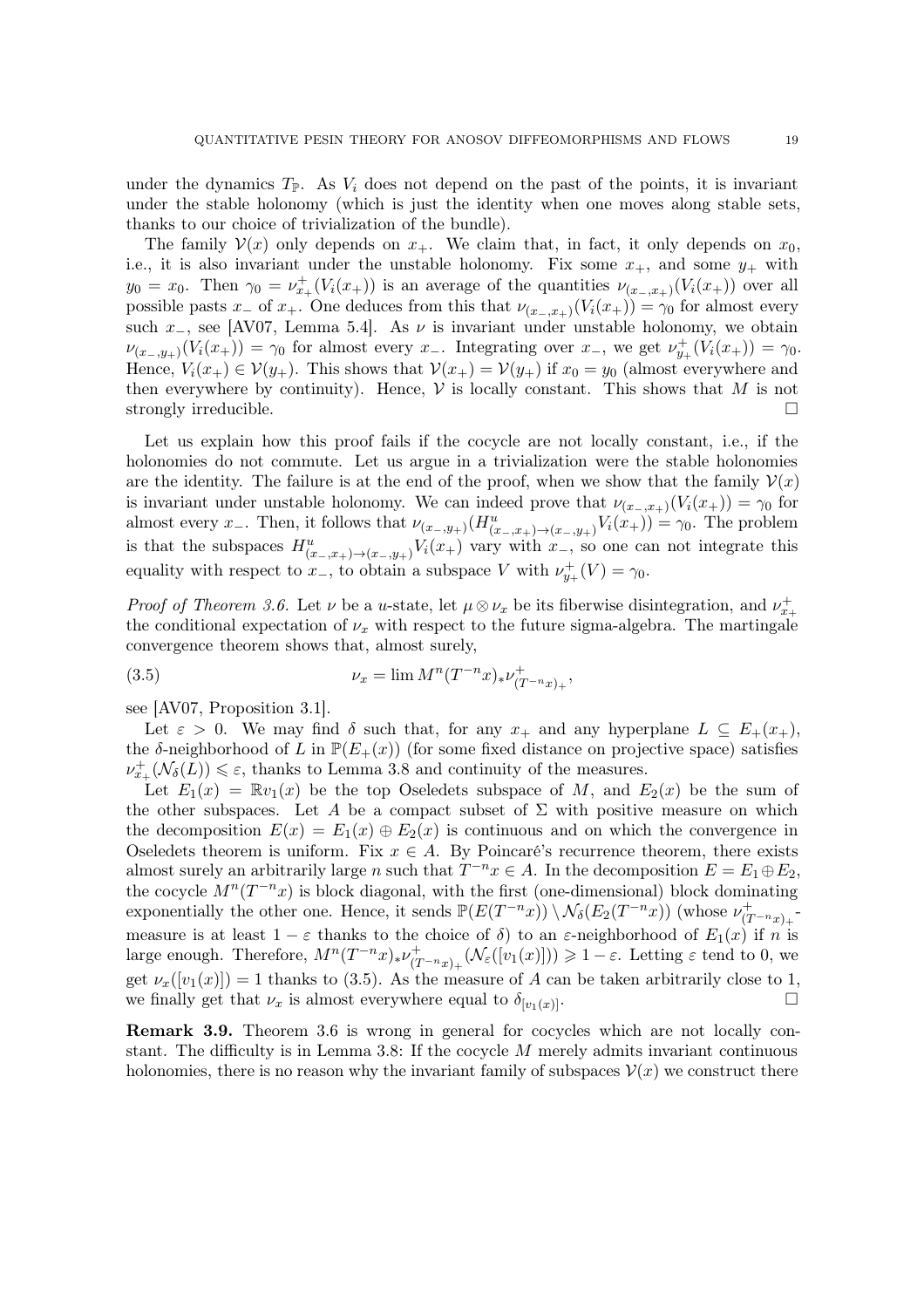should be invariant under the unstable holonomy, even though  $\nu_x$  is. Here is an example of a strongly irreducible cocycle with simple Lyapunov exponents, over the full shift on two symbols endowed with any Gibbs measure, which admits two u-states.

Let  $\Sigma$  be the full shift, let  $E = \Sigma \times \mathbb{R}^3$  and let M be the constant cocycle given by the matrix  $\begin{pmatrix} 3 & 0 & 0 \\ 0 & 2 & 0 \\ 0 & 0 & 1 \end{pmatrix}$ . We introduce the holonomies

$$
H_{x \to y}^{u} = \begin{pmatrix} 1 & 0 & \sum_{n \geq 0} 3^{-n} (y_n - x_n) \\ 0 & 1 & \sum_{n \geq 0} 2^{-n} (y_n - x_n) \\ 0 & 0 & 1 \end{pmatrix},
$$

and

$$
H_{x \to y}^{s} = \begin{pmatrix} 1 & 0 & 0 \\ 0 & 1 & 0 \\ \sum_{n \leq 0} 3^{n} (y_{n} - x_{n}) & \sum_{n \leq 0} 2^{n} (y_{n} - x_{n}) & 1 \end{pmatrix}.
$$

One checks easily that they are indeed holonomies, and that they are invariant under T. Let  $e_i$  denote the *i*-th vector of the canonical basis. As  $e_1$  and  $e_2$  are invariant under the unstable holonomies, they give rise to two distinct  $u$ -states.

We claim that the cocycle is strongly irreducible. Indeed, consider a nonzero subbundle  $F$ of E which is invariant under T and the holonomies, we will show that  $F = E$ . Considering the Oseledets decomposition of F under the cocycle, it follows that  $F$  is spanned by some subfamily  $(e_i)_{i\in I}$ . If  $1 \in I$  or  $2 \in I$ , then the invariance under stable holonomy implies that  $3 \in I$ , since  $H^s e_1$  and  $H^s e_2$  have a nonzero component along  $e_3$ . Hence,  $e_3 \in F$  almost everywhere. Then, using the invariance under unstable holonomy, we deduce that  $e_1 \in F$ and  $e_2 \in F$  almost everywhere, as  $H^u e_3$  has nonzero components along  $e_1$  and  $e_2$ . Finally,  $F = E.$ 

3.4. The case of locally constant cocycles. In this paragraph, we prove Theorem [1.5](#page-3-0)  $(4)$ : if a cocycle is locally constant above a transitive subshift of finite type, then it has exponential large deviations for all exponents. The main step is the following result:

<span id="page-19-0"></span>**Theorem 3.10.** Consider a continuous cocycle over a transitive subshift of finite type endowed with a Gibbs measure, admitting invariant continuous holonomies. Assume that it has a unique u-state. Then the cocycle has exponential large deviations for its top exponent.

Before proving this theorem, let us show by successive reductions how it implies Theorem [1.5](#page-3-0) (4).

<span id="page-19-1"></span>Lemma 3.11. Consider a locally constant cocycle which is strongly irreducible and has simple top Lyapunov exponent, above a subshift of finite type with a Gibbs measure. Then it has exponential large deviations for its top exponent.

*Proof.* By Theorem [3.6,](#page-16-2) the cocycle admits a unique  $u$ -state. Hence, the result follows from Theorem [3.10.](#page-19-0)

<span id="page-19-2"></span>**Lemma 3.12.** Consider a locally constant cocycle which has simple top Lyapunov exponent, above a subshift of finite type with a Gibbs measure. Then it has exponential large deviations for its top exponent.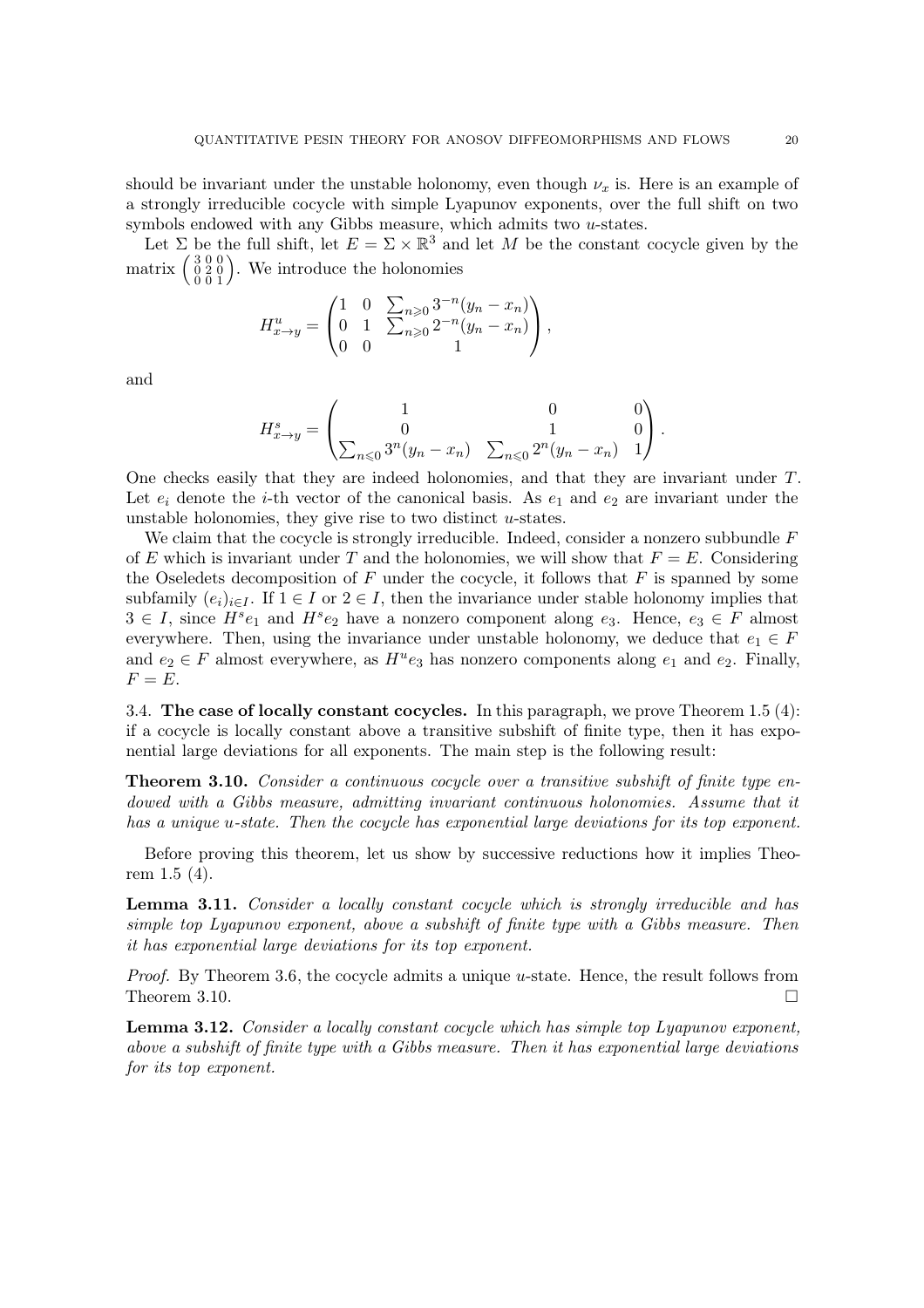Proof. We argue by induction on dimension of the fibers of the cocycle. Consider a cocycle M on a bundle E over a subshift of finite type  $T$ , with simple top Lyapunov exponent. We will show that it has exponential large deviations for its top exponent, assuming the same results for all cocycles on fiber bundles with strictly smaller dimension. We will prove the lower bound  $(3.4)$  (with  $i = 1$ ) for M.

If the cocycle  $M$  is strongly irreducible, then the result follows from Lemma [3.11,](#page-19-1) so assume that it is not. Consider a locally constant invariant family  $V_1(x), \ldots, V_N(x)$  as in Definition [3.5,](#page-16-0) such that N is minimal. Let  $V(x)$  be the span of  $V_1(x), \ldots, V_N(x)$ . It is also locally constant and invariant under the cocycle and the holonomies.

Assume first that the dimension of  $V$  is strictly smaller than that of  $E$ . Define a cocycle  $M_V$  as the restriction of M to V, and a cocycle  $M_{E/V}$  as the cocycle induced by M on the quotient bundle  $E/V$ . These two cocycles are locally constant. By definition of the restriction norm and the quotient norm, one has

(3.6) 
$$
||M^n(x)|| \ge \max(||M_V^n(x)||, ||M_{E/V}^n(x)||).
$$

Moreover, by Lemma [2.4,](#page-10-2) one of the two cocycles has  $\lambda_1$  as a simple top Lyapunov exponent, and these two cocycles are locally constant and have strictly smaller fiber dimension. By our induction assumption, we deduce that

<span id="page-20-1"></span>
$$
\mu\{x\,:\,\log\|M_W^n(x)\|\leqslant n\lambda_1-n\varepsilon\}\leqslant Ce^{-C^{-1}n},
$$

where W is either V or  $E/V$ . The same bound follows for M thanks to [\(3.6\)](#page-20-1).

Assume now that the dimension of V is equal to that of E, i.e.,  $V = E$ . Consider a new dynamics T, on  $\Sigma = \Sigma \times \{1, ..., N\}$ , mapping  $(x, i)$  to  $(Tx, j)$  where  $j = j(x, i)$  is the unique index such that  $M(x)V_i(x) = V_i(Tx)$ . As M and all the  $V_k$  only depend on  $x_0$ , the function j only depends on i,  $x_0$  and  $x_1$ . Hence,  $\tilde{T}$  is a subshift of finite type. As we chose N to be minimal, there is no invariant proper subfamily of  $V_1, \ldots, V_N$ . Hence,  $\tilde{T}$  is a transitive subshift. Let also  $\tilde{\mu}$  be the product measure of  $\mu$  and the uniform measure on  $\{1, \ldots, N\}$ , it is again a Gibbs measure for  $\tilde{T}$ , therefore ergodic by transitivity.

Above  $\tilde{\Sigma}$ , we consider a new bundle  $\tilde{E}(x, i) = V_i(x)$ , and the resulting cocycle  $\tilde{M}$  which is the restriction of M to  $V_i$ . On any  $E(x)$ , one can find a basis made of vectors in the subspaces  $V_i(x)$ , by assumption. It follows that  $||M^n(x)|| \leq C \max_i ||M^n(x)|_{V_i(x)}||$ , for some uniform constant  $C$ . Hence, the top Lyapunov exponent of  $M$  is (at least, and therefore exactly)  $\lambda_1$ . Moreover, it is simple as the top Oseledets space for  $\tilde{M}$  in  $\tilde{E}(x, i)$  is included in the top Oseledets space for M in  $E(x)$ , which is one-dimensional by assumption.

By our induction assumption, we obtain the bound  $(3.4)$  with  $i = 1$  for the cocycle M over the subshift  $\tilde{T}$  and the measure  $\tilde{\mu}$  (note that it is important there that we have formulated the induction assumption for all subshifts of finite type, not only the original one). The result follows for the original cocycle as  $||M^n(x)|| \ge ||\tilde{M}^n(x, 1)||$  for all x.

<span id="page-20-0"></span>Lemma 3.13. Consider a locally constant cocycle, above a subshift of finite type with a Gibbs measure. Then it has exponential large deviations for its top exponent.

*Proof.* Consider a locally constant cocycle  $M$  for which the multiplicity  $d$  of the top Lyapunov exponent is > 1. Then the top Lyapunov exponent of  $\Lambda^d M$  is simple, equal to  $d\lambda_1$ . Moreover, for any matrix A (with singular values  $s_1 \geqslant s_2 \geqslant \ldots$  ), we have  $||A||^d = s_1^d \geqslant$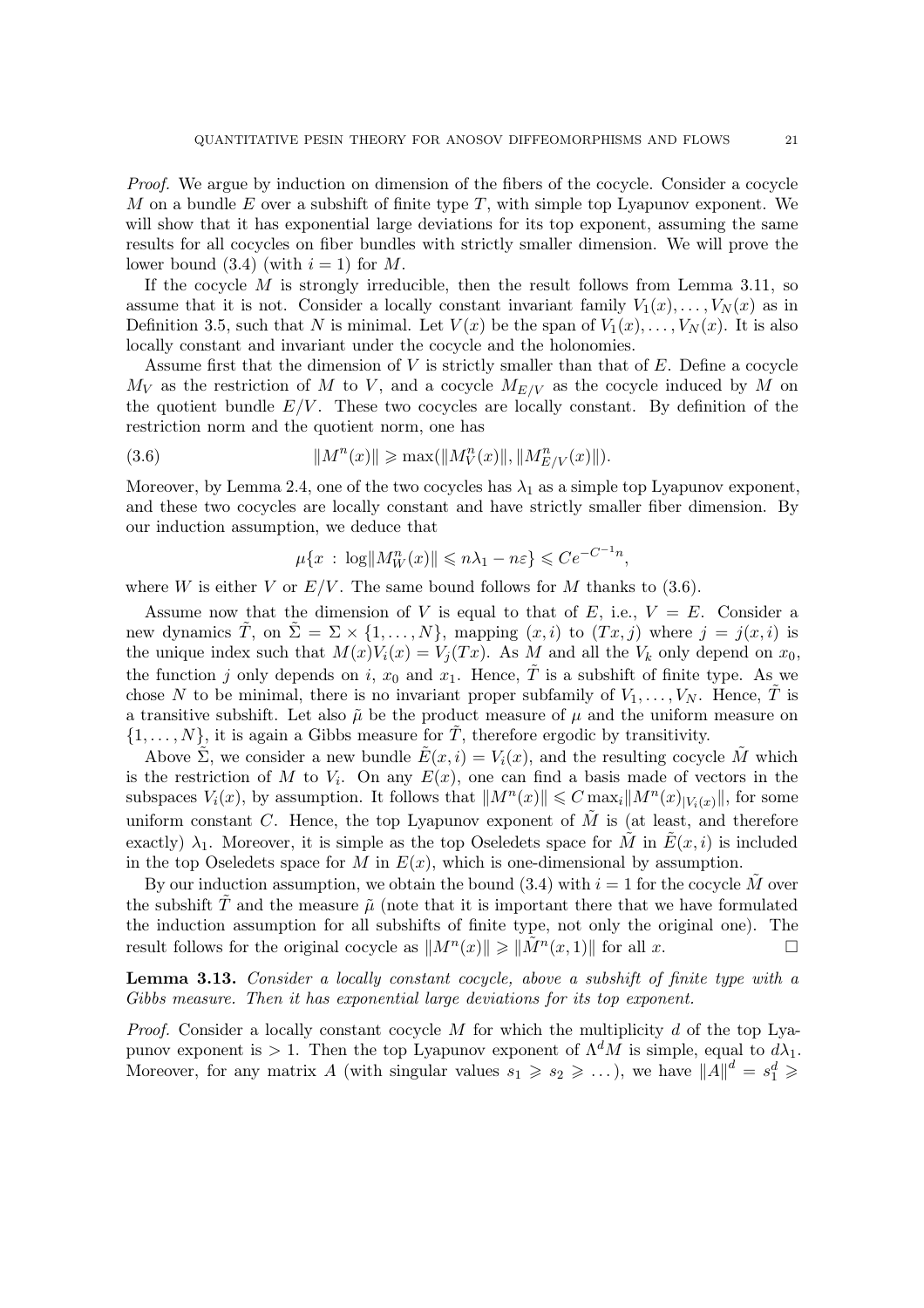<span id="page-21-0"></span> $\|\Lambda^d A\| = s_1 \cdots s_d$ . Thus,

 $\{x : \log \|M^n(x)\| \le n\lambda_1(M) - n\varepsilon\} \subseteq \{x : \log \|\Lambda^d M^n(x)\| \le n\lambda_1(\Lambda^d M) - n d\varepsilon\}.$ 

The last set has an exponentially small measure by Lemma [3.12,](#page-19-2) as  $\Lambda^d M$  has a simple top Lyapunov exponent by construction, and is locally constant. The desired bound follows for  $M$ .

*Proof of Theorem [1.5](#page-3-0) (4).* Proving exponential large deviations for the cocycle M and some index *i* amounts to proving exponential large deviations for  $\Lambda^i M$  and its top Lyapunov exponent. Hence, the theorem follows from Lemma [3.13.](#page-20-0)

The rest of this paragraph is devoted to the proof of Theorem [3.10.](#page-19-0) The proof follows the classical strategy of Guivarc'h Le Page for products of independent matrices (with the uniqueness of the  $u$ -state replacing the uniqueness of the stationary measure), although the technical details of the implementation are closer for instance to [\[Dol04,](#page-39-12) Proof of Theorem 1].

Henceforth, we fix a transitive subshift of finite type  $T : \Sigma \to \Sigma$  with a Gibbs measure  $\mu$ , and a continuous cocycle  $M : E \to E$  above T which admits a unique u-state denoted by  $\nu_u$ . Changing coordinates in E using the unstable holonomy, we can assume without loss of generality that  $M(x)$  only depends on the past  $x_0$  of x.

We denote by  $\Sigma_-$  the set of pasts of points in  $\Sigma$ . The left shift T does not induce a map on  $\Sigma_+$  (it would be multivalued, since there would be a choice for the zeroth coordinate), but the right shift  $T^{-1}$  does induce a map U on  $\Sigma$ −. This is a subshift of finite type, for which the induced measure  $\mu = (\pi_{\Sigma \to \Sigma_-})_* \mu$  is invariant (and a Gibbs measure).

The measure  $\mu$  has conditional expectations  $\mu_{x-}^+$  above its factor  $\mu_-$ : it can be written as  $\mu = \mu_-\otimes \mu_{x-}^+$ . The family of measures  $\mu_{x-}^+$  is canonically defined for all point  $x_-\in \Sigma_-,$ and varies continuously with  $x_$ , as we explained in Paragraph [3.1](#page-11-1) (for the opposite time direction).

To any point  $(x, [v]) \in \mathbb{P}(E)$ , we associate a measure  $\nu_{(x, [v])}$  on  $\mathbb{P}(E)$  as follows. There is a canonical lift to E of  $W^u_{\text{loc}}(x-)$ , going through v, given by  $\{(x_-, y_+, H^u_{(x_-,x_+) \to (x_-, y_+)}v\}.$ The measure  $\mu_{x-}^+$  on  $W^u_{loc}(x-)$  can be lifted to this set, giving rise after projectivization to the measure  $\nu_{(x,[v])}$ . This measure is invariant under (projectivized) unstable holonomy, it projects to  $\mu_{x-}^+$  under the canonical projection  $\mathbb{P}(E) \to \Sigma$ , and it projects to  $\delta_{x-}$  under the canonical projection  $\mathbb{P}(E) \to \Sigma_{-}$ . By construction, for any  $x_-, x_+$  and  $y_+,$ 

$$
\nu_{(x_-,x_+,[v])}=\nu_{(x_-,y_+,[H^u_{(x_-,x_+)\to (y_-,y_+)}v])}.
$$

More generally, finite averages or even integrals of such measures are again  $H<sup>u</sup>$ -invariant.

There is a natural Markov chain on  $\Sigma$ <sub>−</sub>, defined as follows. A point  $x_$  has several preimages  $y^i$  under U. By the invariance of the measure  $\mu$ , the sum  $1/J(y^i)$  is equal to 1, where J is the jacobian of U for  $\mu$ <sub>−</sub>. Hence, one defines a Markov chain, by deciding to jump from  $x_-\text{ to } y_-\text{ with probability } 1/J(y_i)$ . The corresponding Markov operator is given by

$$
\mathcal{L}v(x_-)=\sum_{U(y_-)=x_-}\frac{1}{J(y_-)}v(y_-).
$$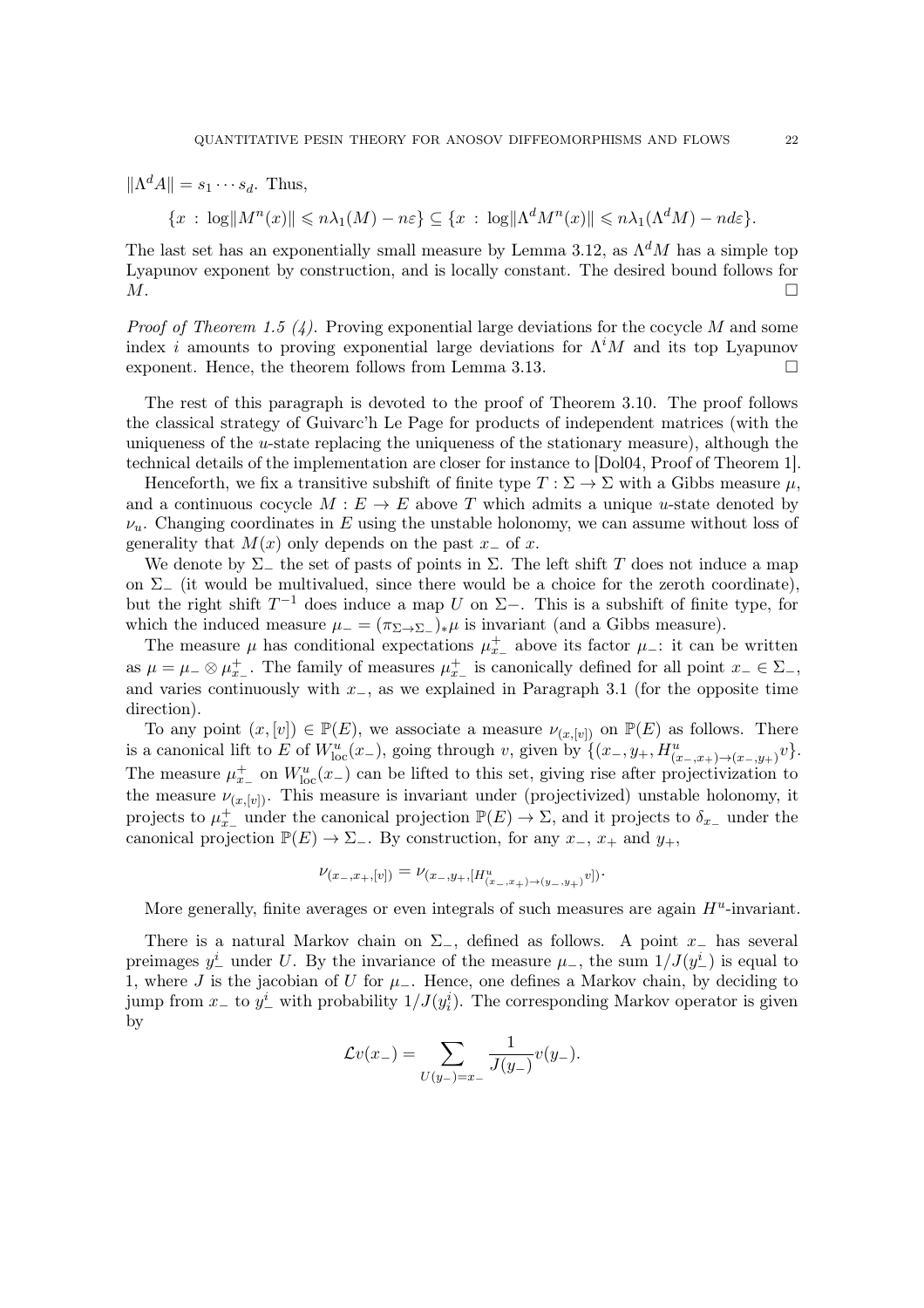This is simply the transfer operator of Paragraph [3.1](#page-11-1) (for the map  $U$  instead of the map  $T$ ). Replacing the potential  $\varphi$  which defines the Gibbs measure by a cohomologous potential, we may write  $\frac{1}{J(y_-)} = e^{\varphi(y)}$ .

Correspondingly, we define an operator  $\mathcal M$  acting on measures on  $\mathbb P(E)$ , by

$$
\mathcal{M}\nu = (T_{\mathbb{P}})_{*}\nu.
$$

It maps  $\nu_{(x,[v])}$  (supported on the lift V of  $W^u_{\text{loc}}(x_-)$  through  $[v]$ ) to a measure supported on  $T_{\mathbb{P}}V$  (which is a lift of the union of the unstable manifolds  $W^u_{\text{loc}}(y_-)$  for  $U(y_-) = x_-$ ). Choose on each of these submanifolds a point  $(y_-, y_+, [v_y])$  (where  $y_+$  is arbitrary, and  $[v_y]$ ) is the unique vector in TV above  $(y_-, y_+)$ . Then we have

(3.7) 
$$
\mathcal{M}\nu_{(x,[v])} = \sum e^{\varphi(y_-)} \nu_{(y_-,y_+,[v_y])}.
$$

This follows from the equation [\(3.3\)](#page-12-0) for the evolution of the conditional measures under the dynamics, and then the uniqueness of the  $H<sup>u</sup>$ -invariant lift.

<span id="page-22-0"></span>**Proposition 3.14.** Let f be a continuous function on  $\mathbb{P}(E)$ . Then, uniformly in  $x \in \Sigma$  and  $v \in \mathbb{P}(E)$ , when  $N \to \infty$ ,

<span id="page-22-1"></span>
$$
\frac{1}{N} \sum_{n=0}^{N-1} \int f \, \mathrm{d} \mathcal{M}^n \nu_{(x,[v])} \to \int f \, \mathrm{d} \nu_u,
$$

where  $\nu_u$  is the unique invariant u-state of M.

*Proof.* It suffices to show that any weak limit  $\nu_{\infty}$  of sequences of the form

$$
\nu_N = \frac{1}{N} \sum_{n=0}^{N-1} \mathcal{M}^n \nu_{(x_N, [v_N])}
$$

(where  $x_N$  and  $[v_N]$  may vary with N) is an invariant u-state.

The invariance of the limiting measure is clear from the Cesaro-averaging and the definition  $\mathcal{M}\nu = (T_{\mathbb{P}})_*\nu$ . The  $H^u$  invariance also follows from the construction. It remains to show that  $\nu_{\infty}$  projects to  $\mu$  on  $\Sigma$  or, equivalently, that it projects to  $\mu_{-}$  on  $\Sigma_{-}$ .

The projection of  $\nu_N$  on  $\Sigma_-$  is the Cesaro average of  $\sum_{U^n y_-= (x_N)_-} e^{S_{-n}\varphi(y_-)} \delta_{y_-}$ , i.e., the position at time n of the Markov chain started from  $x_N$  at time 0. For any continuous function v on  $\Sigma_-,$  we get  $\int v \, d\pi_* \nu_N = \frac{1}{N}$  $\frac{1}{N}\sum_{n=0}^{N-1} \mathcal{L}^n v((x_N)_{-})$ . By a classical property of transfer operators (see [\(3.2\)](#page-12-1)), this converges uniformly to  $\int v d\mu_$ . This proves that the only possible weak limit for  $\pi_*(\nu_N)$  is  $\mu$ <sub>−</sub>.

Fix once and for all  $\varepsilon > 0$ , for which we want to prove the inequality

(3.8) 
$$
\mu\{x \,:\, \log\|M^n(x)\| \leqslant n(\lambda_1 - \varepsilon)\} \leqslant Ce^{-C^{-1}n}
$$

<span id="page-22-2"></span>**Lemma 3.15.** Define a function  $q_0$  on  $\mathbb{P}(E)$  by

<span id="page-22-3"></span>
$$
g_0([x], v) = \log(\lambda_1 - \varepsilon) - \log(||M(x)v||/||v||),
$$

.

where the last term in this formula does not depend on the choice of the lift v of  $[v]$ . Then there exist N and  $\alpha, \beta > 0$  such that, for any x and v,

$$
\int e^{\alpha S_N g_0} \, \mathrm{d}\nu_{(x,[v])} \leqslant e^{-\beta N}.
$$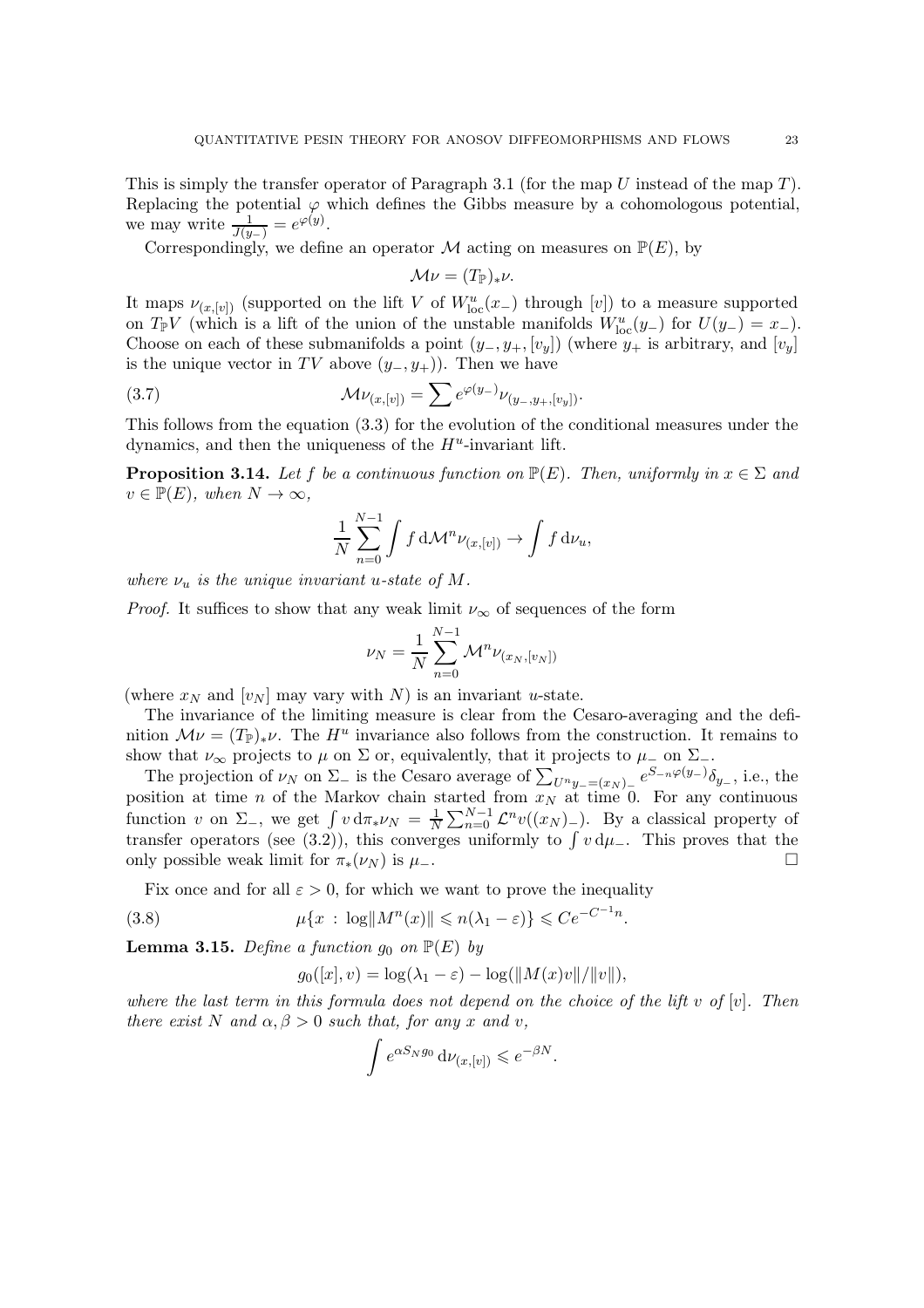<span id="page-23-1"></span>*Proof.* Define a function  $f_0$  on  $\mathbb{P}(E)$  by

$$
f_0(x,[v]) = \log(||M(x)v||/||v||).
$$

The integral of  $f_0$  with respect to the unique invariant u-state  $\nu_u$  measures the average expansion of a vector in the maximally expanded Oseledets subspace, which is by definition equal to the maximal Lyapunov exponent  $\lambda_1$ . Hence, it is not difficult to check the following formula, due to Furstenberg (see for instance [\[Via14,](#page-39-3) Proposition 6.5]):

$$
\int f_0 \, \mathrm{d}\nu_u = \log \lambda_1.
$$

It follows that

$$
\int g_0 \, \mathrm{d}\nu_u = \log(\lambda_1 - \varepsilon) - \log \lambda_1 < 0.
$$

Fix some  $c_0 > 0$  such that  $\int g_0 d\nu_u < -c_0$ . By Proposition [3.14,](#page-22-0) there exists an integer N such that, for any  $x$  and  $v$ ,

$$
\frac{1}{N}\sum_{n=0}^{N-1}\int g_0\,\mathrm{d}\mathcal{M}^n\nu_{(x,[v])}\leqslant -c_0.
$$

By definition of  $M$ , we get

$$
\int S_N g_0 \, d\nu_{(x,[v])} = \sum_{n=0}^{N-1} \int g_0 \, d\mathcal{M}^n \nu_{(x,[v])} \leqslant -c_0 N.
$$

Using the inequality  $e^t \leq 1 + t + t^2 e^{|t|}$ , we obtain for any  $\alpha \in (0, 1)$ 

$$
\int e^{\alpha S_N g_0} \, \mathrm{d}\nu_{(x,[v])} \leq 1 + \alpha \int S_N g_0 \, \mathrm{d}\nu_{(x,[v])} + \alpha^2 \int (S_N g_0)^2 e^{|S_N g_0|} \, \mathrm{d}\nu_{(x,[v])} \leq 1 - \alpha c_0 N + \alpha^2 C,
$$

where C is a constant depending on N but not on  $\alpha$ . (For the bound in the last term, note that the function  $S_N g_0$  is uniformly bounded, as a continuous function on a compact space.) When  $\alpha$  is small enough, the term  $\alpha^2 C$  is negligible. Hence, we obtain for small enough  $\alpha$ and for  $\beta = \alpha c_0/2$  the inequality

$$
\int e^{\alpha S_N g_0} \, \mathrm{d}\nu_{(x,[v])} \leq 1 - \beta N \leqslant e^{-\beta N}.
$$

<span id="page-23-0"></span>**Lemma 3.16.** There exists a constant C such that, for any  $n \in \mathbb{N}$  and any x and v, one has

$$
\int e^{\alpha S_n g_0} \, \mathrm{d}\nu_{(x,[v])} \leqslant C e^{-\beta n}.
$$

*Proof.* It suffices to prove the lemma for times of the form  $nN$ , as the general case only results in an additional multiplicative constant.

Fix some n. Iterating [\(3.7\)](#page-22-1),  $(T_{\mathbb{P}}^{n})_{*}\nu_{(x,[v])}$  is a finite linear combination of measures of the form  $\nu_{(x_i,[y_i])}$ , with some coefficients  $c_i > 0$  adding up to 1. Then

$$
\int e^{\alpha S_{(n+1)N}g_0} d\nu_{(x,[v])} = \sum_i c_i \int e^{\alpha S_{nN}g_0 \circ T_{\mathbb{P}}^{-nN}} \cdot e^{\alpha S_N g_0} d\nu_{(x_i,[v_i])}.
$$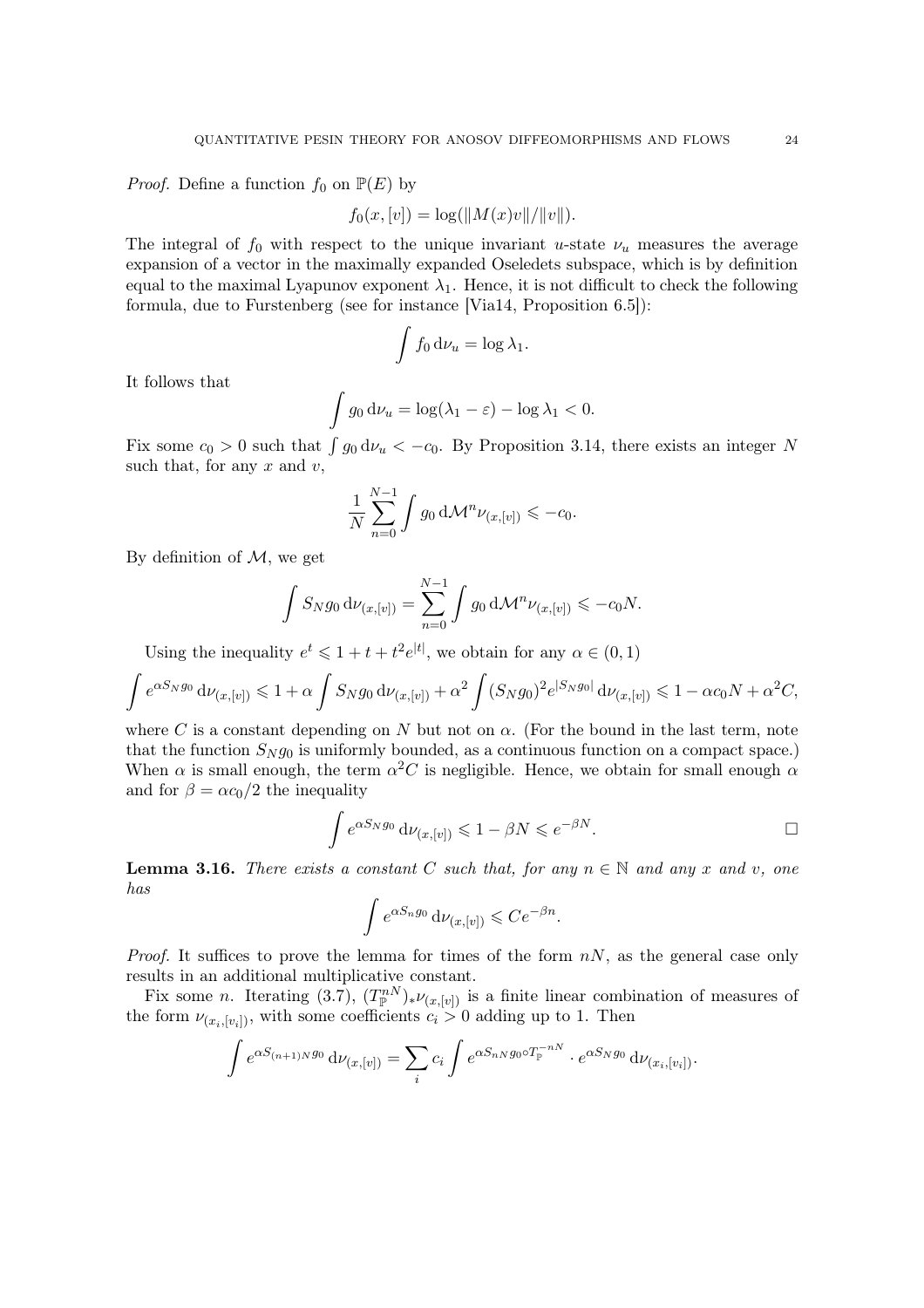<span id="page-24-2"></span>In each of the integrals, the term  $e^{\alpha S_n N g_0 \circ T^{-nN}}$  is constant as  $g_0$  and M only depend on the past of points in  $\Sigma$ . Hence, this integral is a constant multiple of  $\int e^{\alpha S_N g_0} d\nu_{(x_i,[v_i])}$ , which is  $\leqslant e^{-\beta N}$  by Lemma [3.15.](#page-22-2) We get

$$
\int e^{\alpha S_{(n+1)N}g_0} d\nu_{(x,[v])} \leqslant e^{-\beta N} \sum_i c_i \int e^{\alpha S_{nN}g_0 \circ T^{-nN}} d\nu_{(x_i,[v_i])} = e^{-\beta N} \int e^{\alpha S_{nN}g_0} d\nu_{(x,[v])}.
$$

The conclusion then follows by induction on n.  $\Box$ 

*Proof of Theorem [3.10.](#page-19-0)* Fix some vector v. Then the average  $\int \nu_{(x,[v])} d\mu(x)$  is a measure on  $\mathbb{P}(E)$  that projects to  $\mu$ . If  $\log \|M^n(y)\| \leq n\lambda_1(M) - n\varepsilon$ , then for any vector w one has  $\log(||M^n(y)w||/||w||) \leq n(\lambda_1(M) - \varepsilon)$ , i.e.,  $S_n g_0(y, w) \geq 0$ . We obtain

$$
\mu\{y \,:\, \log||M^n(y)|| \leq n\lambda_1(M) - n\varepsilon\} \leq \int 1(S_n g_0(y, w) \geq 0) d\nu_{(x, [v])}(y, w) d\mu(x)
$$

$$
\leq \int \left(\int e^{\alpha S_n g_0} d\nu_{(x, [v])}\right) d\mu(x).
$$

<span id="page-24-0"></span>By Lemma [3.16,](#page-23-0) the last integral is bounded by  $Ce^{-\beta n}$ . The upper bound [\(3.8\)](#page-22-3) follows.  $\square$ 

3.5. Proof of Theorem [1.5](#page-3-0) (5). Consider a cocycle M admitting invariant continuous holonomies, which is pinching and twisting in the sense of Avila-Viana. We want to show that it admits exponential large deviations for all exponents.

[\[AV07\]](#page-39-2) shows that there is a unique invariant u-state on  $\mathbb{P}(E)$ , corresponding to the maximally expanded Oseledets subspace, see the first lines of Section 7 in [\[AV07\]](#page-39-2). Hence, Theorem [3.10](#page-19-0) applies and shows that  $M$  has exponential large deviations for its top exponent.

To prove exponential large deviations for an exponent  $i$ , a natural strategy would be to consider the cocycle  $\Lambda^i M$  and prove that it has exponential large deviations for its top Lyapunov exponent. However, there is no reason why  $\Lambda^i M$  should be twisting and pinching. What Avila and Viana prove in [\[AV07\]](#page-39-2), however, is that M has a unique  $u$ -state on the Grassmannian of i-dimensional subspaces. All the arguments in the proof of Theorem [3.10](#page-19-0) go through if one replaces everywhere the space  $\mathbb{P}(E)$  by the corresponding Grassmannian. Then the Grassmannian version of Theorem [3.10](#page-19-0) shows that M has exponential large deviations for the exponent i.  $\Box$ 

<span id="page-24-1"></span>3.6. Proof of Theorem [1.5](#page-3-0) (6). Consider a two dimensional cocycle M admitting continuous holonomies, we want to show that it satisfies exponential large deviations for all exponents i. For  $i = 2$ , the norm  $\|\Lambda^i M(x)\|$  is the absolute value of the determinant of  $M(x)$ . The desired estimate [\(1.1\)](#page-1-2) involves an additive cocycle, the Birkhoff sums of the continuous function  $log|\det M(x)|$ . Hence, [\(1.1\)](#page-1-2) follows from the large deviations estimate for Birkhoff sums.

The only non-trivial case is  $i = 1$ , i.e., exponential large deviations for  $||M^n(x)||$ . If M admits a unique invariant u-state on  $\mathbb{P}(E)$ , then the result follows from Theorem [3.10,](#page-19-0) and we are done. If the two Lyapunov exponents of  $M$  are equal, then the result follows from Theorem [1.5](#page-3-0) (1). The last case is when the Lyapunov exponents are distinct, but there are two different invariant u-states. The non-uniqueness implies that something fails if we try to follow the proof of Theorem [3.6.](#page-16-2) The only place in the proof of this theorem where we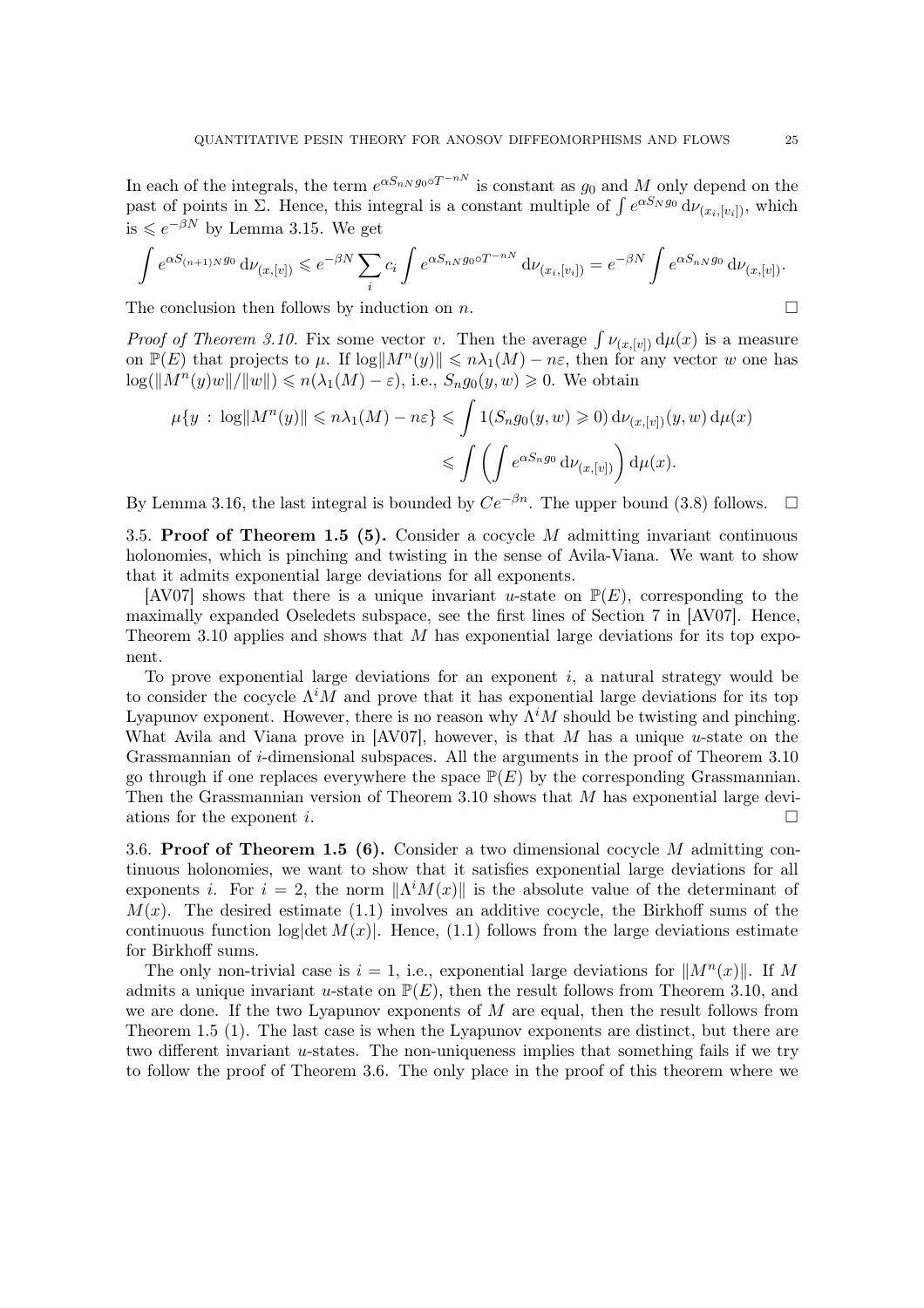used the fact that the cocycle is locally constant is in the proof of Lemma [3.8.](#page-17-0) Without this assumption, the proof of this lemma constructs a family  $\mathcal{V}(x)$  of subspaces (which are necessarily one-dimensional), invariant under the dynamics and the stable holonomy, but not necessarily under the unstable holonomy. In general, this prevents us from implementing the induction argument of Lemma [3.12](#page-19-2) as the induced cocycle on  $\mathcal V$  and the quotient cocycle do not admit invariant continuous holonomies any more. However, in the specific case of 2 dimensional cocycles, the induced cocycles and the quotient cocycles are both 1-dimensional. Therefore, they satisfy exponential large deviations thanks to Theorem [1.5](#page-3-0) (1). Hence, the argument in Lemma [3.12](#page-19-2) goes through to prove that the original cocycle also satisfies exponential large deviations.

### 4. Exponential returns to nice sets for subadditive cocycles

The main statement of this section is the following theorem. Note that the assumptions of the theorem ensure that the function  $F$  below is finite almost everywhere, although it can be infinite on points which are not typical for  $\mu$ . We are trying to control how large it will be along typical orbits, in a quantitative sense.

<span id="page-25-0"></span>**Theorem 4.1.** Let  $T : X \rightarrow X$  be a continuous map preserving an ergodic probability measure  $\mu$  on a compact space. Consider a subadditive cocycle  $u : \mathbb{N} \times X \to \mathbb{R}$ , such that  $u(n, x)/n$  converges almost everywhere to 0, and  $u(n, \cdot)$  is continuous for all n. Let also  $\varepsilon > 0$ . Define a function

$$
F(x) = \sup_{n \ge 0} |u(n, x)| - \varepsilon n.
$$

Assume that u has exponential large deviations, and that the Birkhoff sums of continuous functions also have exponential large deviations.

Let  $\delta > 0$ . Then there exists  $C > 0$  such that, for any  $n \geq 0$ .

 $\mu\{x : \text{Card}\{j \in [0, n-1] : F(T^j x) > C\} \geq \delta n\} \leqslant Ce^{-C^{-1}n}.$ 

In the applications we have in mind, u will be of the form  $u(n,x) = \log ||\Lambda^i M^{(n)}(x)||$  –  $n(\lambda_1 + \cdots + \lambda_i)$ , for some cocycle M with Lyapunov exponents  $\lambda_k$ . The points where  $F(x) \leq C$  are the points where all the iterates of the cocycle are well controlled. Essentially, they belong to some Pesin sets (see Proposition [5.1](#page-28-0) below for a precise version of this statement). Hence, the lemma will imply that most iterates of a point return often to Pesin sets, if the matrix cocycle has exponential large deviations for all exponents.

The proof is most conveniently written in terms of superadditive cocycles. Note that, in the lemma below, the definition of  $G$  resembles that of  $F$  in the theorem above, except for the lack of absolute value. Hence, the following lemma applied to  $v(n, x) = -u(n, x) - n\varepsilon$ proves one of two inequalities in Theorem [4.1.](#page-25-0)

<span id="page-25-1"></span>**Lemma 4.2.** Let  $T : X \to X$  preserve an ergodic probability measure  $\mu$  on a compact space. Consider a superadditive cocycle  $v : \mathbb{N} \times X \to \mathbb{R}$ , such that  $v(n, x)/n$  converges almost everywhere to  $-\varepsilon < 0$ , and  $v(n, \cdot)$  is continuous for all n. Define a function

$$
G(x) = \sup_{n \ge 0} v(n, x).
$$

Assume that v satisfies exponential large deviations, and that the Birkhoff sums of continuous functions also satisfy exponential large deviations.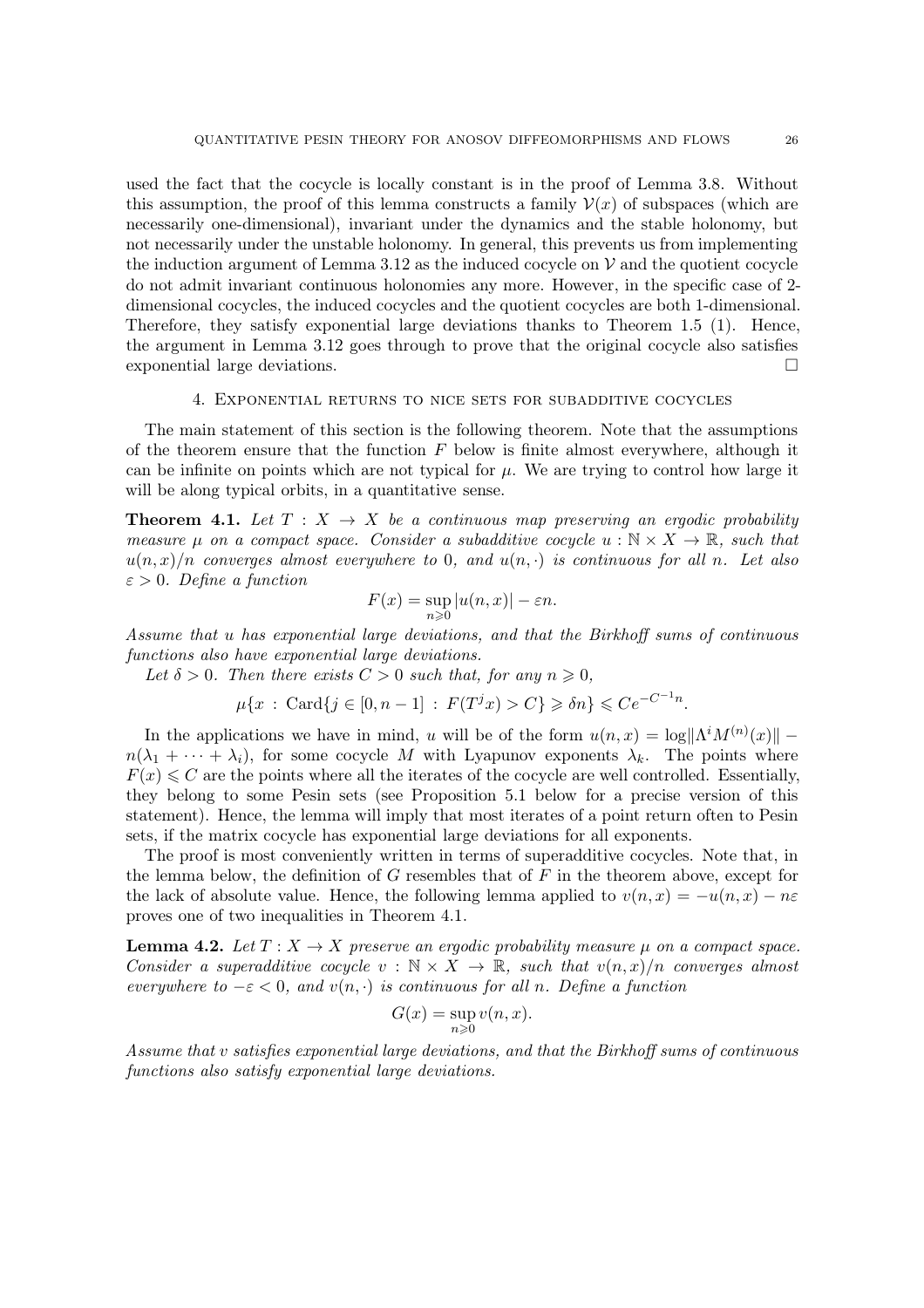Let  $\delta > 0$ . Then there exists  $C > 0$  such that, for any  $n \geq 0$ ,

$$
\mu\{x \,:\, \text{Card}\{j \in [0, n-1] \,:\, G(T^j x) > C\} \geq \delta n\} \leqslant Ce^{-C^{-1}n}.
$$

*Proof.* When N tends to  $+\infty$ , the sequence  $v_N/N$  tends almost surely to  $-\varepsilon$ . The convergence also holds in  $L^1$  by Kingman's theorem. Then  $v_N/N + \varepsilon$  tends almost surely and in  $L^1$  to 0. Then  $\min(v_N/N + \varepsilon, 0)$  tends almost surely and in  $L^1$  to 0. Thus, we can take once and for all a large enough  $N$  so that

(4.1) 
$$
\int \min(v_N/N + \varepsilon, 0) \geq -\delta \varepsilon / 10.
$$

Let  $w = v_N/N$ .

By Lemma [3.1](#page-12-2) applied to the subadditive cocycle  $-v$ , there exists a constant  $C_0 > 0$  such that  $v(n, x) \ge S_n w(x) - C_0$ , for any  $x \in X$  and any  $n \in \mathbb{N}$ . We will show that

<span id="page-26-1"></span> $\mu\{x \,:\, \text{Card}\{j \in [0, n-1] \,:\, G(T^j x) > 2C_0\} \geq \delta n\} \leqslant Ce^{-C^{-1}n}.$ 

Assume first that  $x$  has an iterate where the cocycle is large along an extremely long interval, i.e.,  $x$  belongs to

$$
K_n = \bigcup_{t=0}^{n-1} (T^t)^{-1} \{ y : \exists j \geq \delta n/2, v(j, y) > 0 \}.
$$

As v has exponential large deviations and converges to a negative constant, the last set has a measure which is exponentially small in  $n$ . As  $T$  is measure-preserving, it follows that  $\mu(K_n)$  is also exponentially small.

<span id="page-26-0"></span>Consider now  $x \notin K_n$  such that  $\text{Card}\{j \in [0, n-1] : G(T^j x) > 2C_0\} \geq \delta n$ . Then

(4.2) 
$$
\operatorname{Card} \{ j \in [0, n-1-\delta n/2] : G(T^j x) > 2C_0 \} \geq \delta n/2.
$$

We define inductively a sequence of times  $t_k$  as follows. We start from  $t_0 = 0$ . If  $G(T^{t_k}x) > 2C_0$  and  $t_k \leq n-1-\delta n/2$ , then we say that  $t_k$  belongs to the set  $U^+$  of sum-increasing times. In this case, we can choose  $n_k > 0$  such that  $v(n_k, T^{t_k}x) > 2C_0$ , by definition of H. Then we let  $t_{k+1} = t_k + n_k$ . Otherwise, we say that  $t_k$  belongs to the set U<sup>-</sup> of sum-decreasing times, and we let  $t_{k+1} = t_k + 1$ . We stop at the first  $t_j$  where  $t_j \geq n$ .

Let  $A^+ = \bigcup_{t_k \in U^+} [t_k, t_{k+1}),$  and  $A^- = [0, n-1] \setminus A^+$ . As  $x \notin K_n$ , the lengths  $n_k = t_{k+1}-t_k$ when  $t_k \in U^+$  are all bounded by  $\delta n/2$ . Hence,  $A^+$  is included in  $[0, n-1]$ . Moreover, the set of bad times, on the left of [\(4.2\)](#page-26-0), is included in  $A^+$ . Therefore, Card  $A^+ \geq \delta n/2$ , and Card  $A^{-} \leqslant (1 - \delta/2)n$ .

We will also need to write the set  $A^-$  as a union of intervals  $\bigcup [t'_j, t'_j + n'_j)$  over some index set J, i.e., we group together the times in  $U^-$  that are not separated by times in  $U^+$ .

Using the decomposition of  $[0, n-1]$  as  $A^+ \cup A^-$ , the decomposition of these sets into intervals, and the superadditivity of the cocycle, we obtain the inequality

$$
v(n,x) \geqslant \sum_{t_k \in U^+} v(n_k,T^{t_k}x) + \sum_{j \in J} v(n'_j,T^{t'_j}x) \geqslant \sum_{t_k \in U^+} 2C_0 + \sum_{j \in J} v(n'_j,T^{t'_j}x),
$$

where the last inequality follows from the definition of  $U^+$ . Note that the right endpoint of an interval in  $A^-$  belongs to  $U^+$ , except for the last interval. It follows that Card  $J \leq$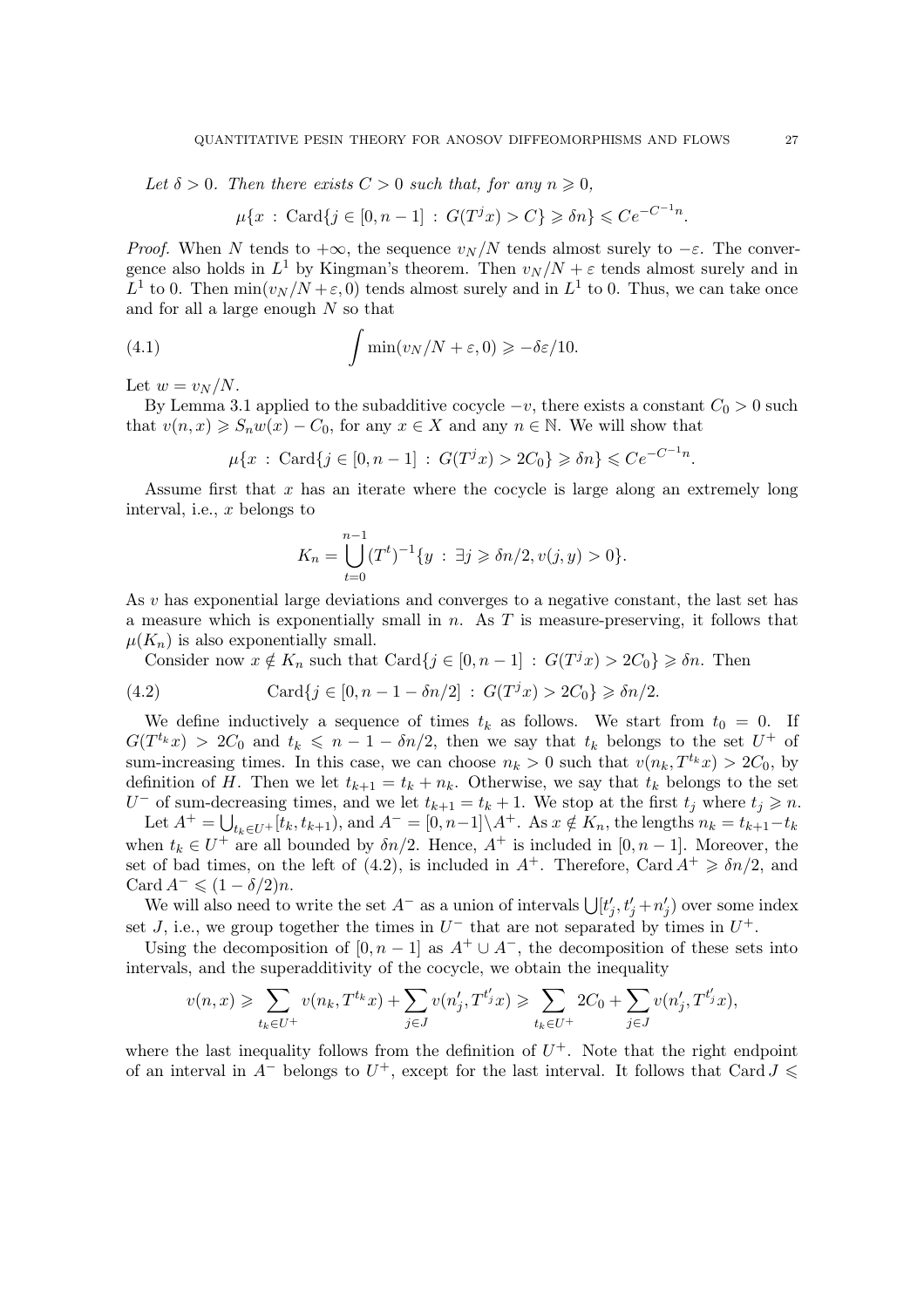Card  $U^+ + 1 \leq 2$  Card  $U^+$ . Hence, the above inequality implies

$$
v(n,x) \geqslant \sum_{j\in J}(C_0 + v(n'_j,T^{t'_j}x)).
$$

Together with the definition of  $C_0$ , this gives

$$
v(n,x) \geqslant \sum_{j \in J} S_{n'_j} w(T^{t'_j} x) = \sum_{k \in A^-} w(T^k x).
$$

Now, let us introduce  $\varepsilon$ :

$$
v(n,x) \geqslant \sum_{k \in A^-} (w(T^k x) + \varepsilon) - \varepsilon \operatorname{Card}(A^-)
$$
  
\n
$$
\geqslant \sum_{k \in [0,n-1]} \min(w(T^k x) + \varepsilon, 0) - \varepsilon \operatorname{Card}(A^-)
$$
  
\n
$$
\geqslant \sum_{k \in [0,n-1]} \min(w(T^k x) + \varepsilon, 0) - \varepsilon (1 - \delta/2)n,
$$

where the last inequality holds as Card  $A^- \leq (1 - \delta/2)n$ .

The continuous function  $x \mapsto \min(w(x) + \varepsilon, 0)$  has exponential large deviations and integral  $\geq -\delta \varepsilon/10$  by [\(4.1\)](#page-26-1). Hence, we have  $\sum_{k\in[0,n-1]} \min(w(T^k x) + \rho, 0) \geq -n\delta \varepsilon/5$  apart from an exponentially small set. Apart from this set, we obtain

$$
v(n,x) \geqslant -\varepsilon n + (\delta/2 - \delta/5)\varepsilon n.
$$

As v has exponential large deviations and asymptotic average  $-\varepsilon$ , it follows that this condition on x has exponentially small measure tion on x has exponentially small measure.

*Proof of Theorem [4.1.](#page-25-0)* The function F is the maximum of the two functions

$$
H(x) = \sup_{n\geqslant 0} -u(n,x) - n\varepsilon, \quad I(x) = \sup_{n\geqslant 0} u(n,x) - n\varepsilon.
$$

We should show that each of these functions satisfies the conclusion of the theorem. For  $H$ , this follows from Lemma [4.2](#page-25-1) applied to  $v(n, x) = -u(n, x) - n\varepsilon$ .

For I, let us consider  $N > 0$  such that  $u_N/N$  has integral  $\langle \varepsilon/2 \rangle$ . By Lemma [3.1,](#page-12-2) there exists a constant  $C_0$  such that  $u(n, x) \leq S_n(u_N/N) + C_0$  for all n. Let  $w = u_N/N - \varepsilon$ . Lemma [4.2](#page-25-1) applied to the cocycle  $S_n w$  shows that, for some constant  $C_1 > 0$ ,

$$
\mu\{x \,:\, \text{Card}\{j \in [0, n-1] \,:\, \sup_n S_n w(T^j x) > C_1\} \geq \delta n\} \leqslant Ce^{-C^{-1}n}
$$

If  $u(n, x) - n\varepsilon \geq C_0 + C_1$ , then  $S_n w(x) \geq C_1$ . Hence, the control on *I* follows from the previous equation. previous equation.

## 5. A deterministic control on the Pesin function

An important difficulty to prove Theorem [1.7](#page-5-0) is that the Pesin function  $A_{\varepsilon}$  is defined in terms of the Oseledets subspaces  $E_i(x)$ , which vary only measurably with the point and for which we have no good control. On the other hand, Theorem [4.1](#page-25-0) provides exponentially many returns for sets defined in terms of functions for which we have good controls, e.g., Birkhoff sums of continuous functions (by the large deviation principle) or norms of linear

.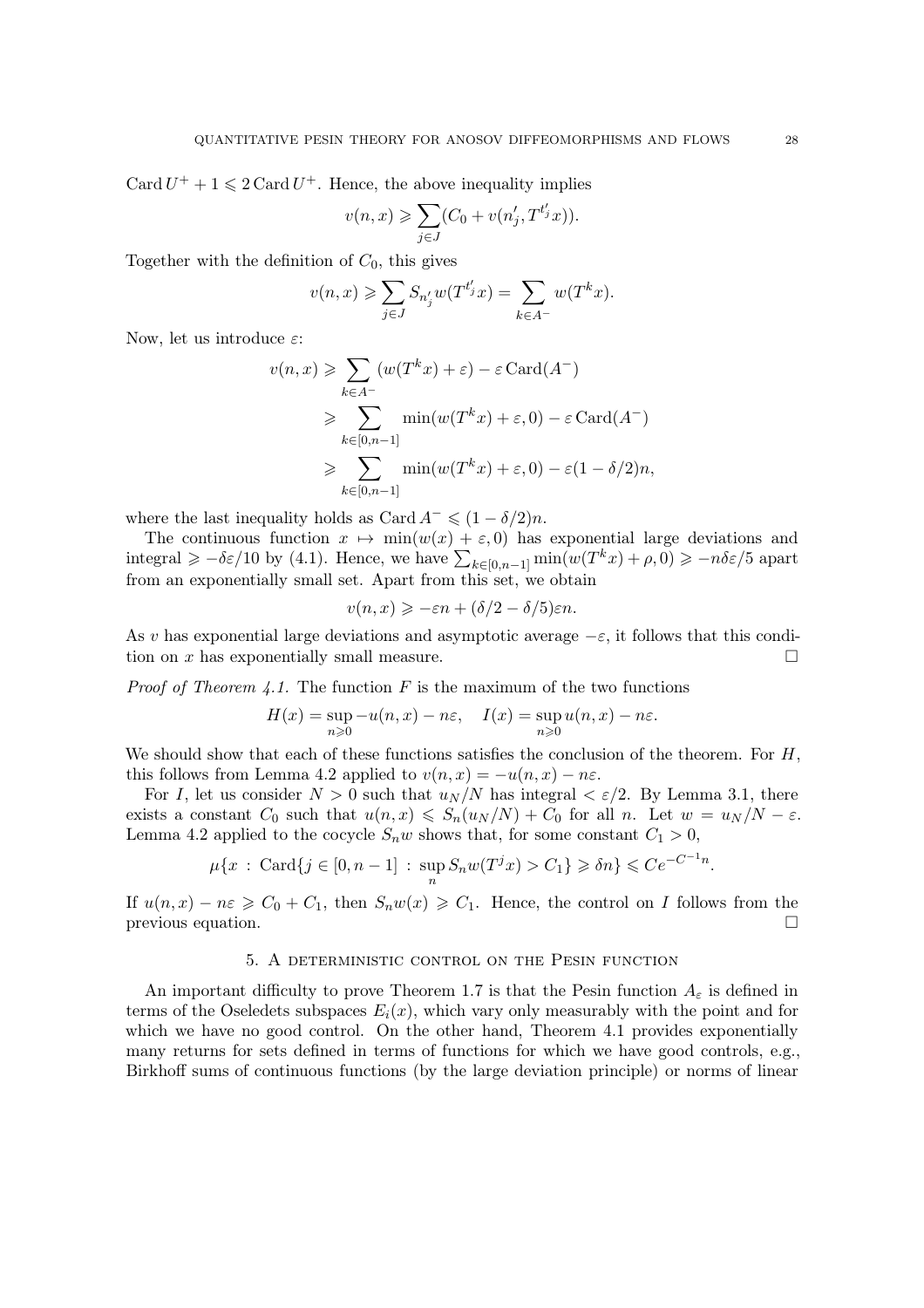cocycles (if one can prove exponential large deviations for them, using for instance Theorem [1.5\)](#page-3-0). Our goal in this section is to explain how controls on such quantities imply controls on the Pesin function  $A_{\varepsilon}$ . Then, Theorem [1.7](#page-5-0) will essentially follow from Theorem [4.1.](#page-25-0) To prove such a result, we need to revisit the proof of Oseledets theorem and replace almost sure controls with more explicit bounds.

Consider an invertible map  $T : X \to X$  preserving a probability measure  $\mu$ , and a logintegrable linear cocycle M above T on  $X \times \mathbb{R}^d$ . Let  $\lambda_1 \geqslant \cdots \geqslant \lambda_d$  be its Lyapunov exponents, let  $I = \{i : \lambda_i < \lambda_{i-1}\}\$ be a set of indices for the distinct Lyapunov exponents, let  $E_i$  be the Lyapunov subspaces.

Given  $\varepsilon > 0$ , define functions

$$
B_{\varepsilon}^{+}(x) = \sup_{i \in [1,d]} B_{\varepsilon}^{(i)+} = \sup_{i \in [1,d]} \sup_{n \ge 0} |\log |\Lambda^{i} M^{(n)}(x)|| - n(\lambda_1 + \dots + \lambda_i)| - n\varepsilon,
$$
  

$$
B_{\varepsilon}^{-}(x) = \sup_{i \in [1,d]} B_{\varepsilon}^{(i)-} = \sup_{i \in [1,d]} \sup_{n \le 0} |\log |\Lambda^{i} M^{(n)}(x)|| - n(\lambda_d + \dots + \lambda_{d-i+1})| - |n|\varepsilon
$$

and

<span id="page-28-1"></span>(5.1)  $B_{\varepsilon}(x) = \max(B_{\varepsilon}^+(x), B_{\varepsilon}^-(x)).$ 

These are the functions we can control using the tools of the previous sections.

The following proposition asserts that a control on  $B_{\varepsilon}$  and a mild control on angles implies a control on  $A_{\varepsilon'}$  for  $\varepsilon' = 20d\varepsilon$ . For  $i \in I$ , let us denote by  $F_{\geqslant i}^{(m)}$  $\sum_{i=1}^{(m)} (x)$  the maximally contracted subspace of  $M^{(m)}(x)$  of dimension  $d-i+1$ , and by  $F_{\leq i}^{(-m)}(x)$  the maximally contracted subspace of  $M^{(-m)}(x)$  of dimension i, if these spaces are uniquely defined, as in the statement of Theorem [2.2.](#page-9-0)

<span id="page-28-0"></span>**Theorem 5.1.** Assume that  $||M(x)||$  and  $||M(x)^{-1}||$  are bounded uniformly in x. Consider  $\varepsilon \in (0, \min_{i \neq j \in I} |\lambda_i - \lambda_j|/(20d))$  and  $\rho > 0$  and  $C > 0$ . Then there exist  $m_0 \in \mathbb{N}$  and  $D > 0$ with the following properties.

Consider a point x satisfying  $B_{\varepsilon}(x) \leqslant C$ . Then its subspaces  $F_{\geqslant i}^{(n)}$  $E^{(n)}_{\geq i}(x)$  and  $F^{(-n)}_{\leq i}$  $\int_{\leqslant i}^{(-n)} (x)$  are well defined for all  $n \geq m_0$ , and converge to subspaces  $F_{\geq i}^{(\infty)}$  $\sum_{\geq i}^{(\infty)}(x)$  and  $F_{\leq i}^{(-\infty)}$  $\sum_{i=1}^{(n-1)} (x).$ 

Assume additionally that, for all  $i \in I$ , there exists  $m \geq m_0$  such that the angle between  $F_{\geq i}^{(m)}$  $\chi^{(m)}_{\geqslant i}(x)$  and  $F^{(-m)}_{\leqslant i}(x)$  is at least  $\rho$ . Then the Oseledets subspace  $E_i(x) = F^{(\infty)}_{\geqslant i}(x)$  $\sum_{i=1}^{n(\infty)}(x)\cap F_{\leqslant i}^{(-\infty)}$  $\sum_{i=1}^{(n-1)} (x)$ is a well-defined  $d_i$ -dimensional space for all  $i \in I$ . Moreover, the function  $A_{20d\varepsilon}(x)$  (defined in [\(1.2\)](#page-4-1) in terms of these subspaces) satisfies  $A_{20d\varepsilon}(x) \leq D$ .

Note that there is no randomness involved in this statement, it is completely deterministic.

The condition on  $B_{\varepsilon}$  controls separately what happens in the past and in the future. Oseledets subspaces are defined by intersecting flags coming from the past and from the future, as explained in Theorem [2.2.](#page-9-0) Therefore, it is not surprising that there should be an additional angle requirement to make sure that these flag families are not too singular one with respect to the other. Note that the angle requirement is expressed in terms of a fixed time m. Hence, it will be easy to enforce in applications.

In this section, we prove Theorem [5.1.](#page-28-0) Once and for all, we fix T, M and  $\mu$  satisfying the assumptions of this theorem, and constants  $C > 0$ ,  $\varepsilon \in (0, \min_{i \neq j \in I} |\lambda_i - \lambda_j|/(20d))$  and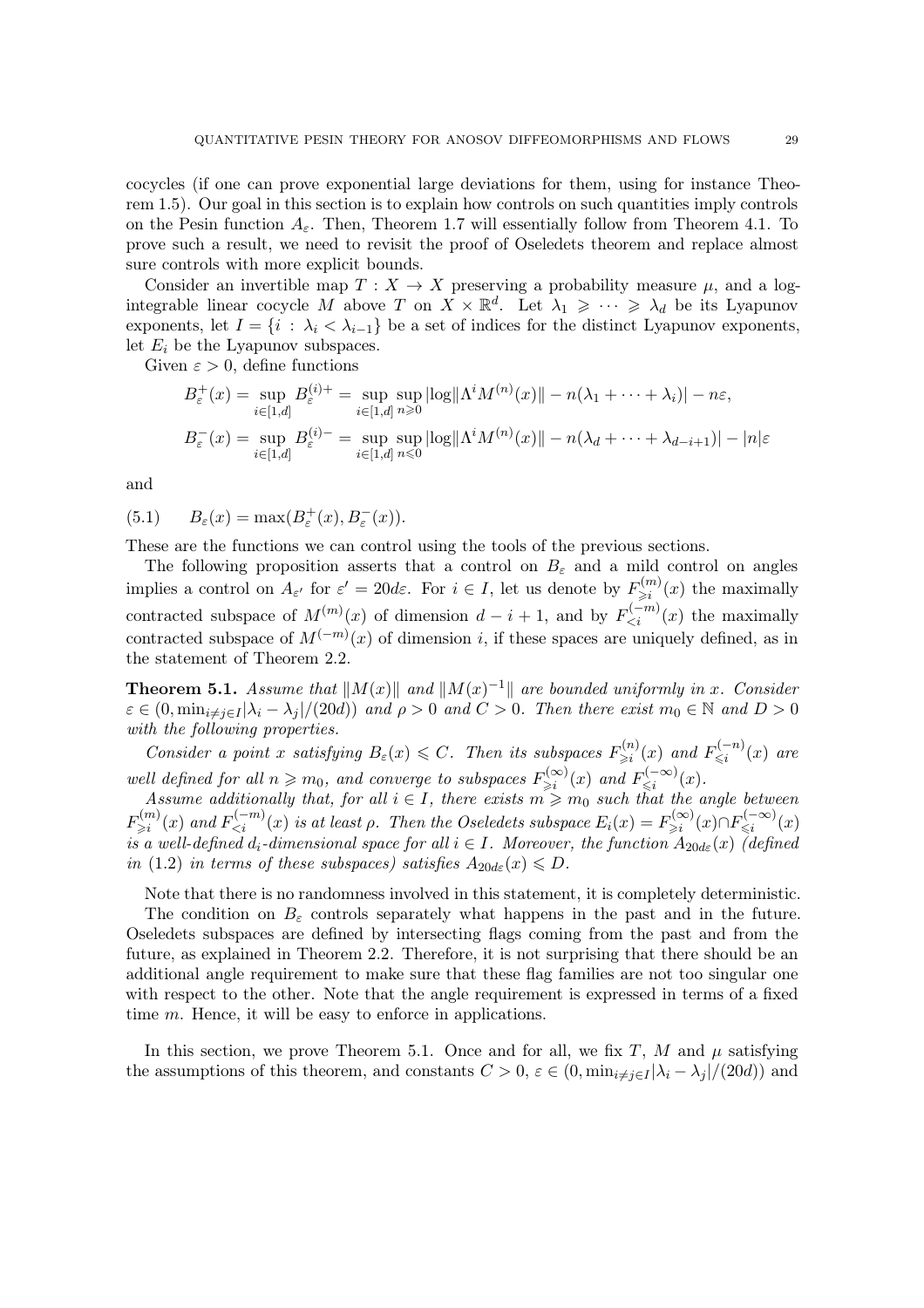<span id="page-29-0"></span> $\rho > 0$ . Consider a point x satisfying  $B_{\varepsilon}(x) \leq C$ . We want to show that, if m is suitably large (depending only on C,  $\varepsilon$  and  $\rho$ ), then the subspaces  $F_{\geq i}^{(m)}$  $F^{(m)}_{\leq i}(x)$  and  $F^{(-m)}_{\leq i}(x)$  are well defined, and moreover if the angle between them is at least  $\rho$ , then  $A_{20d\varepsilon}(x)$  is bounded by a constant D only depending on  $C$ ,  $\varepsilon$  and  $\rho$ .

We will use the notations introduced before Theorem [2.2.](#page-9-0) In particular,  $t_i^{(n)}$  $i^{(n)}(x) = e^{n\lambda_i^{(n)}(x)}$ is the *i*-th singular value of  $M^n(x)$ . We will essentially repeat the argument from the proof of a technical lemma in [\[Rue79\]](#page-39-13). A more detailed exposition is given in Section 2.6.2 in [\[Sar09\]](#page-39-14).

Step 1: there exists  $N_1 = N_1(C, \varepsilon)$  such that, if  $n \ge N_1$ , then  $|\lambda_i^{(n)}(x) - \lambda_i| \le 3\varepsilon$  for all i. Step 1. there exists  $N_1 = N_1(\mathcal{O}, \varepsilon)$  such that, if  $n \ge N_1$ , then  $|\lambda_i - \lambda_j| \le \infty$  for an i the eigenvalues  $\lambda_i^{(n)}$  $j^{(n)}(x)$  in different blocks  $\{i, \ldots, i + d_i - 1\}$ . (Note that the 20d is much larger than what we need here, 6 would be enough, but it will be important later on.) This implies that the different subspaces  $(F_i^{(n)}$  $i^{(n)}(x)$ <sub>i∈I</sub> are well defined.

Proof. We have  $B_{\varepsilon}(x) \leqslant C$ . Thanks to the equality  $\log ||\Lambda^i M^n(x)|| = n(\lambda_1^{(n)})$  $1^{(n)}(x) + \ldots +$  $\lambda_i^{(n)}$  $i^{(n)}(x)$ , and to the definition of  $B_{\varepsilon}^{+}$ , this gives for all i

$$
n\left|\lambda_1^{(n)}(x)+\ldots+\lambda_i^{(n)}(x)-(\lambda_1+\ldots+\lambda_i)\right|\leq \varepsilon n+C.
$$

Subtracting these equations with indices i and  $i - 1$ , we get  $|\lambda_i^{(n)}|$  $\sum_{i=1}^{(n)}(x) - \lambda_i \leq 2\varepsilon + 2C/n.$  If n is large enough, this is bounded by  $3\varepsilon$  as desired.

From this point on, we will only consider values of n or m which are  $\geq N_1$ , so that the subspaces  $F_i^{(n)}$  $\mathbf{u}_i^{(n)}(x)$  are well defined. We will write  $\Pi_i^{(n)}$  $i^{(n)}$  for the orthogonal projection on this subspace, and  $\Pi_{\geq i}^{(n)}$  $\sum_{j=1}^{(n)}$  and  $\Pi_{\leq i}^{(n)}$  for the projections on  $\bigoplus_{j\in I,j\geqslant i}F_j^{(n)}$  $\bigoplus_{j\in I, j and  $\bigoplus_{j\in I, j$$  $j^{(n)}(x)$ respectively. They satisfy  $\Pi_{\geq i}^{(n)} + \Pi_{\leq i}^{(n)} = \text{Id}$ .

Step 2: there exists a constant  $K_1 = K_1(C, \varepsilon)$  such that, for all  $m \ge n \ge N_1$ , all  $i > j$  in *I* and all  $v \in F_{\geq i}^{(n)}$  $\sum_{i=1}^{(n)} (x)$ , holds

$$
\|\Pi_{\leq j}^{(m)}v\| \leqslant K\|v\|e^{-n(\lambda_j-\lambda_i-6(d-1)\varepsilon)}.
$$

Proof. The proof is done in two steps.

First claim: there exists a constant  $K_0$  such that, for  $n \ge N_1$ ,  $v \in F_{\ge i}^{(n)}$  $\sum_{i=1}^{n} (x)$  and  $j < i$ ,

$$
\|\Pi_j^{(n+1)}v\| \leq K_0 \|v\| e^{-n(\lambda_j - \lambda_i - 6\varepsilon)}.
$$

Indeed, on the one hand, we have

$$
||M^{n+1}(x)v|| = ||M(T^nx) \cdot M^n(x)v|| \leq (sup_y ||M(y)||) \cdot ||M^n(x)v|| \leq (sup_y ||M(y)||)e^{n(\lambda_i + 3\varepsilon)}||v||,
$$

thanks to the first step and the fact that  $v \in F_{\geq i}^{(n)}$  $\sum_{i=1}^{(n)}(x)$ . On the other hand, as  $M^{n+1}(x)$ respects the orthogonal decomposition into the spaces  $F_k^{(n+1)}$  $\kappa^{(n+1)}(x)$ , we have

$$
||M^{n+1}(x)v|| \ge ||M^{n+1}(x)\Pi_j^{(n+1)}v|| \ge e^{(n+1)(\lambda_j - 3\varepsilon)}||\Pi_j^{(n+1)}v||,
$$

again thanks to the first step. Putting these two equations together gives the result.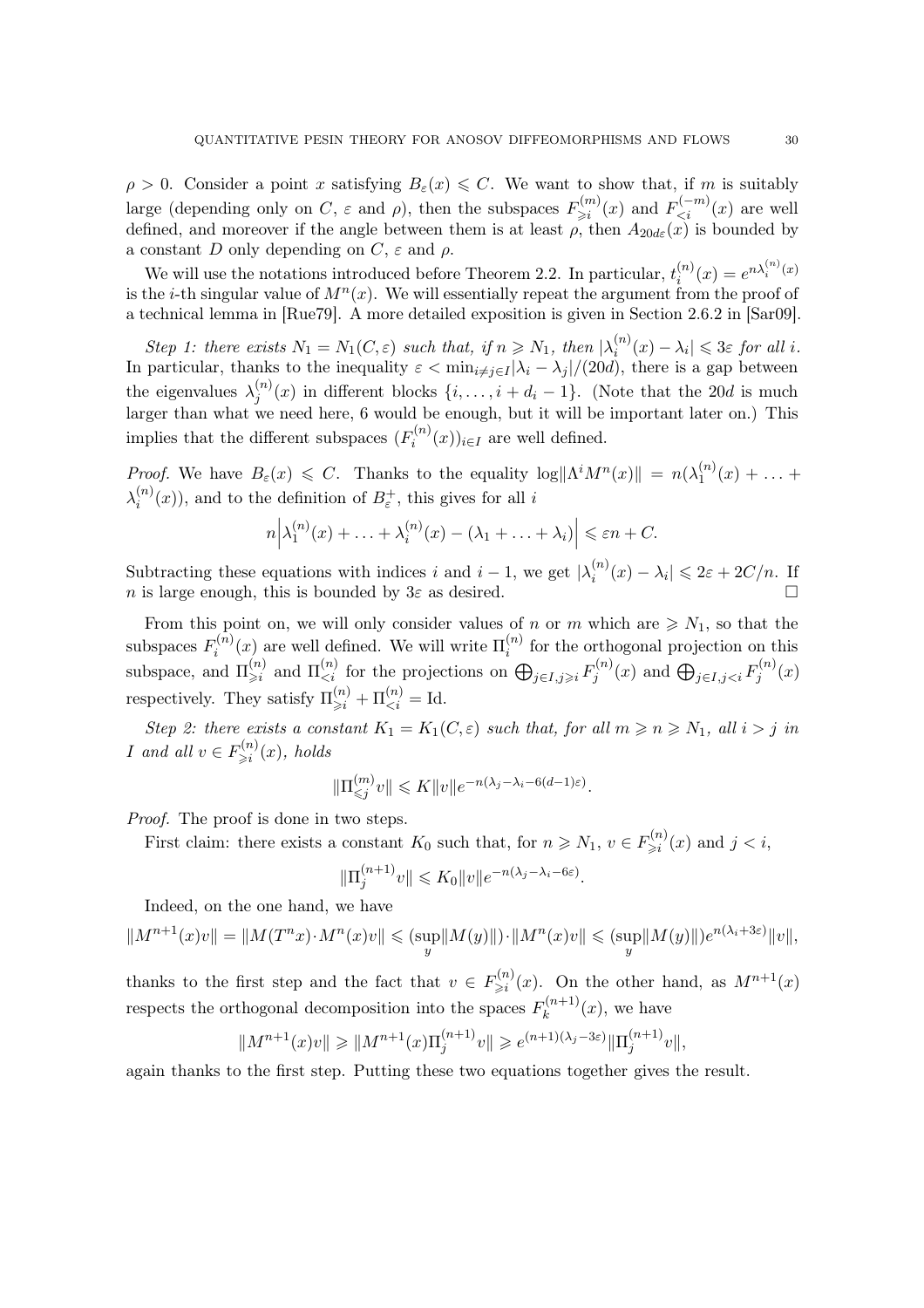Second claim: for all  $j < i$  in I, there exists a constant  $K_{i,j}$  such that, for all  $m \geqslant n \geqslant N_1$ and all  $v \in F_{\geq i}^{(n)}$  $\sum_{i=1}^{\infty} (x)$ , we have

<span id="page-30-0"></span>(5.2) 
$$
\|\Pi_{\leq j}^{(m)}v\| \leq K_{i,j}e^{-n(\lambda_j-\lambda_i-6(i-j)\varepsilon)}\|v\|.
$$

Once this equation is proved, then Step 2 follows by taking for  $K_1$  the maximum of the  $K_{i,j}$ over  $j < i$  in I. To prove [\(5.2\)](#page-30-0), we argue by decreasing induction over  $j < i$ ,  $j \in I$ . Assume thus that the result is already proved for all  $k \in I \cap (j, i)$ , let us prove it for j.

Decomposing a vector v along its components on  $F^{(m)}_{\leq i}$  $F^{(m)}_{\leqslant j}(x), \text{ on } F^{(m)}_k$  $\binom{n}{k}$  (x) for  $k \in I \cap (j,i)$ and on  $F_{\geq i}^{(m)}$  $\sum_{i=1}^{(m)} (x)$ , we get

<span id="page-30-1"></span>
$$
(5.3) \t||\Pi_{\leq j}^{(m+1)}v\| \leq ||\Pi_{\leq j}^{(m+1)}\Pi_{\leq j}^{(m)}v\| + \sum_{k \in I \cap (j,i)} ||\Pi_{\leq j}^{(m+1)}\Pi_{k}^{(m)}v\| + ||\Pi_{\leq j}^{(m+1)}\Pi_{\geq i}^{(m)}v\|.
$$

The first term is bounded by  $\|\Pi_{\leqslant j}^{(m)}\|$  $\frac{(m)}{\leqslant j}v\Vert$  as  $\Pi _{\leqslant j}^{(m+1)}$  $\binom{(m+1)}{\leq j}$  is a projection. The second term is bounded by  $K_0 e^{-m(\lambda_j - \lambda_k - 6\varepsilon)} \|\Pi_k^{(m)}\|$  $\binom{m}{k}v\Vert$  thanks to the first claim applied to m and  $\Pi_k^{(m)}$  $\binom{m}{k}v \in F^{(m)}_{\geqslant k}$  $\sum_{k=1}^{(m)}(x).$ The induction hypothesis asserts that  $\|\Pi_k^{(m)}\|$  $\|k_{k}^{(m)}v\| \leqslant K_{k,i}e^{-m(\lambda_k-\lambda_i-6(i-k)\varepsilon)}\|v\|.$  Overall, we get for the second term a bound which is at most

$$
\sum_{k \in I \cap (j,i)} K_0 K_{i,k} e^{-m(\lambda_j - \lambda_i - 6(i - k + 1)\varepsilon)} \leqslant K' e^{-m(\lambda_j - \lambda_i - 6(i - j)\varepsilon)} \|v\|.
$$

Finally, the third term in [\(5.3\)](#page-30-1) is bounded by  $K_0e^{-m(\lambda_j-\lambda_i-6\varepsilon)}\|\Pi_{\geq i}^{(m)}\|$  $\lim_{i \to i} |v|$ , by the first claim applied to m and  $\Pi_{\geq i}^{(m)}$  $\binom{m}{\geqslant i}v \in F_{\geqslant i}^{(m)}$  $\sum_{j=1}^{(m)}(x)$ . This is bounded by  $K_0e^{-m(\lambda_j-\lambda_i-6\varepsilon)}\|v\|$  as  $\Pi_{\geqslant i}^{(m)}$  $\sum_{i=1}^{m}$  is a projection.

All in all, we have proved that

$$
\|\Pi_{\leq j}^{(m+1)}v\| \leq (K' + K_0)e^{-m(\lambda_j - \lambda_i - 6(i-j)\varepsilon)}\|v\| + \|\Pi_{\leq j}^{(m)}v\|.
$$

The estimate  $(5.2)$  then follows by induction over m, summing the geometric series starting from *n* as  $\lambda_i - \lambda_i - 6(i - j)\varepsilon > 0$  thanks to the choice of  $\varepsilon$ .

The second step controls projections from  $F_i^{(n)}$  $f_i^{(n)}$  to  $F_j^{(m)}$  $j_j^{(m)}$ , for  $m \geqslant n$ , when  $i > j$ . The third step controls projections in the other direction, thus giving a full control of the respective projections of the spaces.

 $\left( \frac{1}{2} \right)$ 

Step 3: for all 
$$
m \ge n \ge N_1
$$
, all  $i > j$  in I and all  $v \in F_{\le j}^{(n)}$ , holds  

$$
||\Pi_{\ge i}^{(m)}v|| \le K_1 ||v||e^{-n(\lambda_j - \lambda_i - 6(d-1)\varepsilon)}.
$$

*Proof.* Define a new matrix cocycle by  $\tilde{M}(x) = (M^{-1}(x))^{t}$ , from  $E^{*}(x)$  to  $E^{*}(Tx)$ . In coordinates (identifying  $E(x)$  and  $E^*(x)$  thanks to its Euclidean structure), it is given as follows. Write  $M^{n}(x)$  as  $k_1Ak_2$  where  $k_1$  and  $k_2$  are orthogonal matrices, and A is a diagonal matrix with entries  $t_1^{(n)}$  $I_1^{(n)}(x) = e^{n\lambda_1(n)(x)}, \ldots, t_d^{(n)}(x) = e^{n\lambda_d(n)(x)}.$  Then  $\tilde{M}^n(x) = k_1 A^{-1} k_2$ . Hence, it has the same decomposition into singular spaces as  $M<sup>n</sup>(x)$ , the difference being that the singular values of  $M^n(x)$  are replaced by their inverses.

The proof in Step 2 only used the fact that the logarithms of the singular values were 3ε-close to  $\lambda_i$ , and the norm of the cocycle is uniformly bounded. All these properties are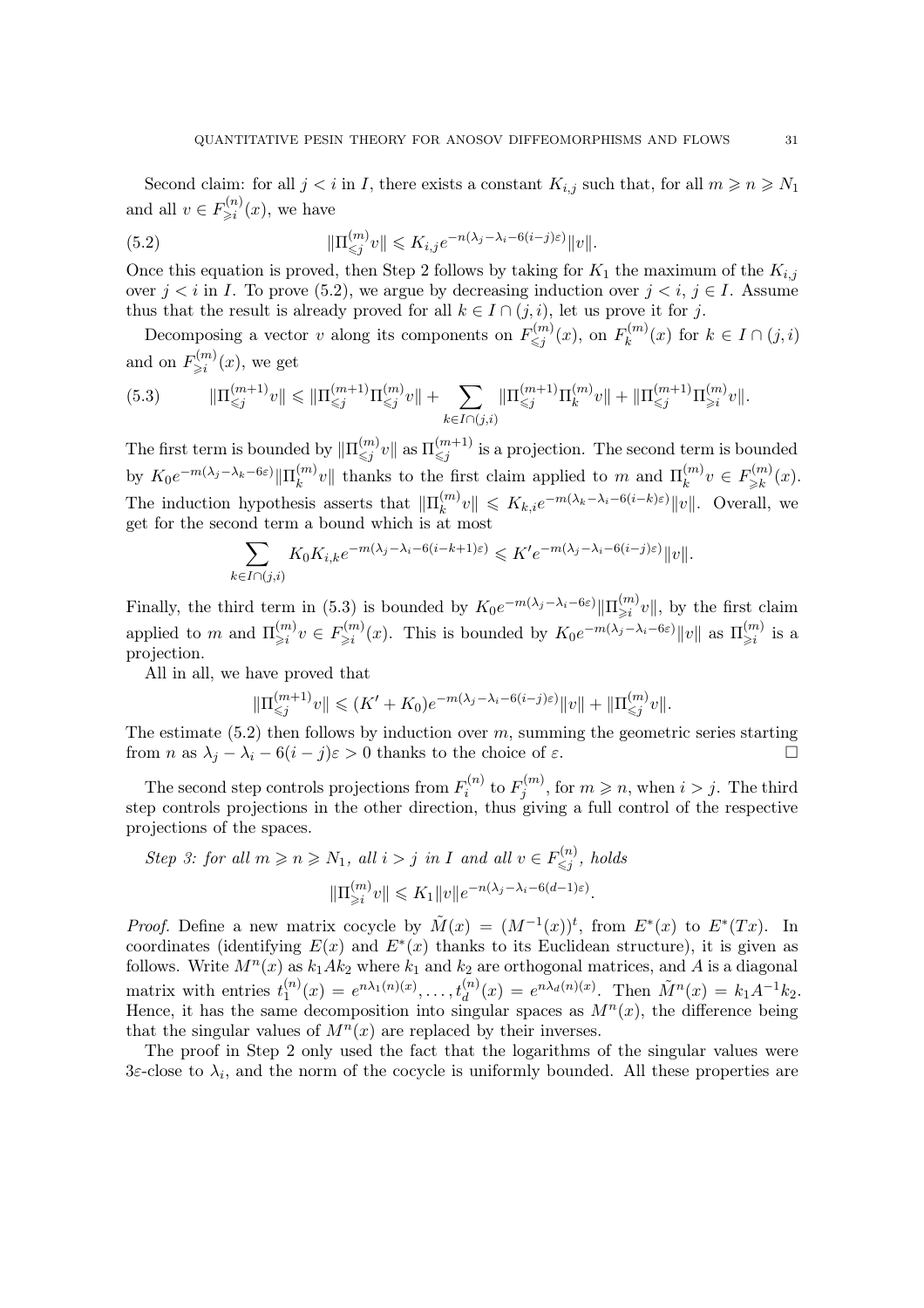shared by  $\tilde{M}$ . Hence, the conclusion of Step 2 also applies to  $\tilde{M}$ , except that the inequality between i and j have to be reversed as the ordering of singular values of  $\tilde{M}$  is the opposite of that of M. This is the desired conclusion.  $\Box$ 

Overall, Steps 2 and 3 combined imply that the projection of a vector in  $F_i^{(n)}$  $i^{(n)}(x)$  on  $(F_i^{(m)}$  $E_i^{(m)}(x)$ <sup> $\perp$ </sup> =  $F_{\leq i}^{(m)}(x) \oplus F_{>i}^{(m)}(x)$  has a norm bounded by  $2K_1e^{-\delta n}$ , for  $\delta = \min_{k \neq \ell \in I} |\lambda_k - \ell|$  $\lambda_{\ell}$  – 6(d-1) $\varepsilon > 0$ . Hence, in terms of the distance **d** on the Grassmannian of  $d_i$ -dimensional subspaces defined in [\(2.1\)](#page-9-1), we have  $\mathbf{d}(F_i^{(n)})$  $F_i^{(n)}(x), F_i^{(m)}(x)) \leqslant 2K_1 e^{-\delta n}$ . It follows that  $F_i^{(n)}$  $i^{(n)}(x)$ is a Cauchy sequence, converging to a subspace  $F_i^{(\infty)}$  $i^{(\infty)}(x)$  as claimed in the statement of the theorem.

Step 4: there exist  $N_2 \ge N_1$  and a constant  $K_2$  such that, for all  $n \ge N_2$ , all i in I and all  $v \in F_i^{(\infty)}$  with norm 1, holds

<span id="page-31-0"></span>(5.4) 
$$
K_2^{-1}e^{n(\lambda_i - 6d\varepsilon)} \leqslant ||M^n(x)v|| \leqslant K_2e^{n(\lambda_i + 6d\varepsilon)}.
$$

*Proof.* Take a vector  $v \in F_i^{(\infty)}$  $\pi_i^{(\infty)}(x)$ . For  $j \in I$ , the norm of the projection  $\pi_{F_j^{(n)}(x) \to F_i^{(\infty)}(x)}$ , as the limit of the projections  $\pi_{F_j^{(n)}(x)\to F_i^{(m)}(x)}$ , is bounded by  $K_1e^{-n(|\lambda_i-\lambda_j|-6(d-1)\varepsilon)}$  thanks to Steps 2 and 3 (note that this bound is nontrivial only if  $j \neq i$ ). Its transpose, the projection  $\pi_{F_i^{(\infty)}(x) \to F_j^{(n)}(x)}$ , has the same norm and therefore satisfies the same bound.

Writing 
$$
v_j = \pi_{F_i^{(\infty}(x) \to F_j^{(n)}(x))}
$$
, we have  $M^n(x)v = \sum_{j \in I} M^n(x)v_j$ . We have  
(5.5)  $||v_j|| \le K_1 e^{-n(|\lambda_i - \lambda_j| - 6(d-1)\varepsilon)}$ .

As  $M^n(x)$  expands by at most  $e^{n\lambda_j+3\varepsilon}$  on  $F_i^{(n)}$  $i^{(n)}(x)$ , thanks to Step 1, we obtain

<span id="page-31-1"></span>
$$
||M^n(x)v_j|| \leqslant K_1 e^{-n(|\lambda_i - \lambda_j| - 6(d-1)\varepsilon)} e^{n\lambda_j + 3\varepsilon} \leqslant K_1 e^{n(\lambda_i + 6d\varepsilon)}.
$$

Here, it is essential to have in Step 2 a control in terms of  $\lambda_j - \lambda_i$ , and not merely some exponentially decaying term without a control on the exponent. This proves the upper bound in  $(5.4)$ .

For the lower bound, we write  $||M^n(x)v|| \ge ||M^n(x)v_i||$  as all the vectors  $M^{(n)}(x)v_j$ are orthogonal. This is bounded from below by  $e^{n(\lambda_i-3\varepsilon)}||v_i||$ , by Step 1. To conclude, it suffices to show that  $||v_i||$  is bounded from below by a constant if n is large enough. As  $||v_i|| \ge ||v|| - \sum_{j \neq i} ||v_j||$ , this follows from the fact that  $||v_j||$  tends to 0 with n if  $j \neq i$ , thanks to  $(5.5)$ .

We recall that we are trying to control the behavior of  $M^n(x)$  not on  $F_i^{(\infty)}$  $\mathcal{C}_i^{(\infty)}(x)$ , but on the Oseledets subspace  $E_i(x) = F_{\geq i}^{(\infty)}$  $\sum_{i=1}^{\infty} (x) \cap F_{\leq i}^{(\infty)}$  $\sum_{i=1}^{\infty} (x)$ . To this effect, there is in the statement of Theorem [5.1](#page-28-0) an additional angle assumption that we will use now. Let  $\rho > 0$  be given as in the statement of the theorem. There exists  $\delta > 0$  with the following property: if U and V are two subspaces of complementary dimension making an angle at least  $\rho$ , then any subspaces U' and  $V'$  with  $\mathbf{d}(U, U') \leq \delta$  and  $\mathbf{d}(V, V') \leq \delta$  make an angle at least  $\rho/2$ .

We fix once and for all  $m_0 = m_0(C, \varepsilon, \delta) \ge N_2$  such that, for all  $i \in I$  and all  $m \ge m_0$ , one has  $\mathbf{d}(F_{\geq i}^{(m)})$  $\sigma^{(m)}_{\geqslant i}(x), F^{(\infty)}_{\geqslant i}(x)) \leqslant \delta \text{ and } \mathbf{d}(F^{(-m)}_{\leqslant i})$  $S_{\leq i}^{(-m)}(x), F_{\leq i}^{(-\infty)}(x)) \leq \delta$ . Its existence follows from the convergence asserted at the end of Step 3 (and from the same result for  $T^{-1}$ ).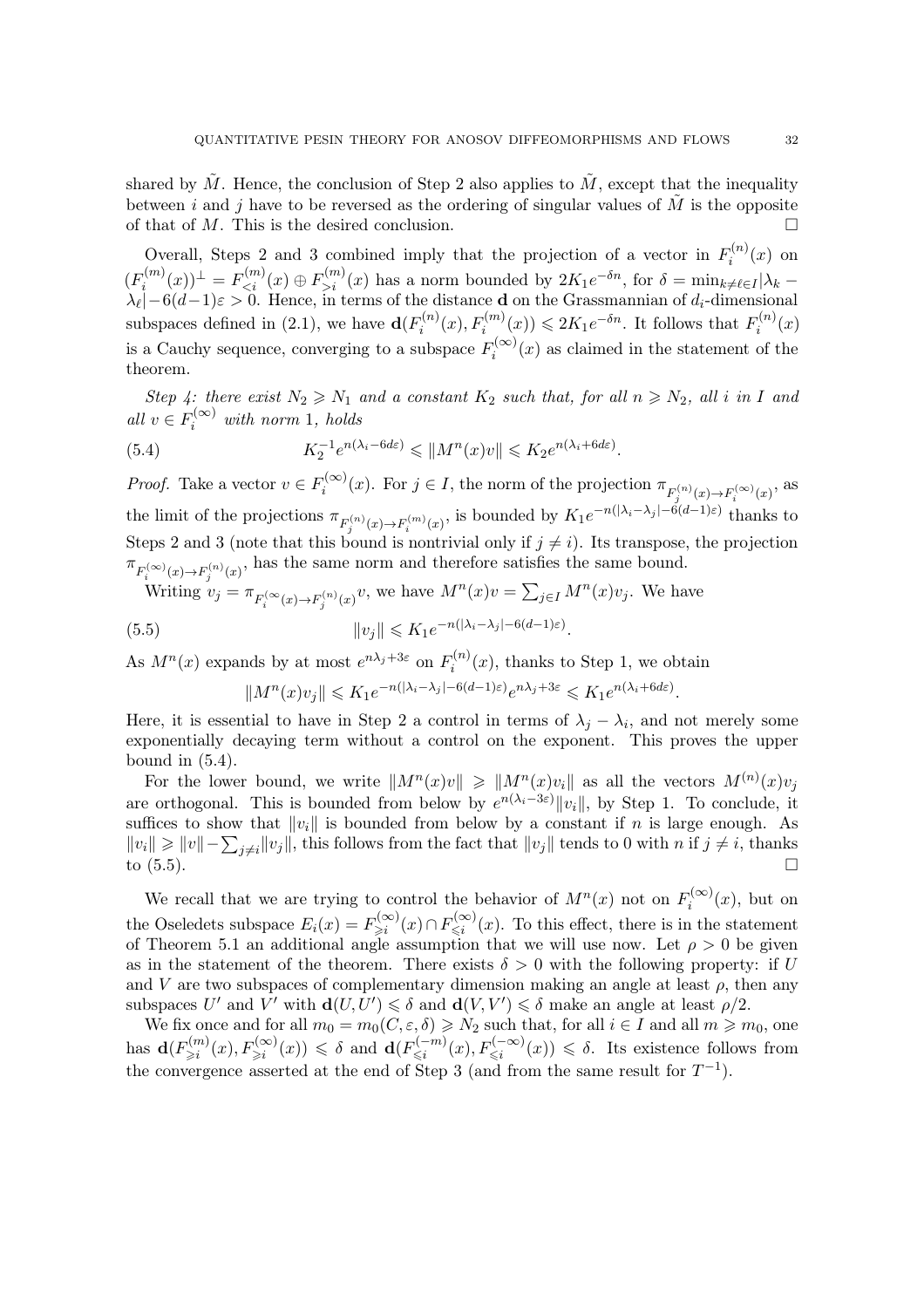Assume now (and until the end of the proof) that, for some  $m \geq m_0$ , the angle between  $F_{\geq i}^{(m)}$  $E^{(m)}_{\geq i}(x)$  and  $F^{(-m)}_{\leq i}(x)$  is  $\geqslant \rho$ , as in the assumptions of the theorem. It follows then that the angle between  $F_{\geq i}^{(\infty)}$  $\sum_{i=1}^{\infty} f(x)$  and  $F_{\leq i}^{(-\infty)}(x)$  is at least  $\rho/2$ . As a consequence, the spaces  $F_{\geq i}^{(\infty)}$  $\sum_{i=1}^{\infty} (x)$ and  $F_{\leq i}^{(-\infty)}$  $\sum_{i=1}^{N} (x_i - x_i)(x_i)$  are transverse, and their intersection is a  $d_i$ -dimensional space  $E_i(x)$ .

Step 5: there exist constants  $K_3 > 0$  and  $N_3 \ge N_2$  such that, for all  $n \ge N_3$ , all  $i \in I$ and all  $v \in E_i(x)$  with norm 1, holds

<span id="page-32-0"></span>(5.6) 
$$
K_3^{-1}e^{n(\lambda_i - 6d\varepsilon)} \leqslant \|M^n(x)v\| \leqslant K_3e^{n(\lambda_i + 6d\varepsilon)}.
$$

*Proof.* We have  $v \in E_i(x) \subseteq F_{\geq i}^{(\infty)}$  $\sum_{i=1}^{\infty} (x)$ . Decomposing the vector v along its components  $v_j \in F_j^{(\infty)}$  $j_j^{(\infty)}(x)$  with  $j \in I \cap [i, d]$  and using the upper bound of  $(5.4)$  for each  $v_j$ , the upper bound in [\(5.6\)](#page-32-0) readily follows.

For the lower bound, we note that  $E_i(x)$ , being contained in  $F_{\leq i}^{(-\infty)}$  $\mathbb{R}^{(-\infty)}(x)$ , makes an angle at least  $\rho/2$  with  $F_{>i}^{(\infty)}(x)$ . This implies that the norm of the projection  $v_i$  of v on  $F_i^{(\infty)}$  $\int_i^{(\infty)}(x)$ is bounded from below, by a constant  $c_0 > 0$ . Using both the upper and the lower bounds of Step 4, we obtain

$$
||M^n(x)v|| \ge ||M^n(x)v_i|| - \sum_{j \in I, j > i} ||M^n(x)v_j|| \ge c_0 K_2^{-1} e^{n(\lambda_i - 6d\varepsilon)} - \sum_{j \in I, j > i} K_2 e^{n(\lambda_j + 6d\varepsilon)}
$$

The choice of  $\varepsilon$  ensures that, for  $j > i$  in I, one has  $\lambda_i - 6d\varepsilon > \lambda_j + 6d\varepsilon$ . Hence, the sum in this equation is asymptotically negligible, and we obtain a lower bound  $c_0K_2^{-1}e^{n(\lambda_i-6d\varepsilon)}/2$ if *n* is large enough.

Step 6: there exists a constant  $K_4$  such that, for all  $n \in \mathbb{Z}$ , all  $i \in I$  and all  $v \in E_i(x)$ with norm 1, holds

<span id="page-32-1"></span>(5.7) 
$$
K_4^{-1}e^{n\lambda_i - 6d\varepsilon|n|} \leqslant ||M^n(x)v|| \leqslant K_4e^{n\lambda_i + 6d\varepsilon|n|}.
$$

*Proof.* Step 5 shows that this control holds uniformly over  $n \geq N_3$ . The same argument applied to the cocycle  $M^{-1}$  and the map  $T^{-1}$  gives the same control for  $n \leq N_3$  (note that the function  $B_{\varepsilon}(x)$ , which is bounded by C by assumption, controls both positive and negative times). Finally, the control over  $n \in (-N_3, N_3)$  follows from the finiteness of this interval, and the uniform boundedness of M and  $M^{-1}$ . interval, and the uniform boundedness of M and  $M^{-1}$ . . — Первый процесс в серверності процесс в процесс в серверності процесс в серверності процесс в серверності п<br>Процесс в серверності процесс в серверності процесс в серверності процесс в серверності процесс в серверності

We can finally conclude the proof of Theorem [5.1.](#page-28-0) We want to bound the quantity  $A_{20d\varepsilon}(x)$  defined in [\(1.2\)](#page-4-1). Fix  $i \in I$ ,  $v \in E_i(x) \setminus \{0\}$  and  $m, n \in \mathbb{Z}$ . Then, using the upper bound of [\(5.7\)](#page-32-1) for  $||M^n(x)v||$  and the lower bound for  $||M^m(x)v||$ , we get

$$
\frac{||M^n(x)v||}{||M^m(x)v||}e^{-(n-m)\lambda_i}e^{-(|n|+|m|)(20d\varepsilon)/2}
$$
  
\$\leq K\_4e^{n\lambda\_i+6d\varepsilon|n|} \cdot K\_4e^{-m\lambda\_i+6d\varepsilon|m|} \cdot e^{-(n-m)\lambda\_i}e^{-(|n|+|m|)(20d\varepsilon)/2}\$  
=  $K_4^2e^{-(|n|+|m|)4d\varepsilon} \leq K_4^2.$ 

Taking the supremum over  $i \in I$ ,  $v \in E_i(x) \setminus \{0\}$  and  $m, n \in \mathbb{Z}$ , this shows that  $A_{20d\varepsilon}(x) \leq$  $K_4^2$ . This concludes the proof, for  $D = K_4^2$ .

.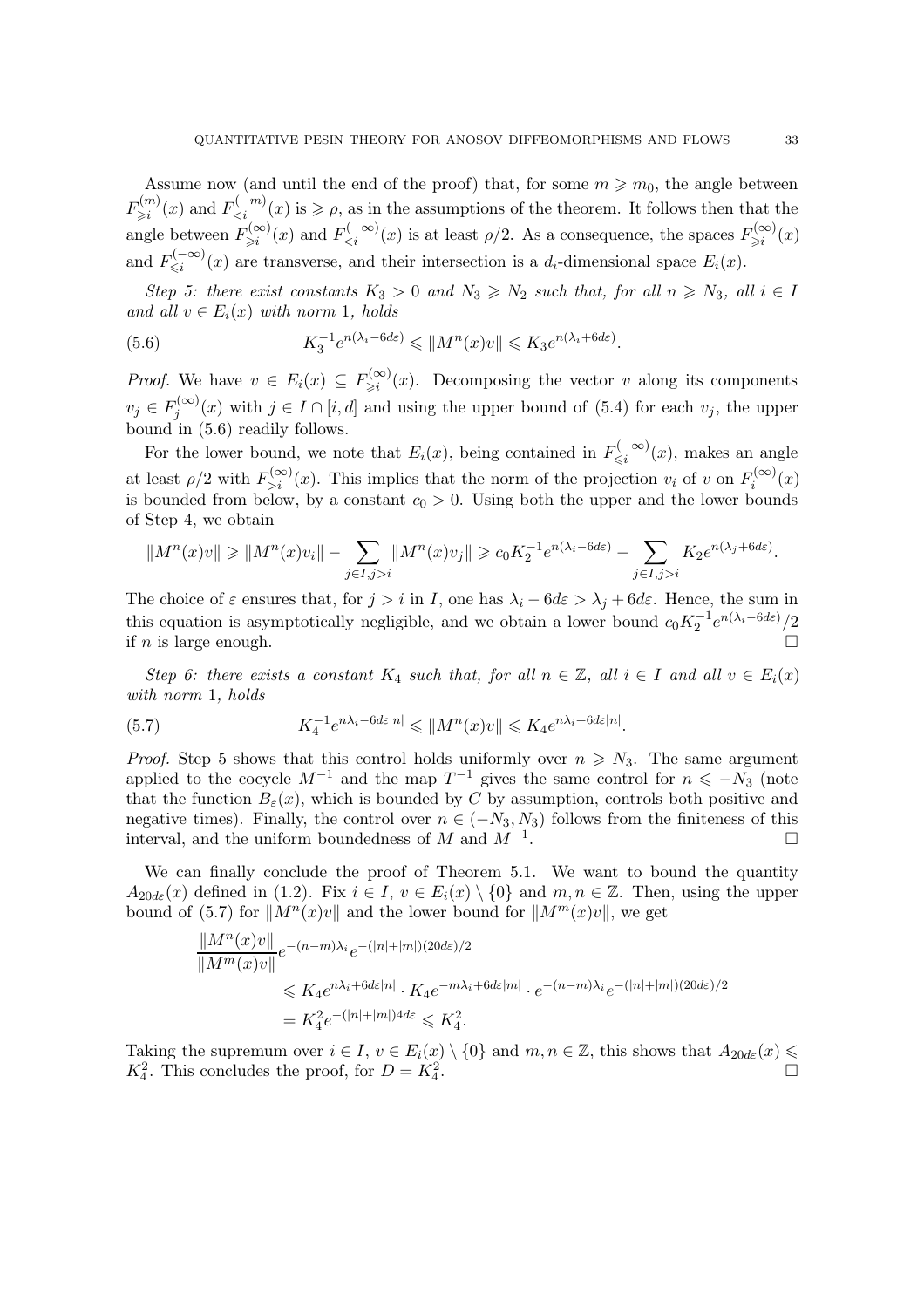#### 6. Exponential returns to Pesin sets

<span id="page-33-0"></span>In this section, we prove Theorem [1.7.](#page-5-0) As in the assumptions of this theorem, let us consider a transitive subshift of finite type T, with a Gibbs measure  $\mu$  and a Hölder cocycle M which has exponential large deviations for all exponents. Let  $\delta > 0$ . We wish to show that, for some  $D > 0$ , the set

$$
\{x \,:\, \mathrm{Card}\{k \in [0, n-1] \,:\, A_{\varepsilon}(T^k x) > D\} \geq \delta n\}
$$

has exponentially small measure. Reducing  $\varepsilon$  if necessary, we can assume  $\varepsilon < |\lambda_i - \lambda_j|$  for all  $i \neq j \in I$ . Set  $\varepsilon' = \varepsilon/(20d)$ .

The angle between the Lyapunov subspaces is almost everywhere nonzero. In particular, given  $i \in I$ , the angle between  $F_{\geq i}^{(\infty)}$  $E_{\geq i}^{(\infty)}(x)$  and  $F_{\leq i}^{(-\infty)}(x)$  is positive almost everywhere. On a set of measure >  $1 - \delta/2$ , it is bounded from below by a constant  $2\rho > 0$  for all *i*. These subspaces are the almost sure limit of  $F_{\geq i}^{(m)}$  $E_{\geq i}^{(m)}(x)$  and  $F_{\leq i}^{(-m)}(x)$ , according to Theorem [2.2.](#page-9-0) Hence, if m is large enough, say  $m \geq m_1$ , the set

$$
U = U_m = \{ x \in X : \forall i \in I, F_{\geq i}^{(m)}(x) \text{ and } F_{\leq i}^{(-m)}(x) \text{ are well defined}
$$
  
and  $\angle (F_{\geq i}^{(m)}(x), F_{\leq i}^{(-m)}(x)) > \rho \}$ 

has measure  $> 1 - \delta/2$ .

We will use the functions  $B_{\varepsilon'}^{(i)\pm}$  $\epsilon^{(i)}_{\epsilon'}$  defined before [\(5.1\)](#page-28-1). For each  $i \in [1, d]$  and  $\sigma \in \{+, -\},$ there exists a constant  $C_{i,\sigma}$  such that

$$
\{x : \operatorname{Card} \{k \in [0, n-1] : B_{\varepsilon'}^{(i)\sigma}(T^k x) > C_{i,\sigma}\} \geq \delta n/(4d)\}
$$

has exponentially small measure, by Theorem [4.1](#page-25-0) and the assumption on exponential large deviations for all exponents. (For  $\sigma = -$ , this theorem should be applied to  $T^{-1}$ ). Let  $C' = \max C_{i,\sigma}$ . As  $B_{\varepsilon'}$  is the maximum of the functions  $B_{\varepsilon'}^{(i)\sigma}$  $\epsilon^{(i)\sigma}_{\epsilon'}$ , it follows that

$$
\{x : \operatorname{Card} \{k \in [0, n-1] : B_{\varepsilon'}(T^k x) > C'\} \geq \delta n/2\}
$$

has exponentially small measure.

We apply Theorem [5.1](#page-28-0) with  $\varepsilon = \varepsilon'$  and  $C = C'$  and  $\rho$ , obtaining some integer  $m_0 \geq 1$ and some constant D with the properties described in Theorem 5.1. Let us fix until the end of the proof  $m = \max(m_0, m_1)$ .

The set  $U = U_m$  is open by continuity of  $M^m$  and  $M^{-m}$ . In particular, it contains a set V which is a finite union of cylinders, with  $\mu(V) > 1 - \delta/2$ . To conclude, it suffices to show that

<span id="page-33-1"></span>(6.1) 
$$
\{x : \operatorname{Card}\{k \in [0, n-1] : T^k x \notin V\} \geq \delta n/2\}
$$

has exponentially small measure. Indeed, assume this holds. Then, apart from an exponentially small set, there are at most  $\delta n$  bad times k in  $[0, n-1]$  for which  $T^k x \notin V$  or  $B_{\varepsilon'}(T^k x) > C'$ . For the other good times, we have  $T^k x \in V$  and  $B_{\varepsilon'}(T^k x) \leq C'$ . Then Theorem [5.1](#page-28-0) shows that  $A_{\varepsilon}(T^k x) = A_{20d\varepsilon'}(T^k x) \leq D$ , as desired.

It remains to control [\(6.1\)](#page-33-1). Let  $\chi_V$  denote the characteristic function of V, it is a continuous function. The set in [\(6.1\)](#page-33-1) is

$$
\{x \,:\, S_n \chi_V(x) < (1 - \delta/2)n\}.
$$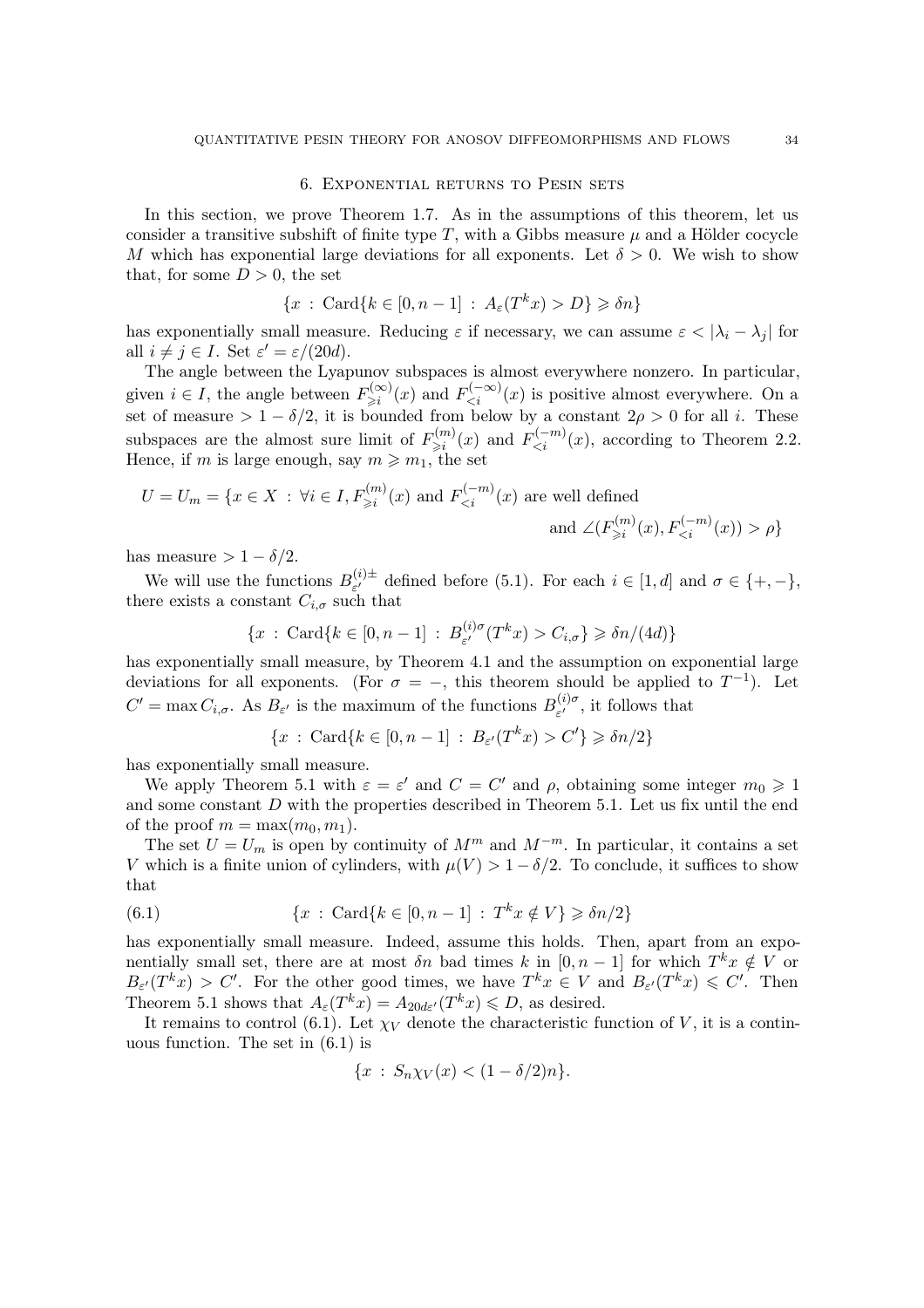<span id="page-34-0"></span>As  $\int \chi_V = \mu(V) > 1 - \delta/2$  by construction, the large deviation principle for continuous functions shows that this set is indeed exponentially small. This concludes the proof of the theorem.  $\Box$ 

#### Appendix A. Counterexamples to exponential large deviations

In this appendix, we give two counterexamples to exponential large deviations. The first easy one, in Proposition [A.1,](#page-34-1) is for Hölder-continuous subadditive cocycles. The second harder one, in Theorem [A.3,](#page-35-0) is in the more restrictive setting of norms of matrix cocycles (only continuous, although one expects that the same kind of result should hold for Hölder cocycles with small Hölder exponent).

<span id="page-34-1"></span>**Proposition A.1.** Let  $(T, \mu)$  be an invertible subshift with an invariant ergodic measure  $\mu$ which is not supported on a periodic orbit. Consider a positive sequence  $u_n$  tending to 0. There exists a subadditive cocycle  $a(n, x)$  such that  $a(n, \cdot)$  is Hölder continuous for any n, such that  $a(n, x)/n \to 0$  almost everywhere, and such that, for infinitely many values of n,

$$
\mu\{x\,:\,a(n,x)/n\leqslant -1\}\geqslant u_n.
$$

The proof uses the following easy variant of Rokhlin's lemma:

<span id="page-34-2"></span>**Lemma A.2.** Let  $\delta > 0$  and  $m > 0$ . In a subshift in which the set of periodic points has measure 0, there exists a subset R made of finitely many cylinders such that the sets  $(T<sup>i</sup>R)_{0\leq i\leq m}$  are pairwise disjoint and cover a measure at least  $1-\delta$ .

Proof. We may find a set S such that its m first iterates are disjoint and cover a measure  $\geq 1 - \delta/2$ , by Rokhlin's lemma. Let S' be a finite union of cylinders which approximates S so well that  $\mu(S' \Delta S) \leq \rho$ , for  $\rho = \delta/(4m^2)$ . Let  $R = S' \setminus \bigcup_{0 < i < m} T^i(S')$ . It is a finite union of cylinder sets, and the sets  $T^iR$  for  $i < m$  are disjoint. We have

$$
S' \cap T^i(S') \subseteq (S' \Delta S) \cup (S \cap T^i S) \cup (T^i S \Delta T^i S').
$$

The middle set is empty, the other ones have measure at most  $\rho$ . Hence, the measure of this set is at most 2 $\rho$ . Finally,  $\mu(R) \ge \mu(S') - 2(m-1)\rho \ge \mu(S) - 2m\rho$ . Hence.

$$
\mu\left(\bigcup_{0\leqslant i
$$

The choice of  $\rho$  ensures that the last term is  $1 - \delta$ , as claimed.

*Proof of Proposition [A.1.](#page-34-1)* We will construct a sequence  $n_i \to \infty$  and a sequence of functions  $f_i$  for  $i \geq 1$  with the following properties:

- (1) Each  $f_i$  is Hölder continuous (in fact, it will only depend on finitely many coordinates).
- (2) We have  $f_i(x) \leq 0$  for all x, and  $\int f_i = -2^{-i}$ .
- (3) We have  $\mu\{x : S_{n_i}f_i(x) \leq -2n_i\} \geq u_{n_i}$ .

Let also  $f_0 = 1$  and  $n_0 = 0$ . Define then

$$
a(n,x) = \sum_{i \,:\, n_i \leq n} S_n f_i(x).
$$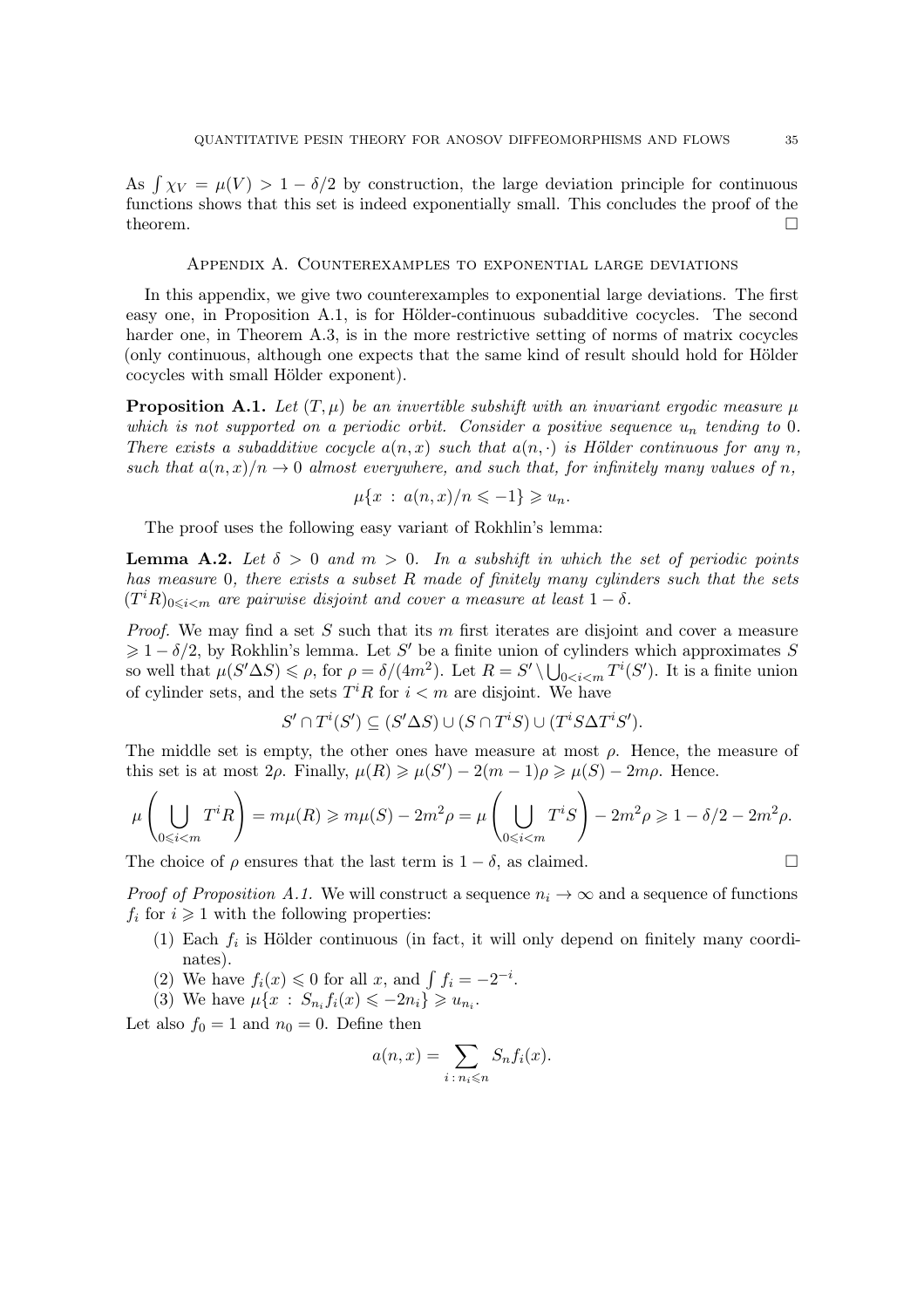<span id="page-35-1"></span>As the  $(f_i)_{i\geqslant 1}$  are nonpositive, this is a subadditive cocycle. Moreover,  $\int a(n,x)/n =$  $\sum_{n_i \leq n} \int f_i \to 0$ . By Kingman's theorem, it follows that  $a(n, x)/n$  tends to 0 almost surely. Moreover, if  $S_{n_i} f_i(x) \leqslant -2n_i$ , then by nonpositivity of all the  $f_j$  except for  $j = 0$ ,

$$
a(n_i, x) \leq S_{n_i} f_0(x) + S_{n_i} f_i(x) \leqslant n_i - 2n_i \leqslant -n_i.
$$

Hence, the third point in the definition of  $f_i$  ensures that  $a(n_i, x) \leq -n_i$  with probability at least  $u_{n_i}$ , showing that a satisfies the conclusion of the proposition.

Let us now construct  $f_i$  and  $n_i$  as above. First, choose  $n = n_i$  such that  $u_{n_i} \leqslant 2^{-i-3}$ . Then, let  $K = 2^{i+2}n_i$ . We use a corresponding Rokhlin tower: by Lemma [A.2,](#page-34-2) there exists a set R which is a finite union of cylinder sets such that  $R, \ldots, T^{K-1}R$  are disjoint, and their union covers a proportion > 1/2 of the space. Then  $\mu(R) \in (1/(2K), 1/K]$ . Define  $f_i$  to be equal to  $-c_i$  on  $\bigcup_{k \le K/2^{i+1}} T^k R$  and 0 elsewhere, where  $c_i$  is chosen so that  $\int f_i = -2^{-i}$ . As  $\mu(\bigcup_{k\leq K/2^{i+1}}T^kR)=(K/2^{i+1})\mu(R)\leqslant 2^{-i-1}$ , it satisfies  $c_i\geqslant 2$ . For any  $x\in\bigcup_{k\leqslant K/2^{i+2}}T^kR$ , one has  $f_i(T^k x) = -c_i$  for  $k < K/2^{i+2} = n_i$ , and therefore  $S_{n_i} f_i(x) = -c_i n_i \leq -2n_i$ . The probability of this event is  $\mu\left(\bigcup_{k\leq K/2^{i+2}}T^kR\right) = (K/2^{i+2})\mu(R) \geq 2^{-i-3} \geq u_{n_i}$ , as desired.

We will now construct a continuous cocycle taking values in  $SL(2,\mathbb{R})$  without exponential large deviations for its top exponent. Note that a generic continuous cocycle away from uniform hyperbolicity has only zero Lyapunov exponents, by Bochi-Viana [\[BV05\]](#page-39-15), so it has exponential large deviations by Theorem [1.5](#page-3-0) (1). Hence, our construction can not be done using Baire arguments.

<span id="page-35-0"></span>**Theorem A.3.** Let  $u_n$  be any positive sequence tending to 0. Consider the full shift on two symbols with a fully supported invariant ergodic measure  $\mu$ . Then there exists a continuous  $SL(2,\mathbb{R})$ -valued cocycle M with a positive top Lyapunov  $\lambda_+(M)$  such that, for infinitely many values of n,

$$
\mu\{x\,:\,\log\|M^n(x)\|\leqslant n\lambda_+(M)/2\}\geqslant u_n.
$$

If  $u_n$  tends to zero slower than exponentially, for instance  $u_n = 1/n$ , then the cocycle M does not have exponential large deviations.

Let  $\Sigma$  be the full shift over two symbols 0 and 1, with a given invariant ergodic measure  $\mu$  of full support (what we really need is that the support of  $\mu$  contains a fixed point, or more generally a periodic orbit, but  $\mu$  is not supported on this orbit). In this section, we will say that an object defined on  $\Sigma$  is locally constant if it only depends on  $(x_n)_{|n| \leq N}$  for some N. Let  $x_* \in \Sigma$  be the point with all coordinates equal to 1. We say that a cocycle M taking values in  $SL(2,\mathbb{R})$  has property  $P_{\lambda}$ , for some  $\lambda > 0$ , if it satisfies the following properties:

- (1) The cocycle M is locally constant.
- (2) Its largest Lyapunov exponent is  $> \lambda$ .
- (3) Its Oseledets subspaces, initially defined  $\mu$ -almost everywhere, are in fact locally constant (and therefore continuous).
- (4) One has  $M(x_*) = \text{Id}$ .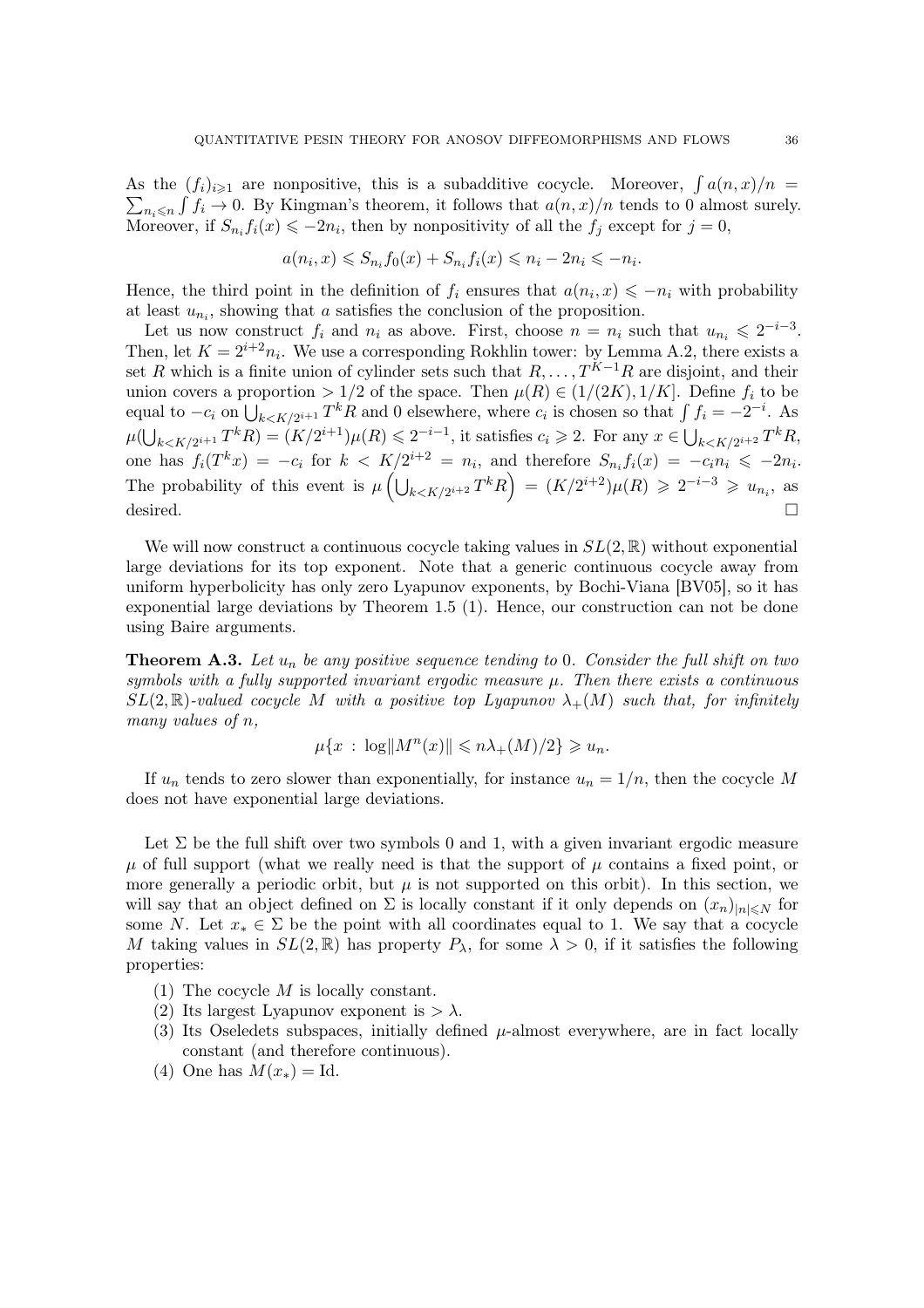<span id="page-36-2"></span>Define a cocycle  $M_0$  by  $M_0(x) = \begin{pmatrix} 2 & 0 \\ 0 & 1/2 \end{pmatrix}$  if  $x_0 = 0$ , and  $M_0(x) =$  Id if  $x_0 = 1$ . Then its Oseledets subspaces are  $\mathbb{R} \oplus \{0\}$  and  $\{0\} \oplus \mathbb{R}$ , and the corresponding Lyapunov exponents are nonzero. Hence,  $M_0$  satisfies  $P_\lambda$  for some  $\lambda > 0$ .

The main lemma is the following:

<span id="page-36-0"></span>**Lemma A.4.** Let  $\lambda > 0$  and  $\varepsilon > 0$  and  $n_0 > 0$ . Let M be a cocycle with the property  $P_{\lambda}$ . Then there exist a time  $n > n_0$  and another cocycle M, again having the property  $P_\lambda$ , with the following properties:

- (1) For all x, one has  $\|\tilde{M}(x) M(x)\| \leq \varepsilon$ .
- (2) There exists a set A with measure  $\geq u_n$  on which  $\|\tilde{M}^n(x)\| < e^{\lambda n/2}$ .

Let us admit the lemma for the time being. We construct inductively a sequence of cocycles  $M_i$ , all with the property  $P_{\lambda}$ , starting with  $M_0$  as above. Suppose that we have already constructed times  $n_1, \ldots, n_{i-1}$ , sets  $A_1, \ldots, A_{i-1}$  with  $\mu(A_j) \geq u_{n_j}$ , and the cocycle  $M_{i-1}$  such that, for each  $j < i$ ,  $||M_{i-}^{n_j}||$  $\|m_{i-1}(x)\|$  <  $e^{\lambda n_j/2}$  for all  $x \in A_j$ . We wish to construct a time  $n_i > n_{i-1}$ , a set  $A_i$  and a cocycle  $M_i$  that satisfies the same properties for all  $j \leq i$ . Note that, if  $\varepsilon = \varepsilon_i$  is small enough, then any cocycle  $M_i$  with  $||M_i(x) - M_{i-1}(x)|| \leq \varepsilon$  for all x will satisfy the above properties for  $j < i$ , with the same sets  $A_j$ . Hence, it suffices to apply Lemma [A.4](#page-36-0) to  $M = M_{i-1}$ , with a sufficiently small  $\varepsilon$ , to get  $M_i = M$ .

We can require  $\varepsilon_i \leq 1/2^i$ . Then the sequence  $M_i$  converges uniformly, towards a limiting continuous cocycle  $M(x)$ . By semi-continuity of the Lyapunov exponents,  $\lambda_+(M) \geq$  $\limsup \lambda_{+}(M_i) \geq \lambda$ . On the other hand,  $||M^{n_j}(x)|| \leq e^{\lambda n_j/2}$  for all  $x \in A_j$ , and this set has measure at least  $u_{n_j}$  as claimed. This concludes the proof of Theorem [A.3.](#page-35-0)

It remains to prove Lemma [A.4.](#page-36-0) The main tool to modify the cocycle is the following lemma, due to Bochi.

<span id="page-36-1"></span>**Lemma A.5.** Assume that the cocycle M satisfies  $P_{\lambda}$ . Let  $\varepsilon > 0$ . Then, for almost every x, there exist  $k(x) \in \mathbb{N}$  and matrices  $Q_0, \ldots, Q_{k-1}$  such that  $||Q_i - M(T^i x)|| \leq \varepsilon$  for all  $i < k$ , and the product  $Q_{k-1} \cdots Q_0$  sends  $E^u(x)$  to  $E^s(T^k x)$ , and  $E^s(x)$  to  $E^u(T^k x)$  (where  $E^s$  and  $E^u$  are the stable and unstable Oseledets directions of the cocycle M).

*Proof.* The set  $A$  of points that satisfy the conclusion of the lemma is backwards invariant under the dynamics: if  $Tx = y$  and the sequence of matrices  $Q_0, \ldots, Q_{k-1}$  works for y, then the sequence of matrices Id,  $Q_0, \ldots, Q_{k-1}$  works for x, for  $k(x) = k(y) + 1$ . By ergodicity, it suffices to show that A has positive measure. This follows from [\[Via14,](#page-39-3) Proposition 9.10], as the cocycle M is not uniformly hyperbolic thanks to the condition  $M(x_*) =$  Id in  $P(4)$ . (In our case, there is a direct easy proof as the cocycle is the identity on a neighborhood of the fixed point x∗, so it can be replaced by a small rotation in suitable coordinates, on points whose orbit spends a long enough time close to  $x_*$ ).

*Proof of Lemma [A.4.](#page-36-0)* The idea is to apply Lemma [A.5](#page-36-1) at some points, modifying the cocycle along a piece of orbit of length  $k$ , and then again the same lemma n steps later (for some n much larger than k, to put again  $E^s$  in line with  $E^s$ , and  $E^u$  in line with  $E^u$ . The norm of the new cocycle will essentially not increase along these  $n$  steps thanks to the cancellations between the stable and unstable directions, yielding the desired set A, while the Lyapunov exponent will essentially not be changed if these  $n$  steps are negligible compared to the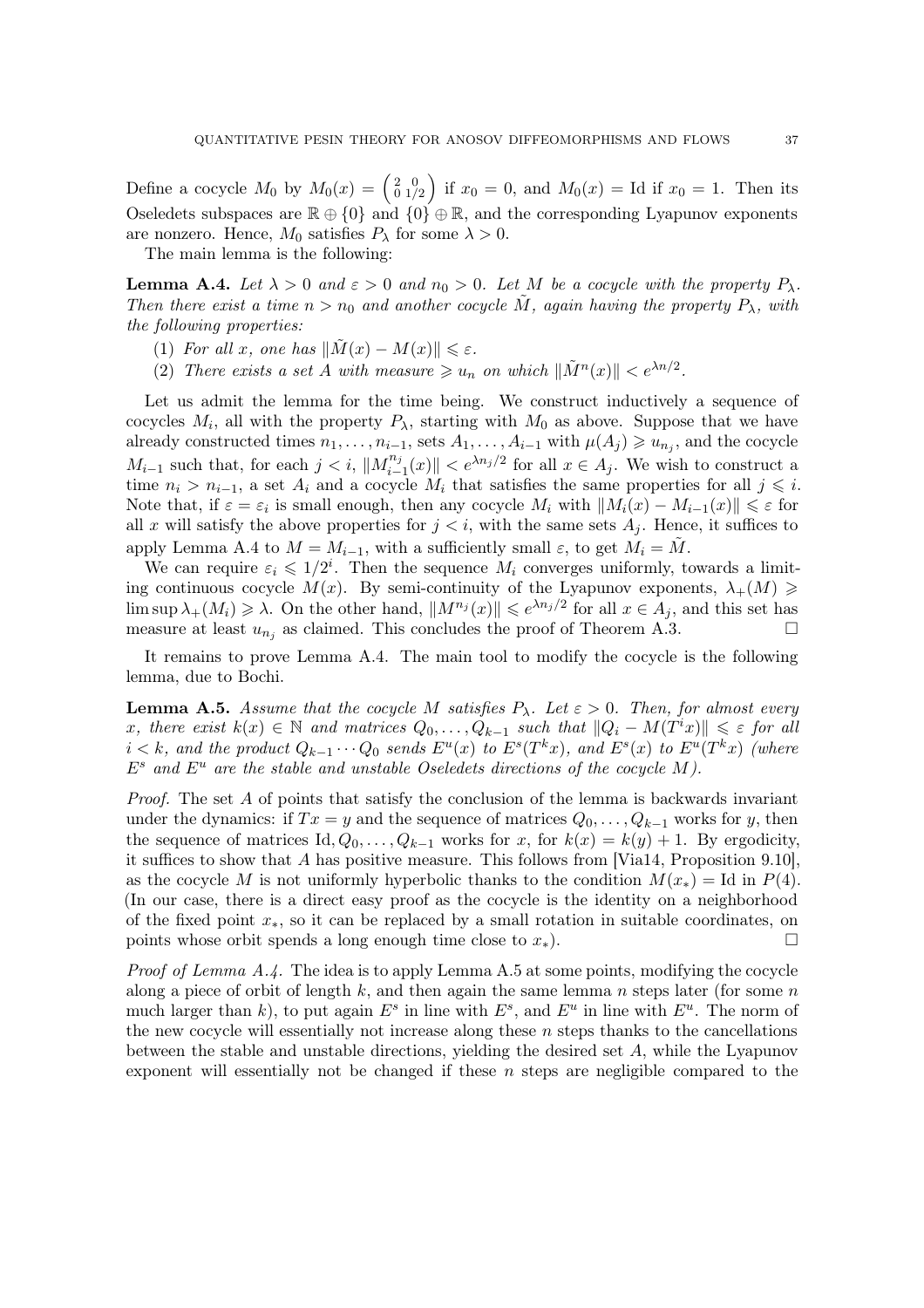whole dynamics. Making this precise requires the use of the Rokhlin tower provided by Lemma [A.2,](#page-34-2) and some care when choosing the constants.

The cocycle M and its Oseledets subspaces are constant on cylinders of length  $2N + 1$ , for some  $N$ , by assumption. Replacing the original subshift by a new subshift the symbols of which correspond to  $2N + 1$ -cylinders of the original subshift, we may assume without loss of generality that  $N = 0$ , i.e., the cocycle  $M(x)$  and the Oseledets subspaces  $E<sup>s</sup>(x)$  and  $E^u(x)$  only depend on the coordinate  $x_0$  of x.

The minimal function  $k(x)$  provided by Lemma [A.5](#page-36-1) is measurable. Hence, it is bounded on a set of arbitrarily large measure. We obtain an integer  $k > 0$ , a set X with  $\mu(X) > 9/10$ , and for each  $x \in X$  a sequence of matrices  $Q_0(x), \ldots, Q_{k-1}(x)$  with

<span id="page-37-0"></span>
$$
||Q_i(x) - M(T^i x)|| \le \varepsilon
$$

whose product  $Q_{k-1}(x) \cdots Q_0(x)$  maps  $E<sup>s</sup>(x)$  to  $E<sup>u</sup>(T<sup>k</sup>x)$  and  $E<sup>u</sup>(x)$  to  $E<sup>s</sup>(T<sup>k</sup>x)$ .

Let  $\lambda_{+}(M) > \lambda$  be the top Lyapunov exponent of M. Let  $\delta > 0$  be small enough so that  $14\delta < \lambda$ . For  $\mu$ -almost every x, there exists a constant  $C(x) < \infty$  such that, for all  $\ell \in \mathbb{Z}$ 

$$
C(x)^{-1}e^{-\delta|\ell|} \leqslant \frac{\|M^\ell(x)v^u(x)\|}{e^{\lambda_+(M)\ell}} \leqslant C(x)e^{\delta|\ell|}, \quad C(x)^{-1}e^{-\delta|\ell|} \leqslant \frac{\|M^\ell(x)v^s(x)\|}{e^{-\lambda_+(M)\ell}} \leqslant C(x)e^{\delta|\ell|},
$$

where  $v^u(x)$  and  $v^s(x)$  are unit vectors in  $E^u(x)$  and  $E^s(x)$ . Shrinking X just a little bit, we can assume that  $C(x)$  is bounded by a constant  $C_0$  on X, while retaining the estimate  $\mu(X) > 9/10$ .

As the Oseledets subspaces depend continuously on the point, by  $P_\lambda(3)$ , the angle between  $v^u(x)$  and  $v^s(x)$  is bounded from below. Hence, increasing  $C_0$  if necessary, we can ensure that, for any matrix  $A$  and any  $x$ ,

<span id="page-37-1"></span>(A.2) 
$$
||A|| \leq C_0 \max(||Av^u(x)||, ||Av^s(x)||).
$$

Increasing  $C_0$  and shrinking X if necessary, we can also assume that, for any  $x \in X$ , the global modification matrix at x given by  $\tilde{Q}(x) = M^k(x)^{-1}Q_{k-1}(x)\cdots Q_0(x)$  (which exchanges  $E^u(x)$  and  $E^s(x)$ ) expands all vectors by at most  $C_0$ , and contracts them by at most  $C_0^{-1}$ .

Let  $n \geq k$  be such that  $C_0 \leqslant e^{\delta n}$ . Let  $m = Kn$ , where  $K \geqslant 6$  will be chosen later, independently of n. Applying Lemma [A.2,](#page-34-2) we obtain a set R which is a finite union of cylinders, whose first m iterates are disjoint and cover a measure  $> 9/10$ . Subdividing R further if necessary, we may write it as a disjoint union of cylinders  $R_p$  of length  $2r + 1$ , centered around 0, for some  $r \geqslant m + k$ . Let  $O_p = \bigcup_{i \leqslant m} T^i R_p$ , these sets are disjoint. We will make the modifications of the cocycle separately on each  $O_p$ .

The point  $x_*$  is in at most one  $O_p$ . If it belongs to  $O_1$ , say, then we remove  $R_1$  from R. Increasing r if necessary, this removes an arbitrarily small measure from  $R$ , so the new  $R$ will still satisfy the condition  $\mu(\bigcup_{j 9/10$ . This means that modifying the cocycle on the sets  $O_p$  will not change its value on  $x_*$ , so that the condition  $M(x_*) = \text{Id}$  in  $P_\lambda(4)$ will still be satisfied by the modified cocycle.

We say that a set  $O_p$  is modifiable if there exists an index  $a_p \in [0, m-3n)$  such that  $T^{a_p}R_p$  intersects  $X \cap T^{-n}X$ . If  $O_p$  is not modifiable, then the set  $\tilde{O}_p = \bigcup_{a \leq m-3n} T^a R_p$ (whose measure is at least  $\mu(O_p)/2$  as  $m-3n \geq m/2$ ) does not intersect  $X \cap T^{-n}X$ . Hence,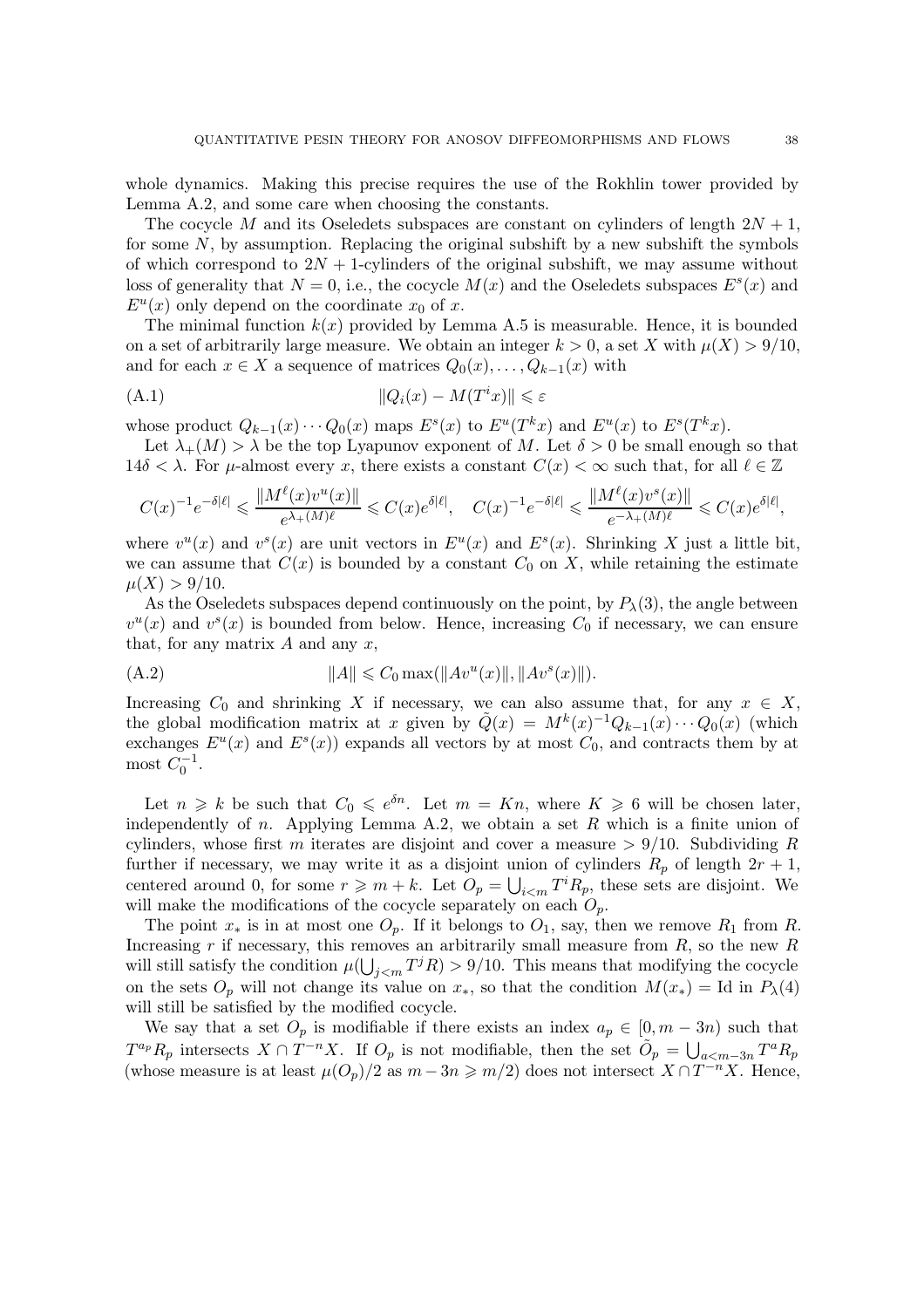the union of these  $\tilde{O}_p$  has measure at most  $1 - \mu(X \cap T^{-n}X) \leq 2/10$ , the union of the corresponding  $O_p$  has measure at most  $4/10$ , and the measure of the union of the modifiable  $O_p$  is at least  $9/10 - 4/10 = 1/2$ .

Let  $O_p$  be modifiable. Choose a point  $x_p \in T^{a_p}R_p \cap X \cap T^{-n}X$ . On  $O_p$ , we define the cocycle  $\tilde{M}$  to be equal to  $Q_i(x_p)$  on  $T^{a_p+i}R_p$  for  $0 \leqslant i < k$ , to  $Q_i(T^n x_p)$  on  $T^{a_p+n+i}R_p$  for  $0 \leq i \leq k$ , and to M elsewhere. The cocycle M is constant on each set  $T^i R_p$  (as  $M(x)$ ) only depends on  $x_0$ , and  $R_p$  is a cylinder of length  $2r + 1$  with  $r > m$ ). Hence, it follows from [\(A.1\)](#page-37-0) that  $\|\tilde{M}(x)-M(x)\|\leq \varepsilon$  everywhere. Moreover, it is clear from the construction that  $\tilde{M}$  is locally constant.

Let us show that the Lyapunov exponent of  $\tilde{M}$  is  $>\lambda$ . Start from a point x which is not in the modified locus  $\bigcup_p \bigcup_{a_p \leq i \leq a_p+n+k} T^i R_p$ , we will estimate the expansion of  $\tilde{M}^{\ell}(x)v^u(x)$ when  $\ell$  tends to  $\infty$ . Except when  $T^{\ell}x$  belongs to the modified locus, the vector  $\tilde{M}^{\ell}(x)v^{u}(x)$ is a multiple of  $v^u(T^{\ell}x)$ , and undergoes the same expansion under M or  $\tilde{M}$ . The difference is the influence of the modified locus: when one enters this locus, then one should apply the modification operator  $\tilde{Q}(x_p)$  which brings  $v^u(x_p)$  to  $v^s(x_p)$  (with an expansion at least  $C_0^{-1}$ ), then the original cocycle  $M^n(x_p)$  but on the vector  $v^s(x_p)$ , then the modification operator  $\tilde{Q}(T^n x_p)$  that brings back  $v^s(T^n x_p)$  to  $v^u(T^n x_p)$  (again with an expansion at least  $C_0^{-1}$ ). Then, one follows again the dynamics of the cocycle M. During such a visit to the modified locus, the expansion under  $\tilde{M}$  is at least  $C_0^{-1} \cdot C_0^{-1} e^{-\lambda_+(M)n-\delta n} \cdot C_0^{-1}$ , while the expansion under M is at most  $C_0e^{\lambda_+(M)n+\delta n}$ . Hence, the expansion loss for  $\tilde{M}$  with respect to M is at most  $C_0^{-4}e^{-2\lambda_+(M)n-2\delta n} \geqslant e^{-2\lambda_+(M)n-6\delta n}$ . Moreover, such a loss happens at most once in every m steps, since a visit to  $O_p$  has length m by construction. We get

$$
\lambda_+(\tilde{M}) \geq \lambda_+(M) - (2\lambda_+(M) + 6\delta)n/m.
$$

By assumption,  $\lambda_{+}(M) > \lambda$ . If the ratio  $K = m/n$  is large enough, it follows that one also has  $\lambda_+(M) > \lambda$ .

The same argument shows that, towards the past,  $v^u(x)$  is exponentially contracted. Hence,  $v^u(x)$  generates the Oseledets subspace  $E^u(x)$  for  $\tilde{M}$ . This shows that, away from the modified locus, the Oseledets subspace is locally constant. Using its equivariance under M and the fact that M is locally constant, we deduce that the Oseledets subspace of M is locally constant everywhere.

We have proved that  $\tilde{M}$  satisfies  $P_{\lambda}$ . It remains to show the existence of a set A with measure  $\geq u_n$  on which  $\|\tilde{M}^n(x)\| < e^{n\lambda/2}$ . We take for A the union of the sets  $T^{a_p+i}R_p$  over  $i \in [n/2-\delta n/\lambda_{+}(M), n/2+\delta n/\lambda_{+}(M)]$  and p such that  $O_p$  is modifiable. In each modifiable set, A takes a proportion  $(2\delta n/\lambda_{+}(M))/m = 2\delta/(K\lambda_{+}(M))$ . As the measure of modifiable sets  $O_p$  is at least  $1/2$ , we get  $\mu(A) \geq \delta/(K\lambda_+(M))$ , a number which is independent of n. In particular, if *n* is large enough, we get  $\mu(A) \geq u_n$  as  $u_n$  tends to 0 with *n*.

Consider  $x \in A$ , let us show that  $\|\tilde{M}^n(x)\| < e^{n\lambda/2}$  to conclude the proof. Consider p and  $i = n/2 + j$  with  $|j| \leq \delta n/\lambda_{+}(M)$  such that  $x \in T^{a_p + i}R_p$ . First, we estimate the norm of  $\tilde{M}^n(x)v^s(x)$ . This vector is obtained by iterating the original cocycle M during  $n-i$ steps, then doing the modification  $\tilde{Q}(T^n x_p)$  that brings it to  $v^u(T^n x_p)$ , and then iterating the original cocycle  $M$  during  $i$  steps. The first step results in an expansion by at most  $C_0e^{-\lambda_+(M)(n-i)+\delta(n-i)}$  (as  $T^nx_p \in X$ ), the second one by an expansion at most  $C_0$ , and the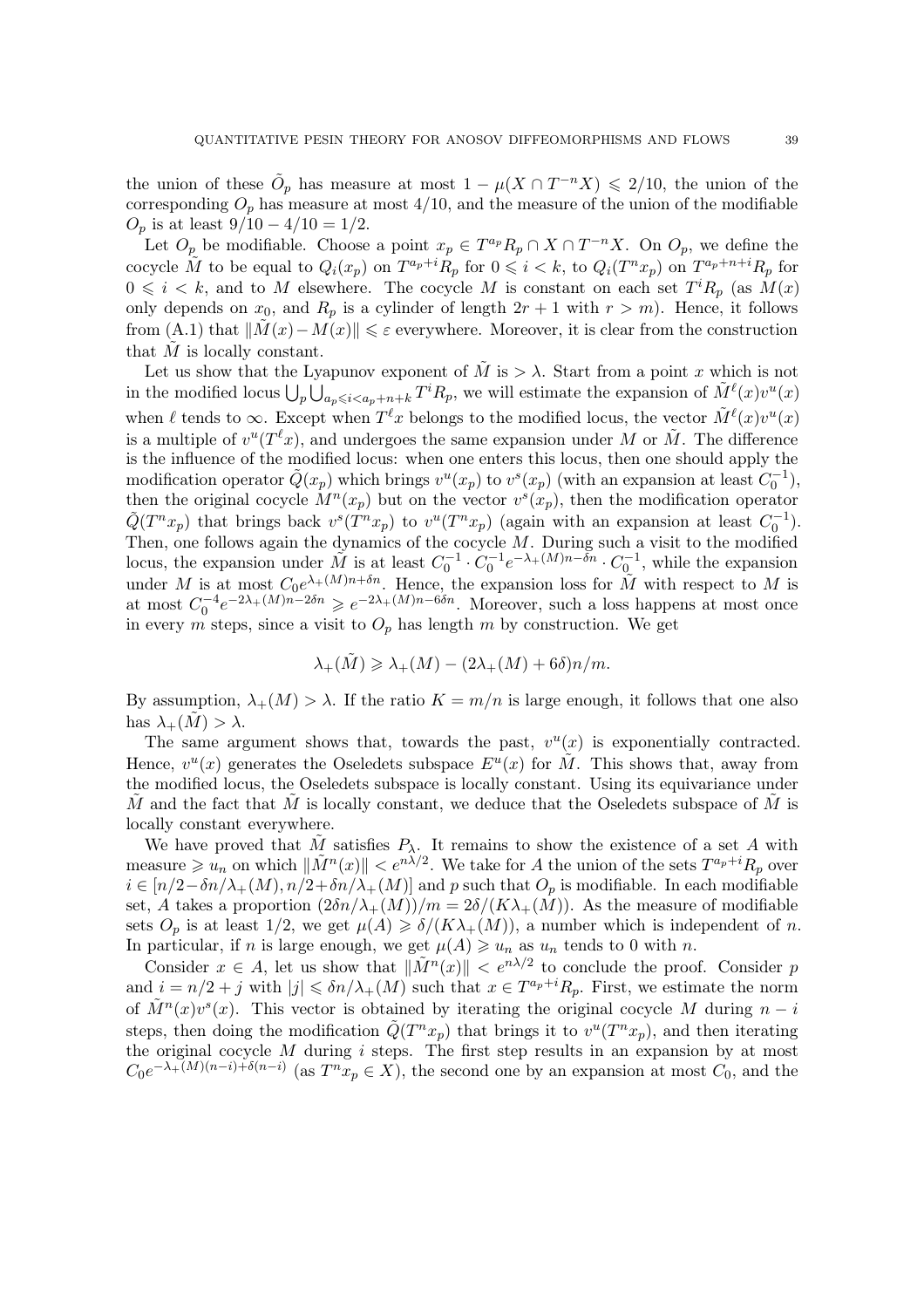third one by an expansion at most  $C_0e^{\lambda_+(M)i+\delta i}$ . In the end, we obtain

$$
\|\tilde{M}^n(x)v^s(x)\| \leq C_0^3 e^{\delta n} e^{-\lambda_+(M)(n-i) + \lambda_+(M)i} \leq C_0^3 e^{\delta n} e^{2\lambda_+(M)|j|} \leq C_0^3 e^{3\delta n}.
$$

In the same way,  $v^u(x)$  is expanded by at most  $C_0e^{\lambda_+(M)(n-i)+\delta(n-i)}$  during the first  $n-i$ iterates, then by at most  $C_0$  by the modification  $\tilde{Q}(T^n x_p)$  that brings it to  $v^s(T^n x_p)$ , and then by at most  $C_0e^{-\lambda_+(M)i+\delta i}$  for the last *i* iterates. Hence,

$$
\|\tilde{M}^n(x)v^u(x)\| \leq C_0^3 e^{\delta n} e^{\lambda_+(M)(n-i) - \lambda_+(M)i} \leq C_0^3 e^{3\delta n}.
$$

With [\(A.2\)](#page-37-1), this gives

$$
\|\tilde{M}^n(x)\| \leq C_0^4 e^{3\delta n} \leq e^{7\delta n} < e^{n\lambda/2},
$$

thanks to the choice of  $\delta$ .

#### **REFERENCES**

- <span id="page-39-9"></span>[Arn98] Ludwig Arnold, Random dynamical systems, Springer Monographs in Mathematics, Springer-Verlag, Berlin, 1998. [MR1723992.](http://www.ams.org/mathscinet-getitem?mr=MR1723992) Cited pages [9](#page-8-0) and [10.](#page-9-2)
- <span id="page-39-2"></span>[AV07] Artur Avila and Marcelo Viana, Simplicity of Lyapunov spectra: a sufficient criterion, Port. Math. (N.S.) 64 (2007), no. 3, 311–376. [2350698 \(2011e:37010\).](http://www.ams.org/mathscinet-getitem?mr=2350698 (2011e:37010)) Cited pages [2,](#page-1-3) [4,](#page-3-1) [5,](#page-4-2) [6,](#page-5-1) [13,](#page-12-3) [16,](#page-15-0) [17,](#page-16-3) [18,](#page-17-1) [19,](#page-18-2) and [25.](#page-24-2)
- <span id="page-39-10"></span>[Bow75] Rufus Bowen, Equilibrium states and the ergodic theory of Anosov diffeomorphisms, Springer-Verlag, Berlin, 1975, Lecture Notes in Mathematics, Vol. 470. [MR0442989.](http://www.ams.org/mathscinet-getitem?mr=MR0442989) Cited page [12.](#page-11-2)
- <span id="page-39-1"></span>[BV04] Christian Bonatti and Marcelo Viana, Lyapunov exponents with multiplicity 1 for deterministic products of matrices, Ergodic Theory Dynam. Systems 24 (2004), no. 5, 1295–1330. [2104587 \(2005k:37036\).](http://www.ams.org/mathscinet-getitem?mr=2104587 (2005k:37036)) Cited pages [2,](#page-1-3) [4,](#page-3-1) [5,](#page-4-2) and [17.](#page-16-3)
- <span id="page-39-15"></span>[BV05] Jairo Bochi and Marcelo Viana, The Lyapunov exponents of generic volume-preserving and sym-plectic maps, Ann. of Math. (2) 161 (2005), no. 3, 1423-1485. [2180404.](http://www.ams.org/mathscinet-getitem?mr=2180404) Cited page [36.](#page-35-1)
- <span id="page-39-12"></span>[Dol04] Dmitry Dolgopyat, Limit theorems for partially hyperbolic systems, Trans. Amer. Math. Soc. 356 (2004), 1637–1689 (electronic). [MR2034323.](http://www.ams.org/mathscinet-getitem?mr=MR2034323) Cited page [22.](#page-21-0)
- <span id="page-39-8"></span>[FT13] Frédéric Faure and Masato Tsujii, The semiclassical zeta function for geodesic flows on negatively curved manifolds, Preprint, 2013. Cited page [8.](#page-7-0)
- <span id="page-39-4"></span>[HP75] Morris W. Hirsch and Charles C. Pugh, Smoothness of horocycle foliations, J. Differential Geometry 10 (1975), 225–238. [0368077.](http://www.ams.org/mathscinet-getitem?mr=0368077) Cited page [8.](#page-7-0)
- <span id="page-39-7"></span>[Liv04] Carlangelo Liverani, On contact Anosov flows, Ann. of Math. (2) 159 (2004), 1275–1312. [MR2113022.](http://www.ams.org/mathscinet-getitem?mr=MR2113022) Cited page [8.](#page-7-0)
- <span id="page-39-11"></span>[PP90] William Parry and Mark Pollicott, Zeta functions and the periodic orbit structure of hyperbolic dynamics, Astérisque 187-188 (1990), 268. [MR1085356.](http://www.ams.org/mathscinet-getitem?mr=MR1085356) Cited page [12.](#page-11-2)
- <span id="page-39-13"></span>[Rue79] David Ruelle, Ergodic theory of differentiable dynamical systems, Inst. Hautes Études Sci. Publ. Math. (1979), no. 50, 27–58. [556581.](http://www.ams.org/mathscinet-getitem?mr=556581) Cited page [30.](#page-29-0)
- <span id="page-39-14"></span>[Sar09] Omri Sarig, Lecture notes on ergodic theory, Unpublished, 2009. Cited page [30.](#page-29-0)
- <span id="page-39-5"></span>[Sto11] Luchezar Stoyanov, Spectra of Ruelle transfer operators for axiom A flows, Nonlinearity 24 (2011), no. 4, 1089–1120. [2776112.](http://www.ams.org/mathscinet-getitem?mr=2776112) Cited page [8.](#page-7-0)
- <span id="page-39-6"></span>[Sto13a] , Pinching conditions, linearization and regularity of axiom A flows, Discrete Contin. Dyn. Syst. 33 (2013), no. 2, 391–412. [2975118.](http://www.ams.org/mathscinet-getitem?mr=2975118) Cited page [8.](#page-7-0)
- <span id="page-39-0"></span>[Sto13b] , Ruelle transfer operators for contact anosov flows and decay of correlations, Preprint, 2013. Cited pages [1,](#page-0-0) [6,](#page-5-1) and [7.](#page-6-2)
- <span id="page-39-3"></span>[Via14] Marcelo Viana, Lectures on Lyapunov exponents, Cambridge Studies in Advanced Mathematics, vol. 145, Cambridge University Press, Cambridge, 2014. [3289050.](http://www.ams.org/mathscinet-getitem?mr=3289050) Cited pages [5,](#page-4-2) [6,](#page-5-1) [24,](#page-23-1) and [37.](#page-36-2)

Laboratoire Jean Leray, CNRS UMR 6629, Université de Nantes, 2 rue de la Houssinière, 44322 Nantes, France

 $E-mail$   $address:$  sebastien.gouezel@univ-nantes.fr